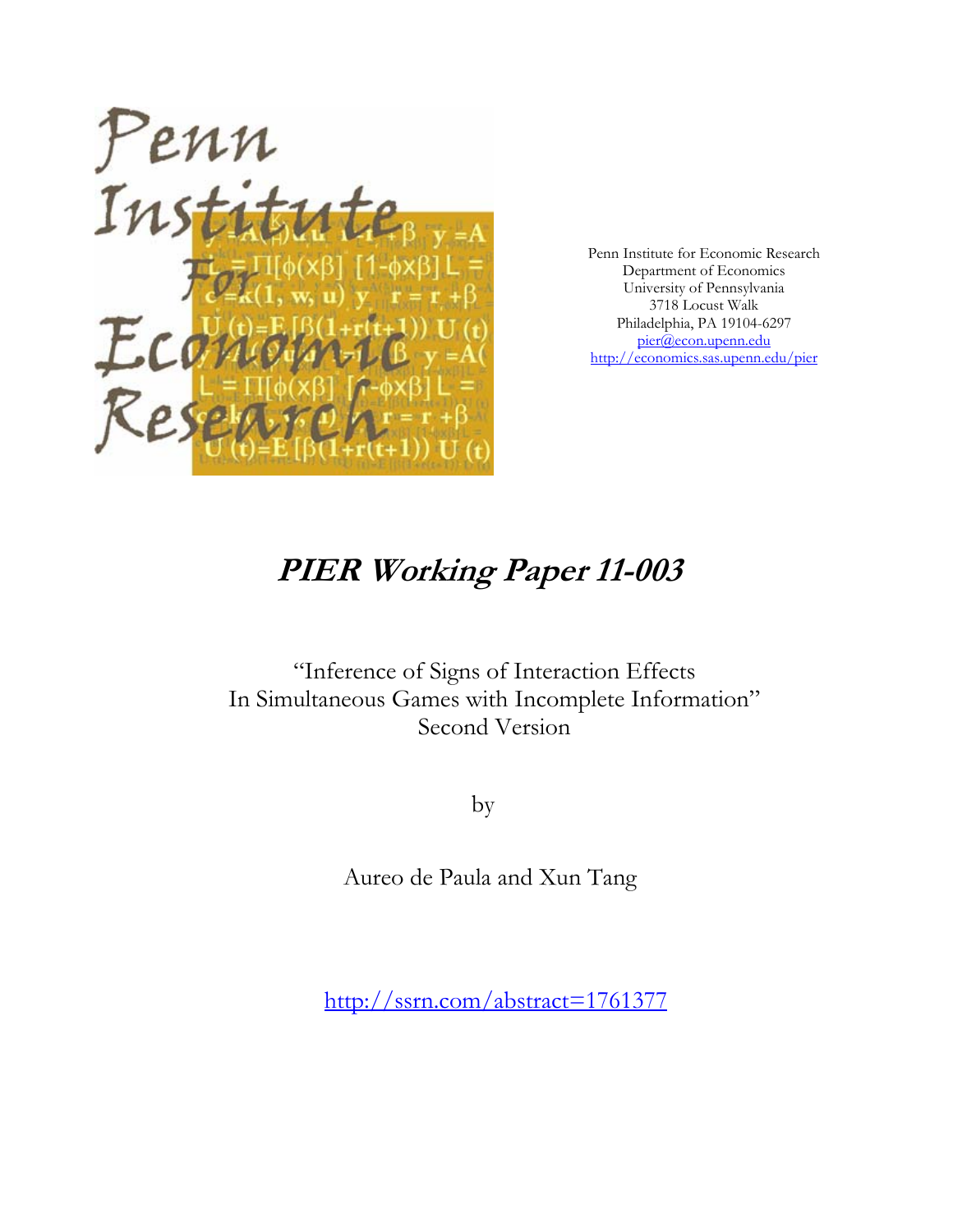# <span id="page-1-0"></span>Inference of Signs of Interaction Effects in Simultaneous Games with Incomplete Information<sup>∗</sup>

Áureo de Paula<sup>†</sup>

Xun Tang ‡

University of Pennsylvania

University of Pennsylvania

This version: February 12, 2011

<sup>∗</sup>We thank Andres Aradillas-Lopez, Federico Bugni, Ivan Canay, Andrew Chesher, Steve Durlauf, George Deltas, Yanqin Fan, Hanming Fang, Paul Grieco, Phil Haile, Jim Heckman, Bo Honoré, Jean-Francois Houde, Steffen Huck, John Kennan, Ivana Komunjer, Tong Li, Chuck Manski, Salvador Navarro, Aviv Nevo, Rob Porter, Seth Richards, Adam Rosen, Andres Santos, Frank Schorfheide, Azeem Shaikh, Matt Shum, Kevin Song, Yixiao Sun, Elie Tamer, Yuanyuan Wan, Haiqing Xu and participants at CIREQ's Conference on the Econometrics of Social Interactions (October, 2009), Econometric Society World Congress 2010, SEA Meetings 2010, National University of Singapore, Northwestern, Princeton, University of Chicago, UCSD, University of Illinois (Urbana-Champaign), Vanderbilt, Wisconsin (Madison) and UCL for helpful comments. We owe special thanks to Andrew Sweeting for kindly providing us with the data and for helpful suggestions. †Dept of Economics, U Penn, Philadelphia, PA 19104. E-mail: aureo@sas.upenn.edu

<sup>‡</sup>Dept of Economics, U Penn, Philadelphia, PA 19104. E-mail: xuntang@sas.upenn.edu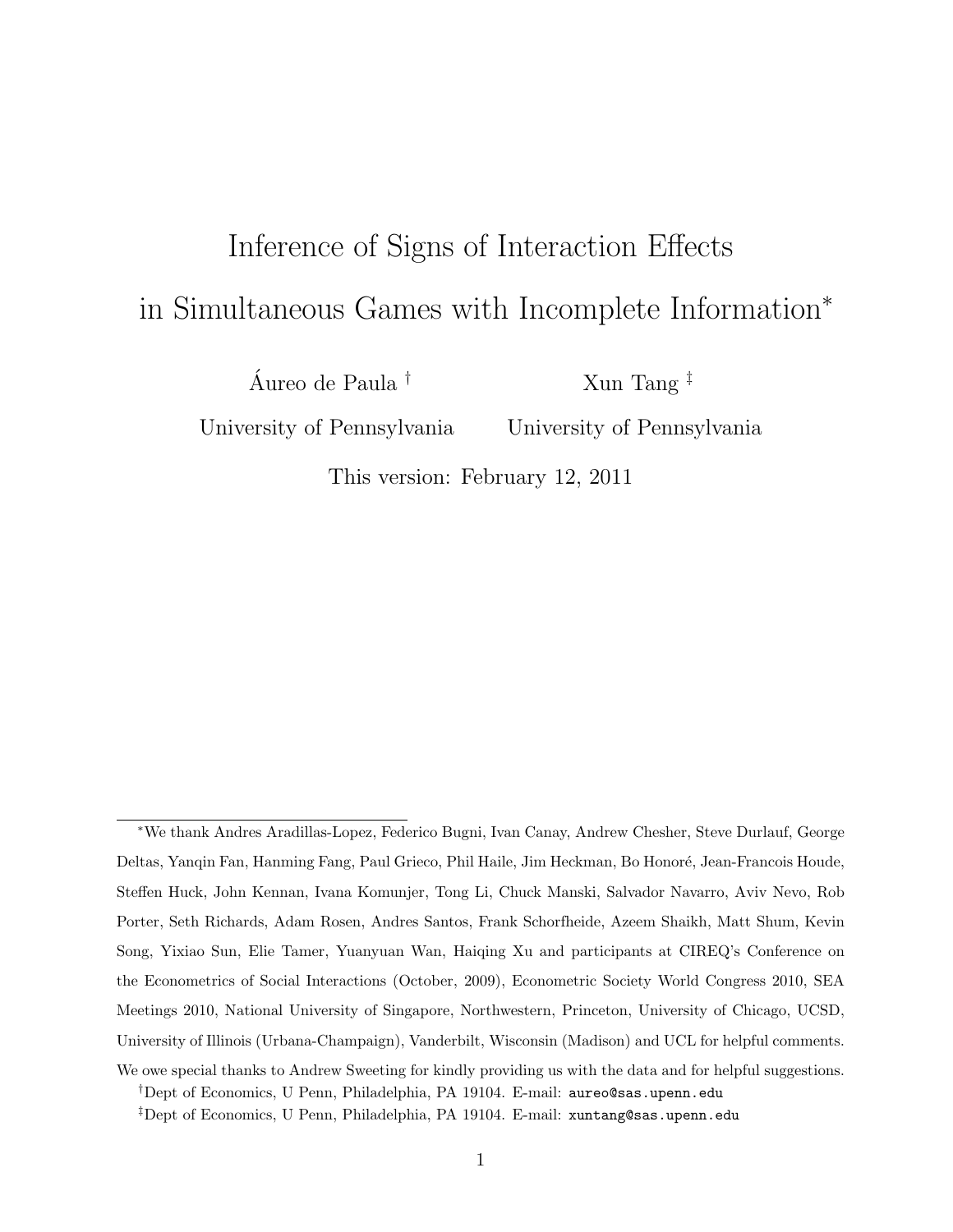## Inference of Signs of Interaction Effects in Simultaneous Games with Incomplete Information

#### Abstract

This paper studies the inference of interaction effects (impacts of players' actions on each other's payoffs) in discrete simultaneous games with incomplete information. We propose an easily implementable test for the signs of state-dependent interaction effects that does not require parametric specifications of players' payoffs, the distributions of their private signals or the equilibrium selection mechanism. The test relies on the commonly invoked assumption that players' private signals are independent conditional on observed states. The procedure is valid in (but does not rely on) the presence of multiple equilibria in the data-generating process (DGP). As a by-product, we propose a formal test for multiple equilibria in the DGP. We also show how to extend our arguments to identify signs of interaction effects when private signals are correlated. We provide Monte Carlo evidence of the test's good performance in finite samples. We then implement the test using data on radio programming of commercial breaks in the U.S., and infer stations' incentives to synchronize their commercial breaks. Our results support the earlier finding by Sweeting (2009) that stations have stronger incentives to coordinate and air commercials at the same time during rush hours and in smaller markets. JEL Codes: C01, C72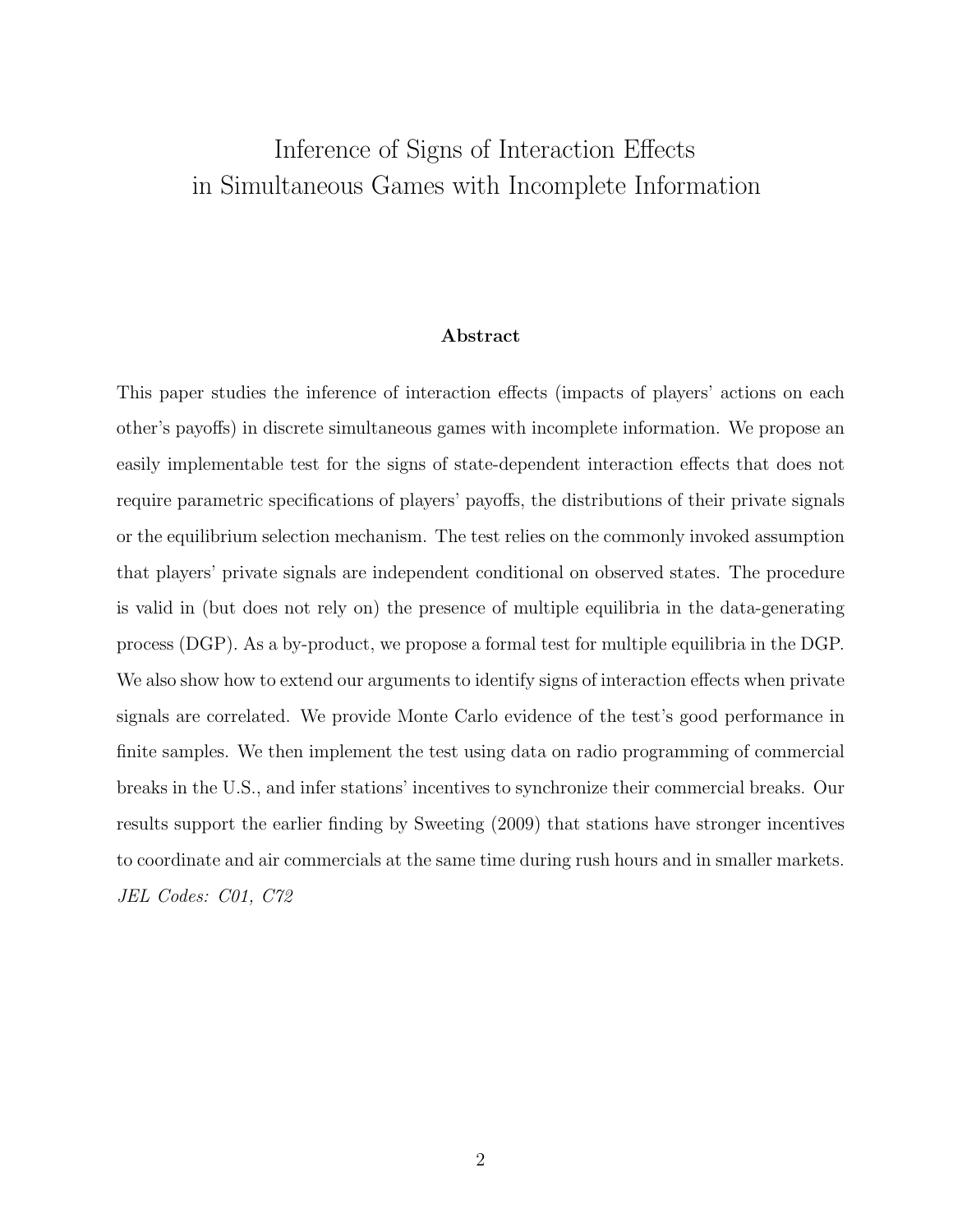## 1 Introduction

Strategic interaction effects occur when a player's action choice affects not only his or her own payoff but also those of other players. In simultaneous discrete games of incomplete information, each person has a private signal about his or her payoff, while the joint distri-bution of such private signals is common knowledge among all players.<sup>[1](#page-3-0)</sup> In a Bayesian Nash equilibrium (BNE), individuals act to maximize their expected payoffs given their knowledge of these distributions and the payoff structure. Such models have found applications in a variety of empirical contexts where players are uncertain about their competitors' payoffs given their own information. These include, for example, airing commercials at radio stations (Sweeting (2009)) and peer effects in recommendations by financial analysts (Bajari, Hong, Krainer, and Nekipelov (2010)).

Earlier works have studied the identification and estimation of these games using a wide spectrum of restrictions. These include (but are not limited to) the independence of private signals from observable covariates, parametric specification of relevant distributions or utility functions, or constraints on the set of Bayesian Nash equilibria. In comparison, we focus on inference of the signs of interaction effects, which are allowed to be individual-specific and state-dependent, under a minimal set of nonparametric restrictions on private signals and payoff structures. Our choice of focus is motivated by two considerations. First, signs of interaction effects alone may have important policy implications. For example, if agents have an incentive to coordinate on a particular action then an exogenous intervention that induces a subset of participants to choose a certain action should at the same time also incentivize

<span id="page-3-0"></span><sup>1</sup>Recent work by Grieco (2010) studies a class of games with flexible information structures that also subsume games with complete information where players know each other's payoffs for sure. In a similar spirit, Navarro and Takahashi (2009) suggest a test for the information structure that, among other things, relies on a degenerate equilibrium selection rule and independence between residuals and observed covariates. Other papers have also dealt with unobserved heterogeneity across games which is observed by players but not econometricians (e.g. Sweeting (2009), Aguirregabiria and Mira (2007) and Arcidiacono and Miller (2010), these last two in a dynamic setting).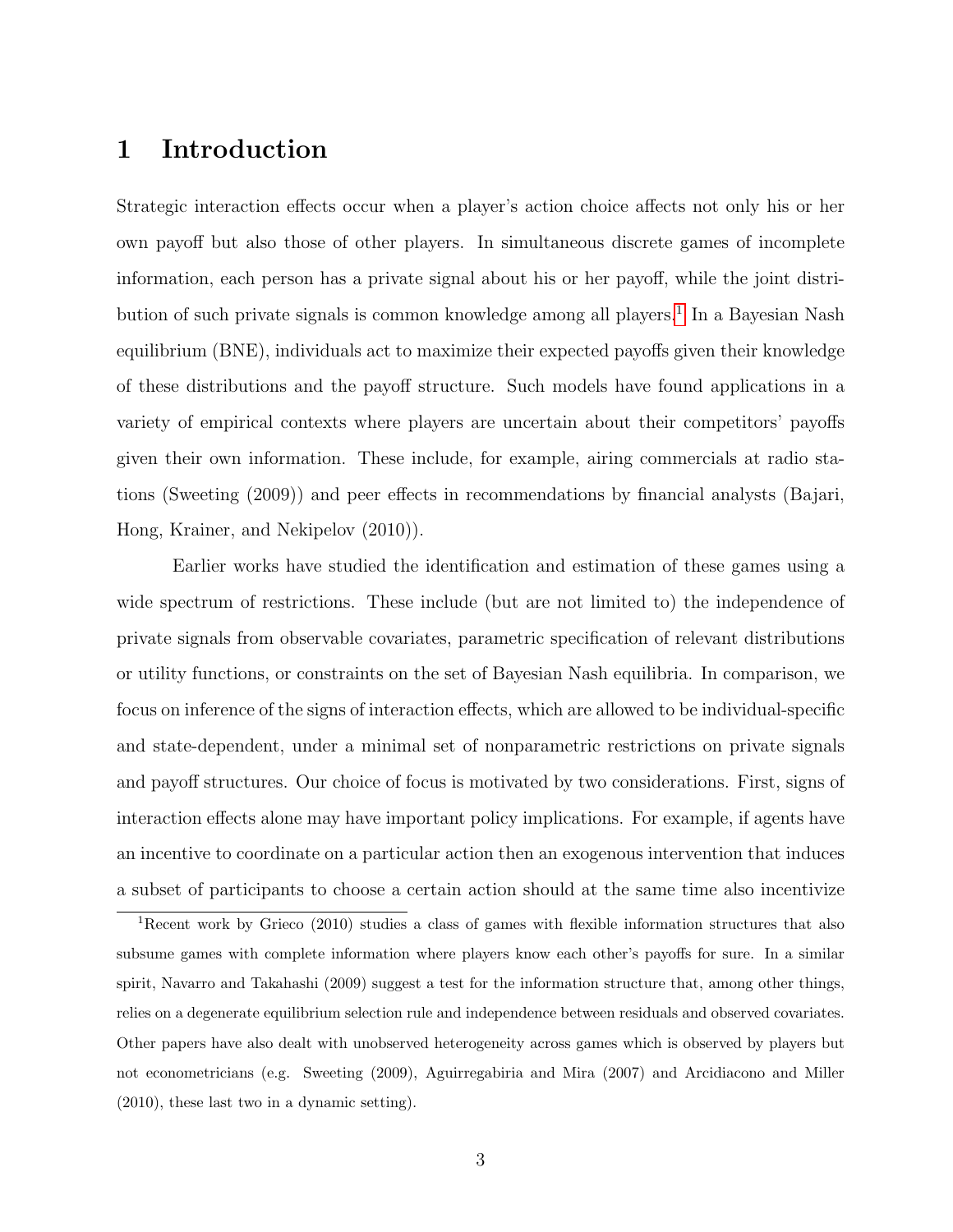other players to act accordingly. Second, while point identification and estimation of the full structure of such games inevitably hinge on parametric restrictions, inference on signs of interaction effects can be done under minimal nonparametric restrictions on the structure. Such inference is valid even in the presence of multiple equilibria and does not invoke any assumptions on the equilibrium selection mechanism in the data-generating process. This is particularly notable, since almost all previous work has relied on stringent assumptions about equilibrium selection or multiplicity to attain identification (e.g., the single-equilibrium assumption in Bajari, Hong, Krainer, and Nekipelov (2010) and Tang (2010), equilibrium uniqueness in Seim (2006) or Aradillas-Lopez (2010), the restriction to monotone, thresholdcrossing Bayesian-Nash equilibria of Wan and Xu (2010) or the symmetry of equilibria and payoff functions and parametrization of equilibrium selection mechanism as in Sweeting  $(2009)$  $(2009)$  $(2009)$ ).<sup>2</sup>

The existence of multiple equilibria in the data can be exploited to infer the signs of strategic interactions. If players' private signals are independent from each other given observed covariates, then their chosen actions must be uncorrelated in any single equilibrium. On the other hand, if multiple equilibria exist in the data, then the joint distribution of actions observed is a mixture of those implied in each single equilibrium. This leads to correlations between the players' actions observed from data. We show in Section 3 that signs of correlations between players' actions are determined by the signs of the strategic interaction effects. As a by-product, the correlations also allow us to identify the existence of multiple equilibria in the data (see below). The assumption of conditional independence of private information is commonly maintained in the literature on estimation and inference in static games with incomplete information (see, for example, Seim (2006), Aradillas-Lopez

<span id="page-4-0"></span><sup>&</sup>lt;sup>2</sup>As indicated in Berry and Tamer (2007), another possibility is to resort to partial identification. Examples of such a strategy in games of complete information are Beresteanu, Molchanov, and Molinari (2009), Ciliberto and Tamer (2009), Galichon and Henry (2009) and earlier references cited in Berry and Tamer (2007). Also in games of *complete information*, Bjorn and Vuong (1984) parameterize the equilibrium selection mechanism.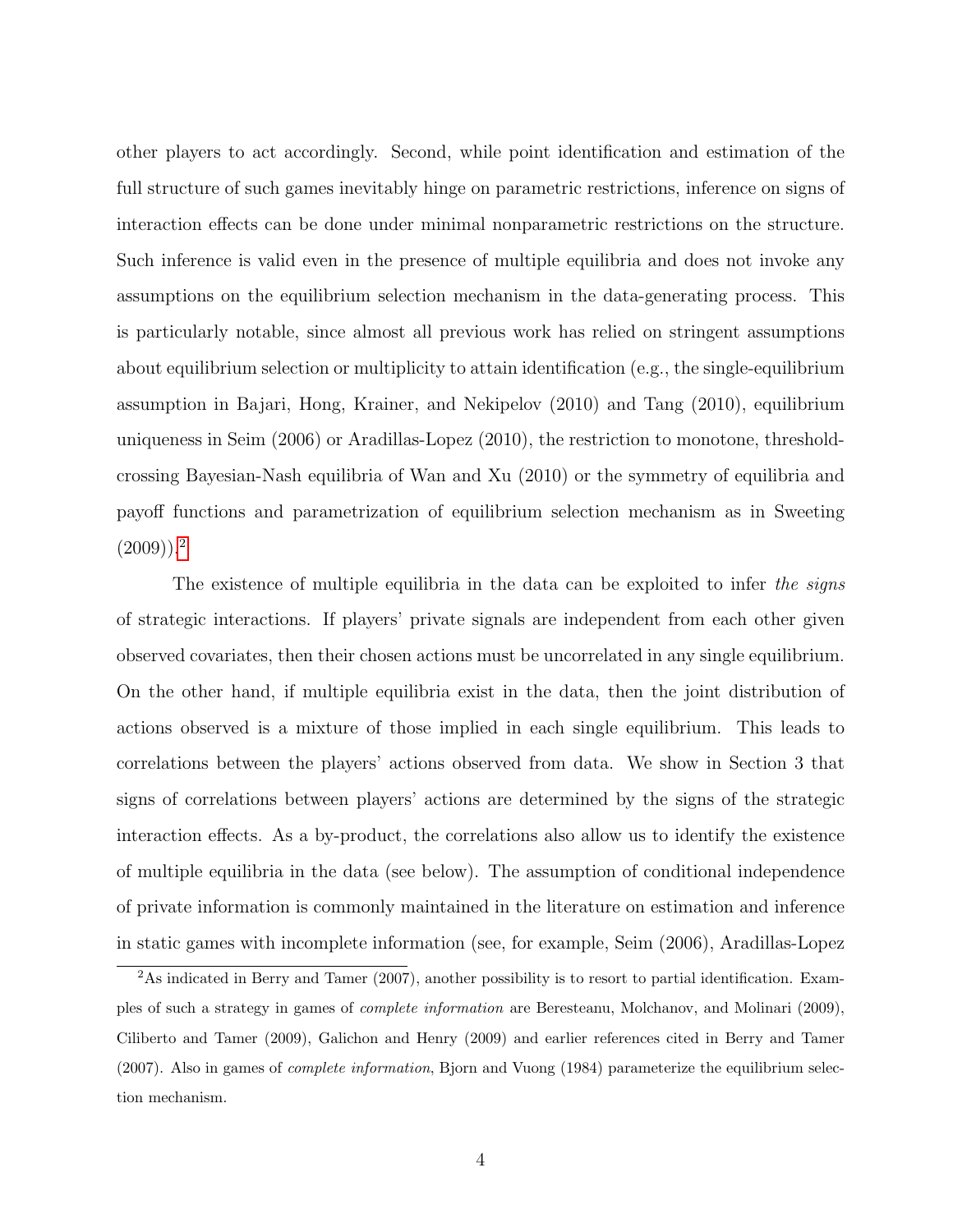(2010), Berry and Tamer (2007), Bajari, Hong, Krainer, and Nekipelov (2010), Bajari, Hahn, Hong, and Ridder (forthcoming), Brock and Durlauf (2007), Sweeting (2009) and Tang  $(2010)$ .<sup>[3](#page-5-0)</sup> The assumption can also be found in the literature on the estimation of dynamic games with incomplete information.

We also generalize these arguments for identifying the signs of interaction effects to allow for the possibility that in the data there is only a unique equilibrium for a given state. The idea relies on the following simple intuition. Suppose that for some player  $i$  there exists a sub-vector of state variables that affect other players' payoffs or private signals but not his or her own. Then sign of the correlation between actions chosen by i and others across different realizations of such "excluded" states must be solely determined by others' actions affect i's payoffs, provided the private signals are independent given observed states. Such exclusion restrictions on state variables arise naturally in many applications and have been used before in similar contexts.

Another contribution of this paper is to introduce a formal test for the presence of multiple equilibria in the data-generating process. Testing for multiple equilibria is of practical importance in empirical research, because existing estimation methods often rely on the occurrence of a single equilibrium in the data. The test we propose is a natural outcome of the logic used in our inference of the signs of interaction effects. An innovation of our test for multiple equilibria is to use a stepwise multiple testing procedure to infer whether each *individual player* has different strategies across the multiple equilibria in the data-generating process. This is particularly interesting for structural estimation of games involving three or more players, in which a subset of players may stick to the same strategy across multiple equilibria. Semiparametric methods based on the assumption of a unique equilibrium can still be applied to consistently estimate payoff parameters for those players

<span id="page-5-0"></span><sup>3</sup> In a subsection, Aradillas-Lopez (2010) suggests an estimation procedure to handle cases in which the assumption is violated, but relies on the assumption that a single equilibrium is played in the data. Another exception is Wan and Xu (2010) who nevertheless also require that a unique (monotone) Bayesian-Nash equilibrium be played in the data.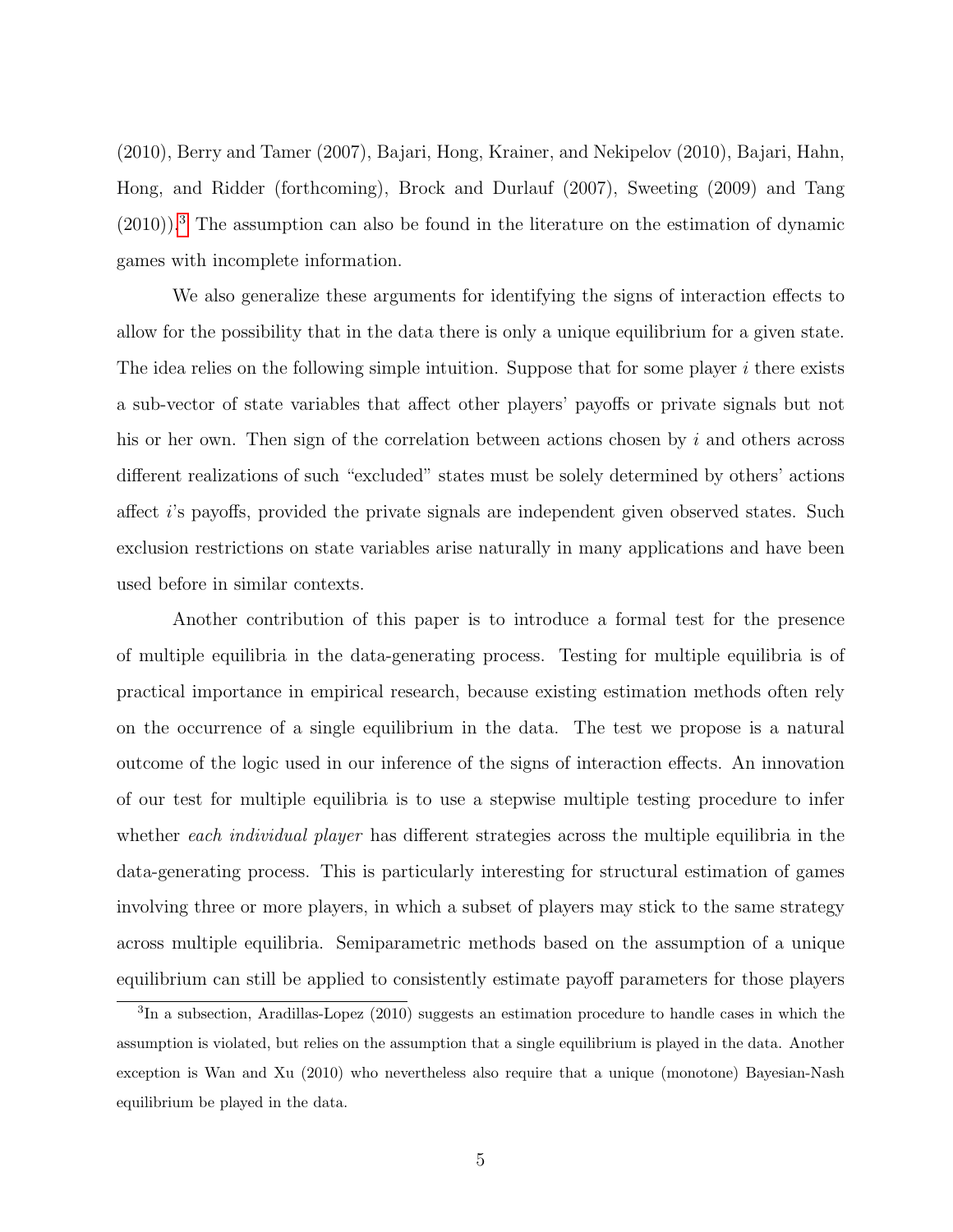who do not switch between strategies in multiple equilibria. Hence, it is useful to infer the *identity* of such players from observed distributions of actions. Our test is known to effectively control the probability of rejecting at least one of the true single null hypotheses.

We also provide identification results that relax the conditional independence of private signals. Such an extension relies on econometricians' observation of groups (or clusters) of games within which players follow strategies prescribed by the same BNE. For example, a market or household observed over multiple periods or a cluster of games from similar cultural traits or geographic region could often be justified as one such group. Within a given group, permuting players across independent games still leads to observations where the same equilibrium is played. Provided games are independent within groups, private signals of players across these games will be independent, and permuted versions of the games would mimic the conditional independence assumption.

Finally, we apply our methodology to investigate radio stations' incentives to coordinate on commercial breaks using the data from Sweeting (2009). Relaxing the parametric and symmetry assumptions in that paper, we confirm his findings that incentives to coordinate are stronger during rush hour and in smaller markets.

The paper proceeds as follows. We present our basic model and empirical characterization in the next section. In Section [3,](#page-10-0) we present the main results on the identification of the sign of interaction effects. Section [4](#page-20-0) outlines general testing procedures for inference. We generalize our results in section [5.](#page-29-0) Monte Carlo experiments and an application to joint retirement are presented in Sections [6](#page-32-0) and [7.](#page-35-0) Section [8](#page-39-0) concludes.

## <span id="page-6-0"></span>2 The Model and Empirical Context

We consider a simultaneous discrete game with incomplete information involving  $N$  players. Each player *i* chooses an action  $D_i$  from two alternatives,  $\{1, 0\}$ . A vector of states  $X \in \mathbb{R}^K$ is common knowledge among all players. A vector of private information (or "types/signals")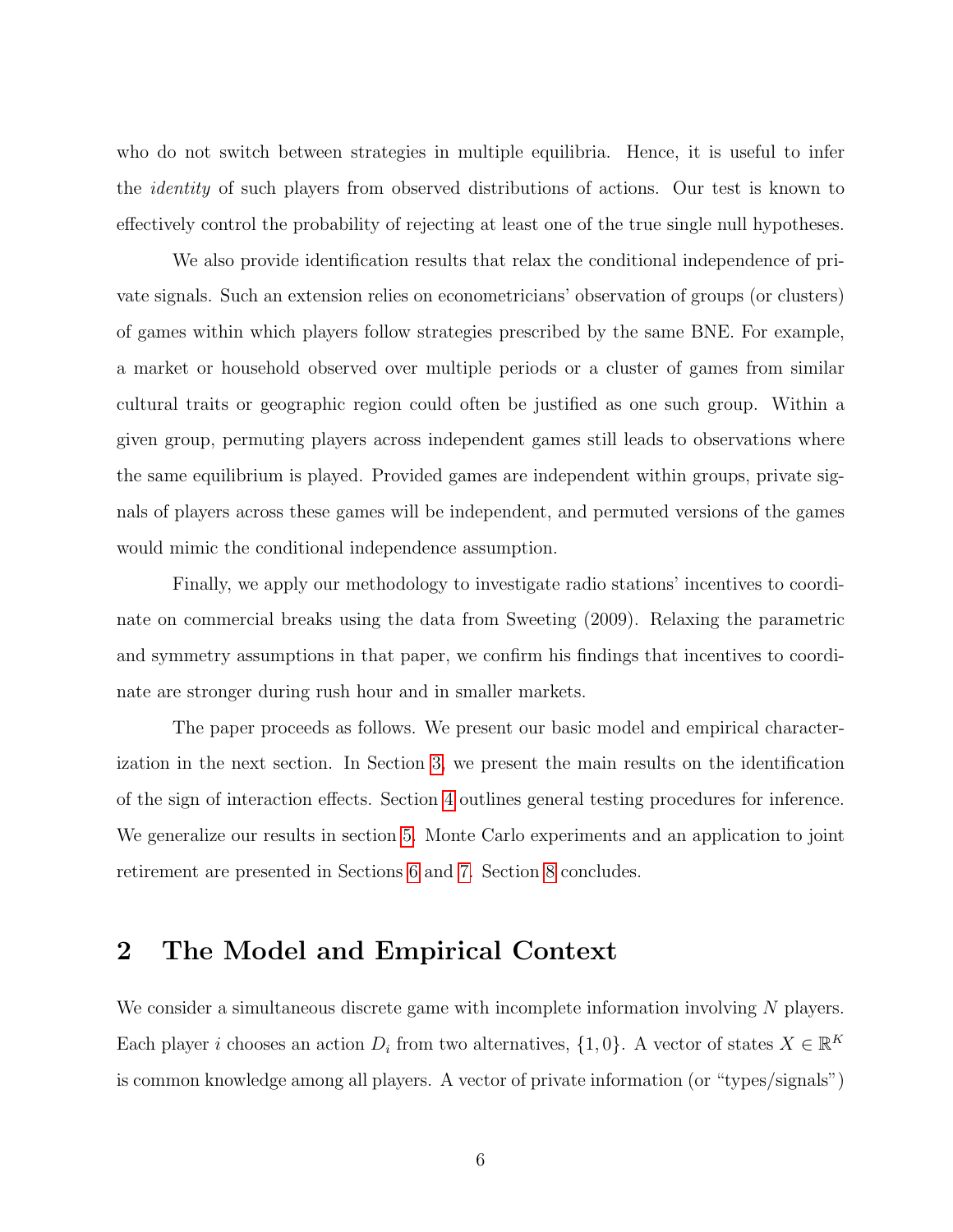$\epsilon \equiv (\epsilon_i)_{i\leq N} \in \mathbb{R}^N$  is such that  $\epsilon_i$  is only observed by player *i*. Throughout the paper we will use upper case letters for random variables and lower case for their realized values. We use  $\Omega_R$  to denote the support of any generic random vector  $R = (R_1, R_2)$ , and let  $F_R$ ,  $F_{R_1|R_2}$ denote respectively the marginal and conditional distributions in the data-generating process (DGP). Conditional on a given state  $X = x$ , private information  $\epsilon$  is jointly distributed according to the CDF  $F_{\epsilon|X}(\cdot|x)$ . The payoff for player i from choosing action 1 is  $U_{1i}(X, \epsilon_i) \equiv$  $u_i(X) + (\sum_{j \neq i} D_j)\delta_i(X) - \epsilon_i$ , while the return from the other action  $U_{0i}(X, \epsilon_i)$  is normalized to 0. For example, consider a game with two players and a payoff structure such that player i obtains  $U_{ai}(x) \equiv \tilde{u}_{ai}(x) + \tilde{\delta}_{ai}(x) \mathbf{1}(j \text{ plays } a) - \tilde{\epsilon}_{ai}$  if she plays  $a \in \{0, 1\}$ . In this case, our analysis focusses on  $u_i(x) \equiv \tilde{u}_{1i}(x) - \tilde{u}_{0i}(x), \ \delta_i(x) \equiv \tilde{\delta}_{1i}(x) - \tilde{\delta}_{0i}(x)$  and  $\epsilon_i \equiv \tilde{\epsilon}_{1i} - \tilde{\epsilon}_{0i}$ , since decisions will depend only on the differences of payoffs. Intuitively,  $u_i(X)$  specifies a base return from action 1 for player i. Meanwhile  $\delta_i(X)$  captures interaction effects on i's payoff due to another player j who chooses 1. The return functions  $(u_i, \delta_i)_{i=1}^N$  and the distribution of private information  $F_{\epsilon|X}$  are common knowledge among all players. We maintain the following identifying restrictions on  $F_{\epsilon|X}$  throughout the paper.

<span id="page-7-0"></span>**Assumption 1** Conditional on any  $x \in \Omega_X$ ,  $\epsilon_i$  is independent of  $(\epsilon_j)_{j\neq i}$  for all i and has positive density over  $\mathbb{R}^N$ .

Assumption [1](#page-7-0) allows X to be correlated with private information of the players, as is plausible in empirical applications. This conditional independence restriction is commonly used in the estimation literature for both static and dynamic games with incomplete information. A pure strategy for player i in this Bayesian game is a mapping  $s_i : \Omega_{X,\epsilon_i} \to \{0,1\}.$ Letting  $S_i(X, \epsilon_i)$  denote an equilibrium strategy for player i, the equilibrium behavior prescribes:

$$
S_i(X, \epsilon_i) = \begin{cases} 1, & \text{if } u_i(X) + \delta_i(X)\Sigma_{j\neq i} \mathbb{E}\left[S_j(X, \epsilon_j)|X, \epsilon_i\right] - \epsilon_i \ge 0\\ 0, & \text{otherwise.} \end{cases}
$$

Under Assumption [1,](#page-7-0)  $\mathbb{E}[S_j(X, \epsilon_j)|X=x, \epsilon_i] = \mathbb{E}[S_j(X, \epsilon_j)|X=x] \equiv p_j(x)$ , and a Bayesian Nash equilibrium (BNE) in pure strategies (given state  $x$ ) can be characterized by a profile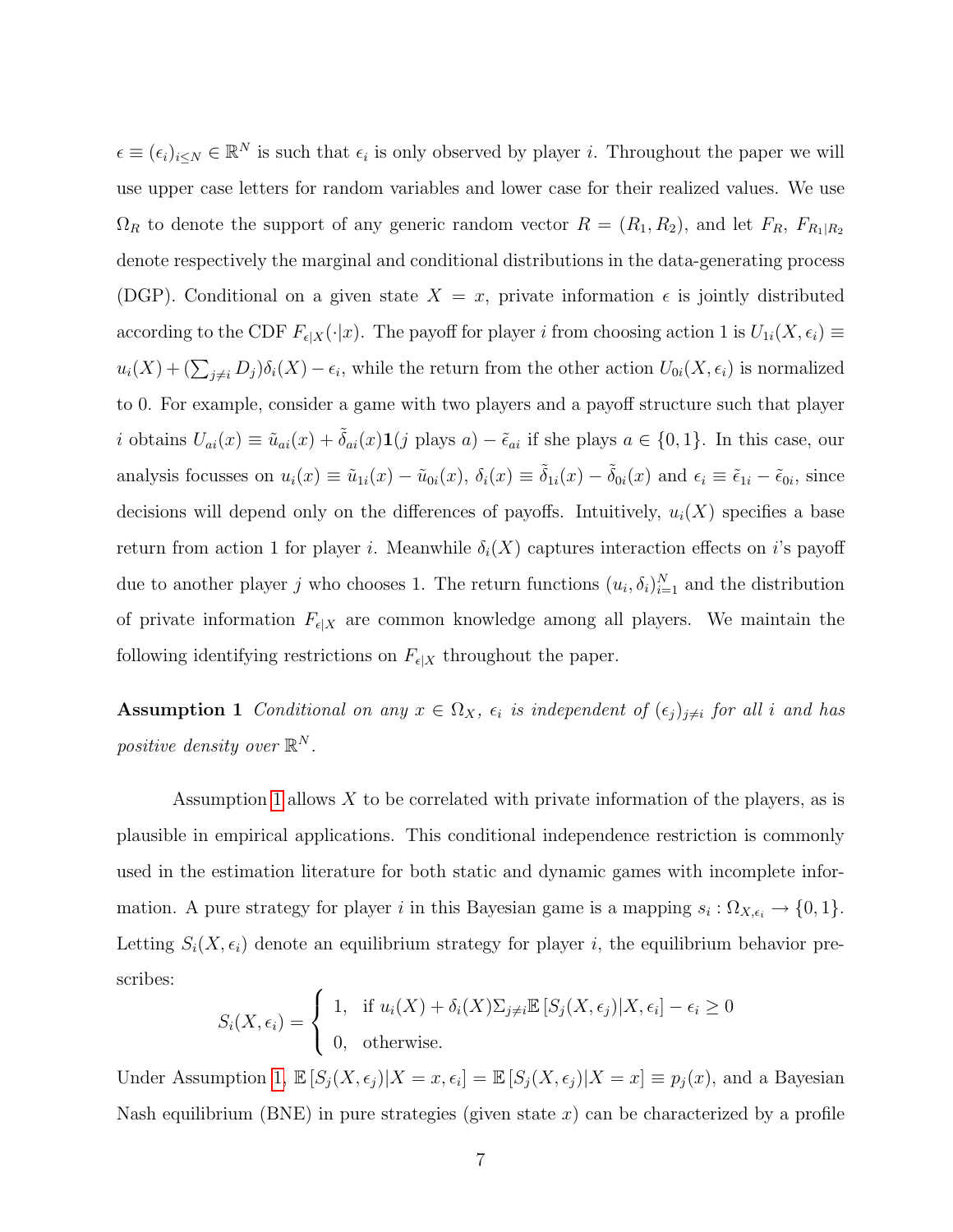of choice probabilities  $p(x) \equiv [p_1(x), \ldots, p_N(x)]$  such that for all  $x \in \Omega_X$ ,

<span id="page-8-0"></span>
$$
p_i(x) = F_{\epsilon_i|X=x} \left( u_i(x) + \delta_i(x) \Sigma_{j \neq i} p_j(x) \right) \text{ for all } i = 1, \dots, N \tag{1}
$$

where  $p_i(x)$  is player i's probability of choosing action 1 conditional on the state x and  $F_{\epsilon_i|X}$ is the marginal distribution of  $\epsilon_i$  conditional on X. Let  $\mathcal{L}_{x,\theta}$  denote the set of BNE (as summarized by solutions in p in [\(1\)](#page-8-0)) for a given x and structure  $\theta \equiv \{(u_i, \delta_i)_{i=1,\dots,N}, F_{\epsilon|X}\}.$ The existence of pure-strategy BNE for any given  $x$  follows from Brouwer's Fixed Point Theorem and the continuity of  $F_{\epsilon_i|X}$  under Assumption [1.](#page-7-0) In general there may be multiple BNE, depending on the specifications of  $F_{\epsilon|X}$ ,  $u_i$  and  $\delta_i$ .

The model specification rules out general heterogeneous interaction effects that may vary with the identities of each pair of competing players (e.g.  $\delta_{ij}$ ). Nonetheless, we can extend our inference approach to allow players' payoffs to be affected by competitors' decisions in general forms that are known to researchers (see discussions in Section [3\)](#page-10-0). This would be the case, for example, if payoffs depends on the proportion (instead of the sum) of agents taking an action, or on the action of at least one other person (but not on the action of additional agents beyond that) (i.e.  $f_i(x, D_{-i}) = \max_{j \neq i}(D_j)$ ), or even if it change only when all competitors take a particular action (i.e.  $f_i(x, D_{-i}) = \min_{j \neq i}(D_j)$ ).

This model differs qualitatively from the social interaction model studied in Brock and Durlauf (2007) and that in Sweeting (2009) in that it allows for asymmetry in players' payoff functions and equilibria. Thus, even when payoffs are symmetric, we allow for asymmetric BNE where the implied choice probabilities could vary across players, and multiple asymmetric BNE can arise regardless of the signs of interaction effects. This makes the task of detecting multiple BNE and signs of interaction effects more interesting as well as more challenging.

We assume econometricians have access to a large cross-section of independent games between N players. In each game, they observe choices of actions by all players and realized states x, but do not observe  $(\epsilon_i)_{i\leq N}$  or know the form of  $(u_i, \delta_i)_{i\leq N}$  and  $F_{\epsilon|X}$ . Our analysis posits (i) that the structure  $((u_i, \delta_i)_{i \leq N}$  and  $F_{\epsilon|X})$  is fixed across all games observed, and (ii)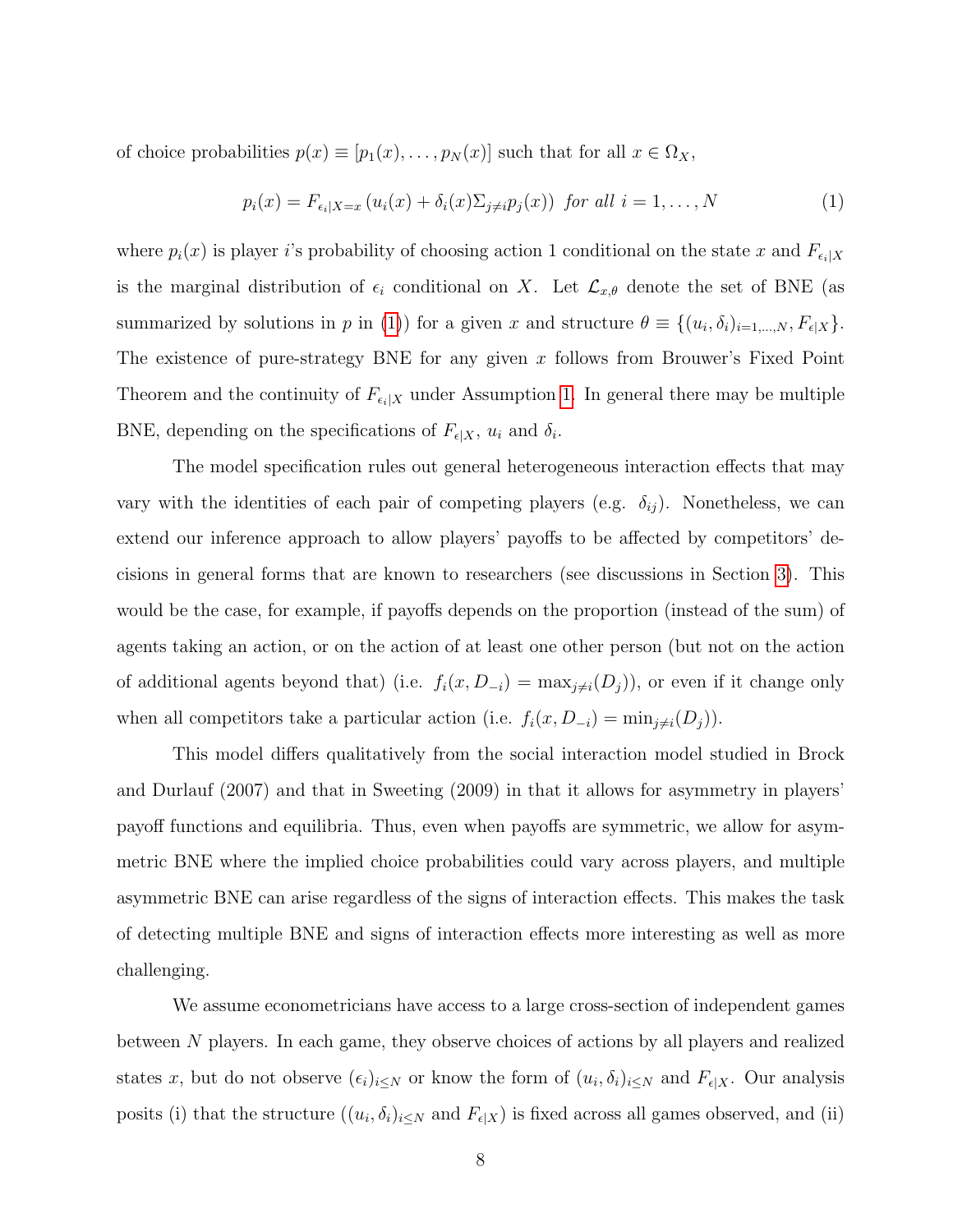that the choice data observed is generated by players following the pure strategies prescribed by BNE. Econometricians are interested in learning (at least some features of) the structure  $(u_i, \delta_i)_{i \leq N}$  and  $F_{\epsilon|X}$  from the observable joint distribution of X and  $(D_i)_{i \leq N}$ .

Suppose the choices observed in the data are known to be generated from a single BNE in the DGP for all  $x \in \Omega_X$ . This may arise because either (a) the solution to [\(1\)](#page-8-0) is unique, or (b) the system of equations in [\(1\)](#page-8-0) admits multiple solutions but the equilibrium selection in the DGP is degenerate in one of the multiple solutions. Then [\(1\)](#page-8-0) offers a link between observable conditional choice patterns and structural elements  $(u_i, \delta_i)_{i \leq N}, F_{\epsilon|X}$ . Estimation can then be done under various restrictions on u,  $\delta$  and  $F_{\epsilon|X}$  (see Aradillas-Lopez (2010), Berry and Tamer (2007), Bajari, Hong, Krainer, and Nekipelov (2010) and Tang (2010) for more details). We say there are *multiple BNE in DGP* if there are several solutions to  $(1)$ and the equilibrium selection mechanism in the data is *not* degenerate at any one of them.

This link between observed choice patterns and structural elements may nonetheless break down when there are multiple equilibria in the data-generating process. To see this, let  $\Lambda_{x,\theta}$  be an equilibrium selection mechanism (i.e. a distribution over  $\mathcal{L}_{x,\theta}$ ) in the datagenerating process that may depend on x and  $\theta$ , but is independent from the vector of private information  $(\epsilon_i)_{i\leq N}$ . That  $\Lambda$  depends on x but not realizations of  $\epsilon_i$  captures the idea that only information commonly known to all players may plausibly affect which equilibrium is played in the data-generating process (see Myerson (1991), pp.371-2).

To simplify the notation, we drop subscripts  $\theta$  from  $\Lambda_{x,\theta}$  and  $\mathcal{L}_{x,\theta}$  in the subsequent sections when there is no ambiguity. For any x such that  $\mathcal{L}_x$  is not a singleton, the conditional choice probability observed in the data is a mixture of the conditional choice probabilities implied by each pure-strategy BNE in  $\mathcal{L}_x$ . That is,  $p_i^*(x) = \int_{\mathcal{L}_x} p_i^l d\Lambda_x(p^l)$ , where  $p_i^*(x)$ is the actual marginal probability that i chooses 1 conditional on x observed from data, and  $p^l \equiv (p_i^l)_{i \leq N}$  is a generic element in the set of possible BNE  $\mathcal{L}_x$ , with l indexing the equilibria in  $\mathcal{L}_x$  and  $p_i^l$ , the marginal probability for i to choose 1 given x (and the structure  $\theta$ ) implied in equilibrium l. While, by definition, the fixed point characterization in [\(1\)](#page-8-0) holds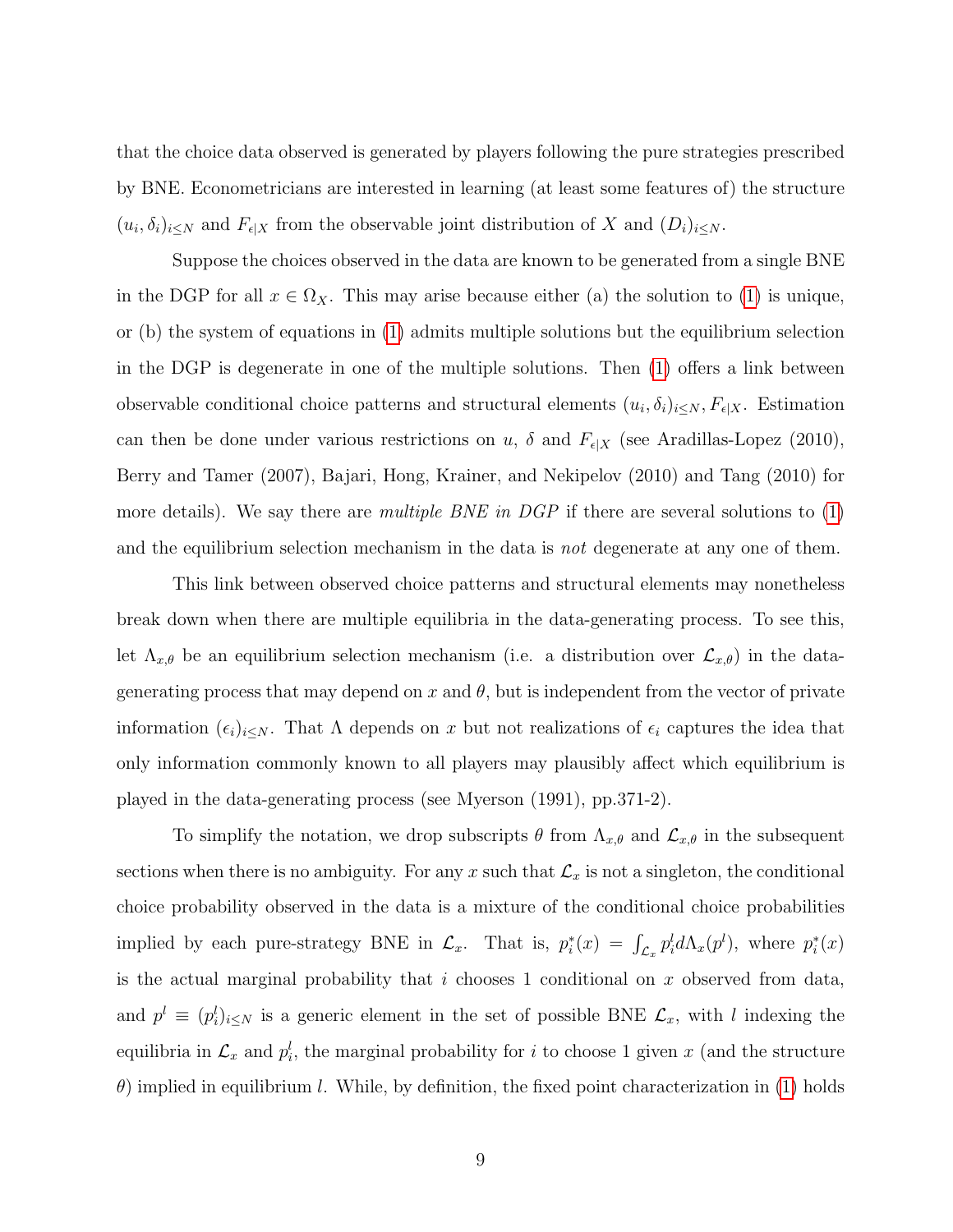for every single BNE  $p^{l} \in \mathcal{L}_{x}$ , it does not necessarily hold for the vector of mixture marginals  $p^* \equiv (p_i^*)_{i \leq N}$  observed.

Researchers have taken different approaches to deal with the issue of multiple equilibria in empirical work. Each of these strategies (which can also be combined) has some limitations. We are interested in constructing a robust way to test for the existence of multiple equilibria and to recover the sign of interactions under minimum restrictions on the model primitives.

## <span id="page-10-0"></span>3 Identifying Signs of Interaction Effects

#### <span id="page-10-2"></span>3.1 The basic idea

We now show how to detect the presence of multiple BNE in the data-generating process and identify signs of interaction effects  $\delta_i(x)$  for any i given any x. The sign reveals the nature of strategic incentives among players. Compared with earlier works, our sign identification has several innovations and contributions. First, our test does not invoke any parametric restrictions on players' preferences or distributions of private information. Second, it allows the strategic incentives (as captured by the sign of  $\delta_i$ ) to be a function of states x. Third, our approach is robust to the presence of multiple BNE. In fact, while the existence of multiple BNE at first precludes complete identification of the structure, it does help identify the sign of interaction effects. This possibility is informally outlined, for example, in Manski (1993) and in Sweeting (2009).[4](#page-10-1)

We first show how to detect multiple BNE in the data using observed distributions. Define

$$
\gamma_i^l(x) \equiv \mathbb{E}_l \left( \sum_{j \neq i} D_j | X = x \right) = \sum_{j \neq i} p_j^l(x)
$$

where  $\mathbb{E}_l$  denotes the expectation with respect to the distribution of  $(D_i)_{i\leq N}$  induced in the

<span id="page-10-1"></span><sup>&</sup>lt;sup>4</sup> "The prospects for identification may improve if  $f(\cdot, \cdot)$  is non-linear in a manner that generates multiple social equilibria" (p. 539, Manski (1993)).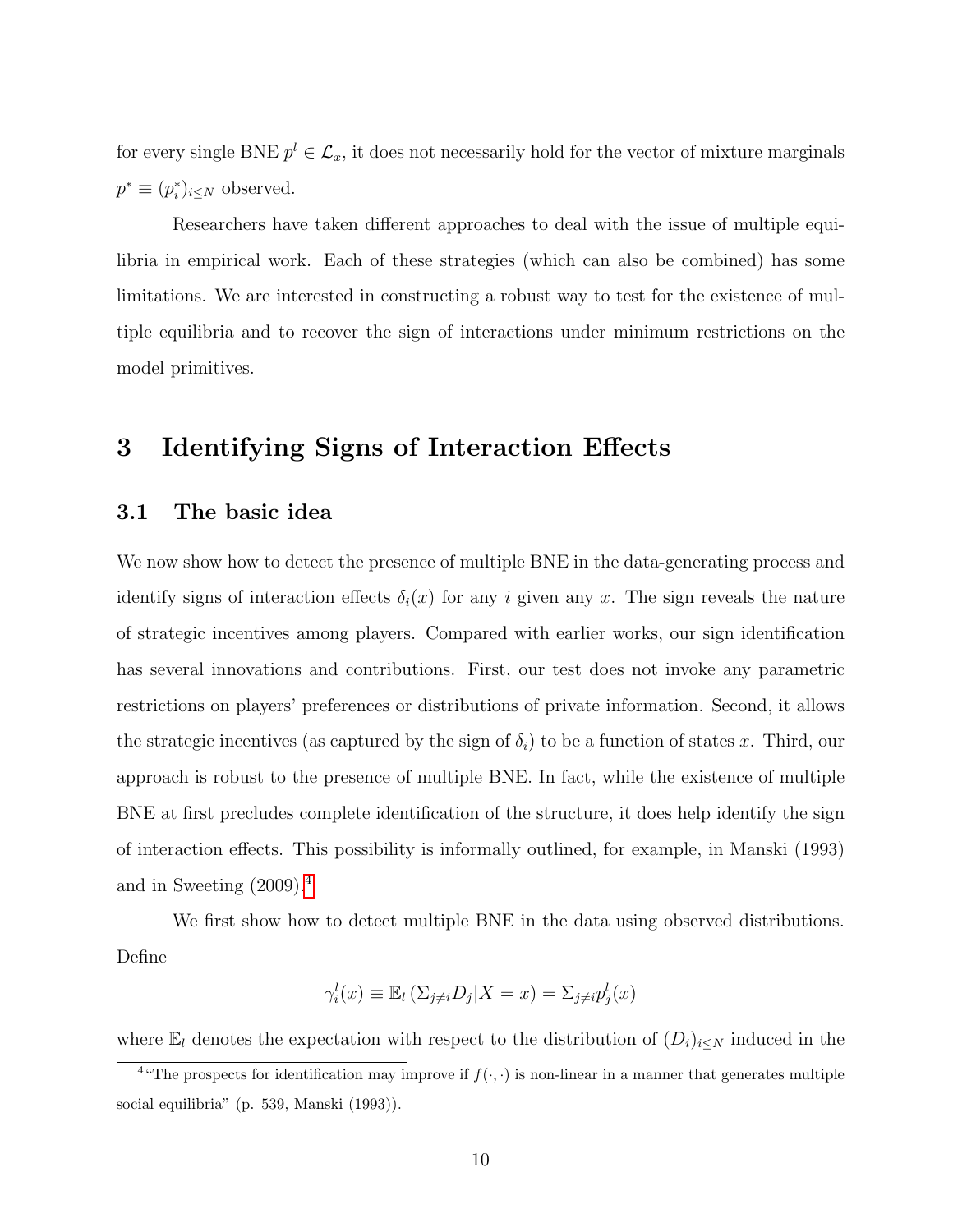equilibrium  $p^{l} \in \mathcal{L}_{x}$ . Define  $sign(a)$  to be 1 if  $a > 0$ ,  $-1$  if  $a < 0$  and 0 if  $a = 0$ . For any player  $i \in \{1, \ldots, N\}$ , let  $\tilde{\gamma}_i^*(x)$  denote the conditional expectation of the product  $D_i(\Sigma_{j\neq i}D_j)$ given x observed in the data. That is,  $\tilde{\gamma}_i^*(x) \equiv \int_{p^l \in \mathcal{L}_x} p_i^l(x) \gamma_i^l(x) d\Lambda_x(p^l)$ , where  $\Lambda_x$  denotes the equilibrium-selection mechanism in the DGP. Let  $p_i^*(x)$  be the actual probability that i chooses 1 given x observed in the data (i.e.  $p_i^*(x) = \int_{p^l \in \mathcal{L}_x} p_i^l(x) d\Lambda_x(p^l)$ ), and let  $\gamma_i^*(x) \equiv$  $\Sigma_{j\neq i} p_j^*(x)$ . Let  $\mathcal{L}_x^+$  denote the subset of  $\mathcal{L}_x$  that occurs in the DGP with positive probability  $(\mathcal{L}_x^+ \equiv \{p^l : \Lambda_x(p^l) > 0\})$ . Multiple BNE exist in the DGP if  $\mathcal{L}_x^+$  is not a singleton.

<span id="page-11-0"></span>**Proposition [1](#page-7-0)** Suppose Assumption 1 holds. (i) For any given x, multiple BNE exist in the data-generating process if and only if  $\tilde{\gamma}_i^*(x) \neq p_i^*(x)\gamma_i^*(x)$  at least for some i; (ii) For all *i* and x such that  $\tilde{\gamma}_i^*(x) \neq p_i^*(x)\gamma_i^*(x)$ ,

$$
sign\left(\tilde{\gamma}_i^*(x) - p_i^*(x)\gamma_i^*(x)\right) = sign(\delta_i(x))\tag{2}
$$

**Proof of Proposition [1.](#page-11-0)** Under Assumption [1,](#page-7-0)  $D_i$  must be independent of  $\Sigma_{j\neq i}D_j$  conditional on x in every single BNE  $p^l$  in  $\mathcal{L}_x$ .

(Sufficiency of  $(i)$ ) Suppose there is a unique BNE in the data-generating process. That is,  $\mathcal{L}_x^+$  is a singleton  $\{p^l\}$ . Then  $p_i^*(x) = p_i^l(x)$ ,  $\gamma_i^*(x) = \sum_{j\neq i} p_j^l(x)$  and  $\tilde{\gamma}_i^*(x) = p_i^l(x) \sum_{j\neq i} p_j^l(x)$ for all *i* in state x. Hence  $\tilde{\gamma}_i^*(x) = p_i^*(x)\gamma_i^*(x)$  for all *i*.

(Necessity of (i)) Suppose  $\mathcal{L}_{x,\theta}^+$  is not a singleton in state x. Then there exists at least some *i* and  $p^l, p^k \in \mathcal{L}_x^+$  such that  $p^l_i \neq p^k_i$ . Also note that for such a player *i*,  $\delta_i(x)$  must necessarily be non-zero. By definition,

<span id="page-11-1"></span>
$$
\Delta_i(x) \equiv \tilde{\gamma}_i^*(x) - p_i^*(x)\gamma_i^*(x) \n= \int_{p^l \in \mathcal{L}_x^+} p_i^l(x)\gamma_i^l(x)d\Lambda_x - \int_{p^l \in \mathcal{L}_x^+} p_i^l(x)d\Lambda_x \int_{p^l \in \mathcal{L}_x^+} \gamma_i^l(x)d\Lambda_x
$$
\n(3)

Suppose  $\delta_i(x) > 0$ . The equilibrium characterization in [\(1\)](#page-8-0) implies that there exists a strictly increasing function  $h_i$  such that  $\gamma_i^l(x) = h_i(p_i^l(x)) \equiv \left(F_{\epsilon_i}^{-1}\right)^l$  $\int_{\epsilon_i|X}^{1-1}(p_i^l(x))-u_i(x)\Big)/\delta_i(x)$  for each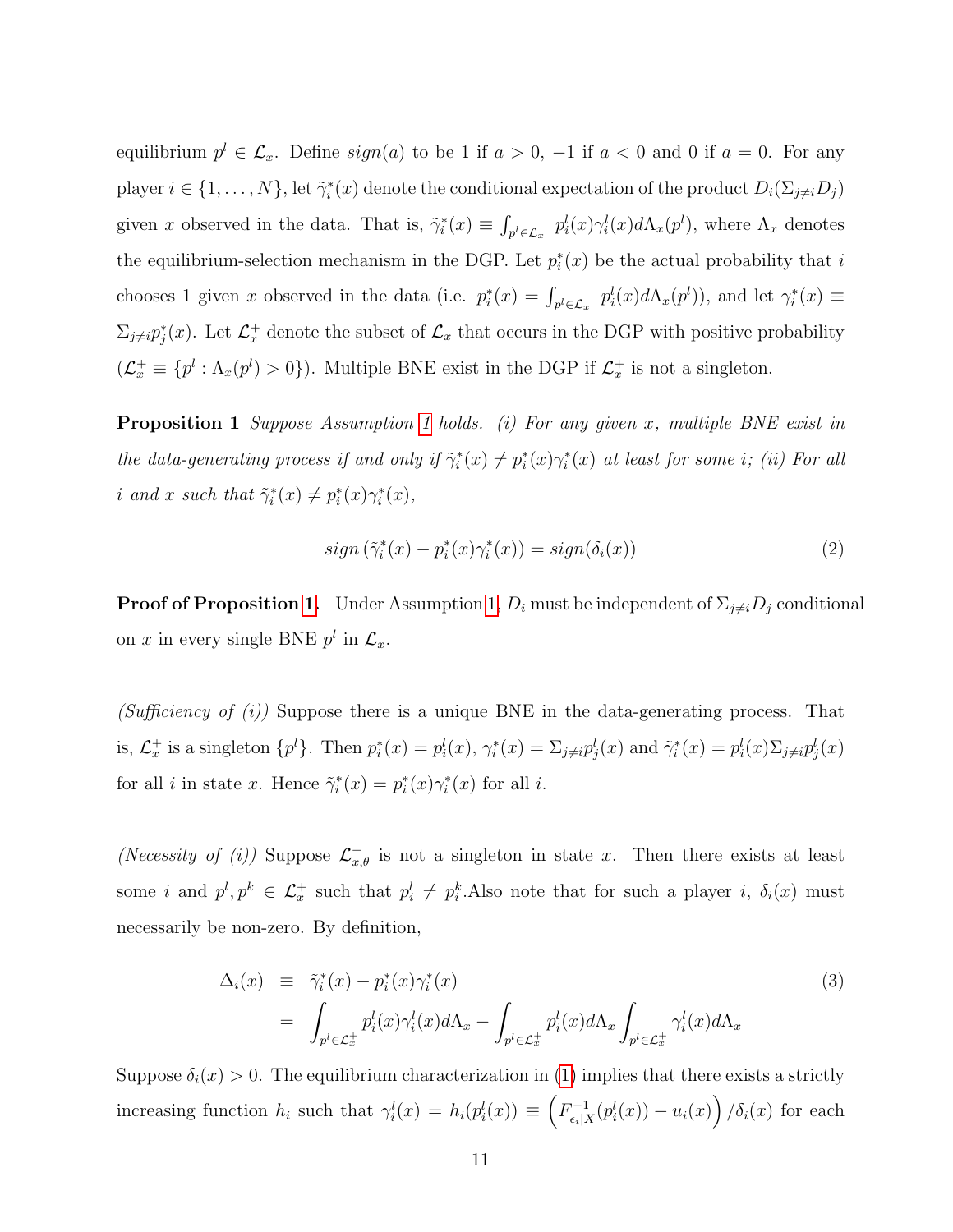single  $p^l$  in  $\mathcal{L}_{x,\theta}$ .<sup>[5](#page-12-0)</sup> Thus for x given, [\(3\)](#page-11-1) can be written as

$$
\tilde{\gamma}_i^*(x) - p_i^*(x)\gamma_i^*(x) = \int_0^1 h_i(z)z d\tilde{\Lambda}_{i,x}(z) - \int_0^1 z d\tilde{\Lambda}_{i,x}(z) \int_0^1 h_i(z) d\tilde{\Lambda}_{i,x}(z)
$$

where  $z \equiv p_i^l(x)$  and  $\tilde{\Lambda}_{i,x}$  is a distribution of  $p_i^l(x)$  induced by the equilibrium selection mechanism  $\Lambda_x$  defined on  $\mathcal{L}_x$ . Thus [\(3\)](#page-11-1) takes the simple form of the covariance of a random variable z and a strictly increasing function of itself:

$$
cov(Z, h_i(Z)) = \mathbb{E}[(Z - \mathbb{E}(Z))(h_i(Z) - \mathbb{E}(h_i(Z)))]
$$
  
\n
$$
= \mathbb{E}[(Z - \mathbb{E}(Z))(h_i(Z) - h_i(\mathbb{E}(Z)))] + \mathbb{E}[(Z - \mathbb{E}(Z))(h_i(\mathbb{E}(Z)) - \mathbb{E}(h_i(Z)))]
$$
  
\n
$$
= \mathbb{E}[(Z - \mathbb{E}(Z))(h_i(Z) - h_i(\mathbb{E}(Z)))]
$$

Because  $h_i$  is strictly increasing in [0,1] for given x, we have  $z_1 > z_2 \Rightarrow h_i(z_1) > h_i(z_2)$ . Consequently,  $(z - \mathbb{E}(Z))(h_i(z) - h_i(\mathbb{E}(Z))) > 0$  for any  $z \neq \mathbb{E}(Z)$ , and the covariance is strictly positive, provided the distribution  $\tilde{\Lambda}_{i,x}$  is not degenerate on  $\mathcal{L}_x^+$ . Hence  $\tilde{\gamma}_i^*(x)$  –  $p_i^*(x)\gamma_i^*(x) > 0$  if multiple BNE exist in the data-generating process in state x. The case with  $\delta_i(x)$  < 0 is proved by symmetric arguments. The proof of (ii) is already included in the proof of (i) above.  $\blacksquare$ 

Part (i) of Proposition [1](#page-11-0) can be exploited to devise a Wald Test for multiple BNE under any given  $x$  in the DGP. We describe the test and discuss its asymptotic properties in the appendix. Part (ii) of the proposition suggests the sign of  $\delta_i(x)$  can be recovered from observed distributions provided i actively switches between multiple equilibrium strategies under  $x$  in DGP.

In some empirical contexts, players' actions may have heterogeneous impacts on each others' payoffs. Our arguments in Proposition [1](#page-11-0) can be extended as long as econometricians know the role of these heterogeneities in strategic interactions. More specifically, we allow  $U_{1i}(X,\epsilon_i) \equiv u_i(X) + \delta_i(X) f_i(X, D_{-i}) - \epsilon_i$ , where  $f_i(X, D_{-i})$  is a known function summarizing how individual actions affect interaction effects and  $\delta_i(x)$  is a baseline effect whose sign is to be inferred.

<span id="page-12-0"></span><sup>&</sup>lt;sup>5</sup>The form of  $h_i$  may depend on  $\theta$  and x in general. We suppress this dependence for notational ease.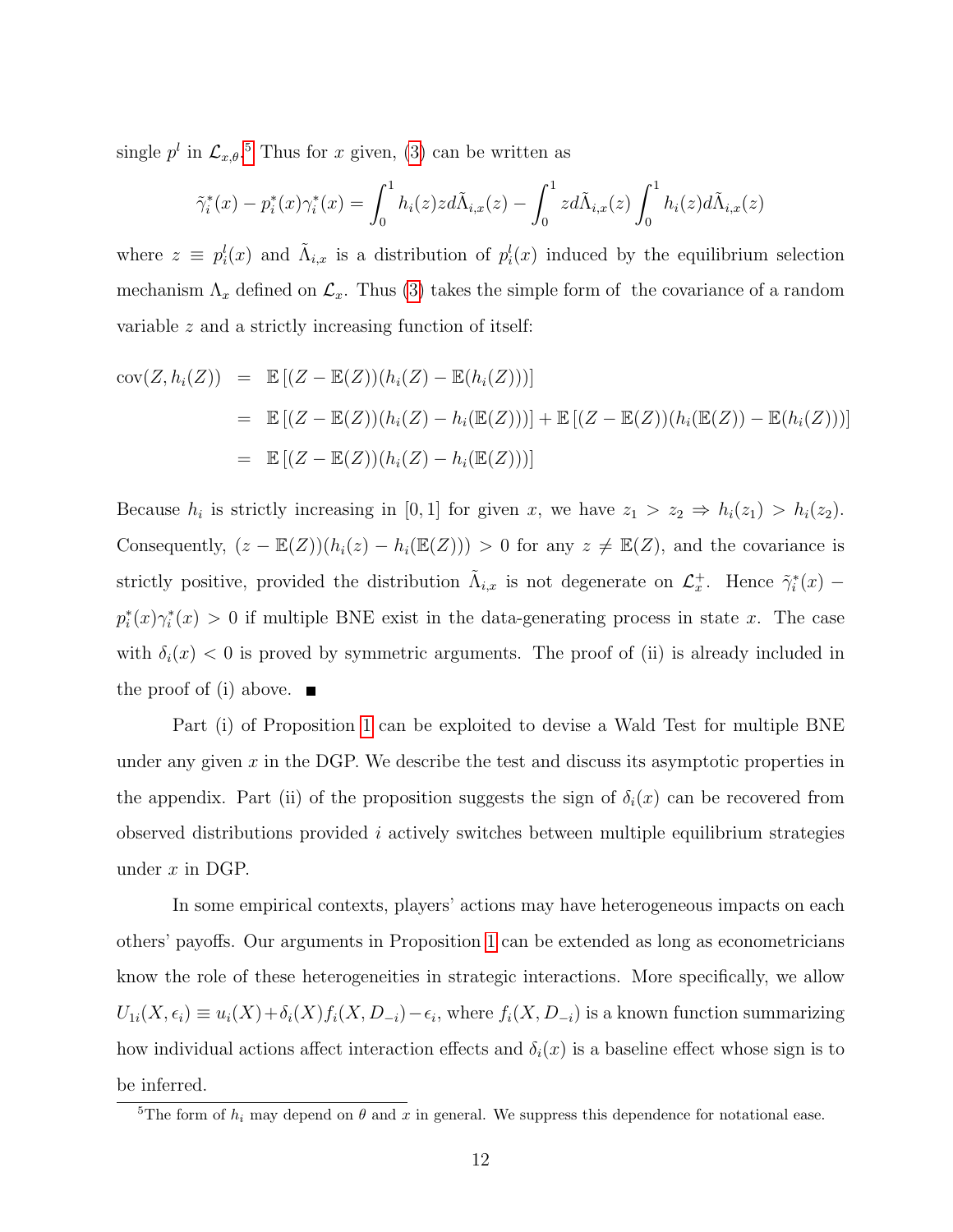For a fixed x, any function  $f_i(x, D_{-i})$  can take at most  $2^{N-1}$  values corresponding to the possible  $D_{-i}$  vectors:  $\{f_i(x,\pi) : \pi \in \{0,1\}^{N-1}\}\$ . We can then write  $f_i(x, D_{-i}) =$  $\sum_{\pi \in \{0,1\}^{N-1}} f_i(x, \pi) \prod_{j \neq i} 1\{D_j = \pi_j\} = \sum_{\pi \in \{0,1\}^{N-1}} f_i(x, \pi) \prod_{j \neq i} D_j^{\pi_j}$  $j^{\pi_j}(1-D_j)^{1-\pi_j}$  where  $\pi_j$ denotes the jth component of  $\pi$  and 1{.} is the indicator function. For example, if  $N = 3$ and  $f_i(x, D_{-i}) = \max_{j \neq i}(D_j)$  we have that  $f_1(x, D_{-1}) = \max\{1, 1\}D_2D_3 + \max\{1, 0\}D_2(1 D_3$  + max{0, 1}(1 –  $D_2$ ) $D_3$  + max{0, 0}(1 –  $D_2$ )(1 –  $D_3$ ) =  $D_2(1 - D_3) + D_3(1 - D_2) + D_2D_3$ (and analogously for  $i = 2, 3$ ). By Assumption [1,](#page-7-0) in a single equilibrium indexed by l,

$$
\mathbb{E}[f_i(X, (S_j^l(X, \epsilon_j))_{j\neq i})|X = x, \epsilon_i] = \mathbb{E}[f_i(X, (S_j^l(X, \epsilon_j))_{j\neq i})|X = x]
$$
  
\n
$$
= \sum_{\pi \in \{0,1\}^{N-1}} f_i(x, \pi) P^l(D_{-i} = \pi | x)
$$
  
\n
$$
= \sum_{\pi \in \{0,1\}^{N-1}} \left[ f_i(x, \pi) \prod_{j\neq i} p_j^l(x)^{\pi_j} (1 - p_j^l(x))^{1 - \pi_j} \right]
$$
  
\n
$$
= \phi_{f_i}(x, p_{-i}^l(x))
$$

where  $p_j^l(x) \equiv \mathbb{E}(S_j^l(X, \epsilon_j) | X = x)$  as before,  $p_{-i}^l(x) \equiv (p_j^l(x))_{j \neq i}$ , and  $P^l(\omega | x)$  denotes the probability that "the event  $\omega$  happens conditional on  $x$ " as implied in the equilibrium p<sup>l</sup>. Notice also that the mapping  $\phi_{f_i}: \Omega_X \times [0,1]^{N-1} \to \mathbb{R}$  is a simple extension of  $f_i$ :  $\Omega_X \times \{0,1\}^{N-1} \to \mathbb{R}$  to  $\Omega_X \times [0,1]^{N-1}$ . It is known as long as  $f_i$  is known. The equations characterizing a single equilibrium  $p<sup>l</sup>$  in [\(1\)](#page-8-0) now become:

$$
p_i^l(x) = F_{\epsilon_i|X=x} \left( u_i(x) + \delta_i(x) \phi_{f_i}(x, p_{-i}^l(x)) \right) \text{ for all } i = 1, \ldots, N
$$

Then the results in Proposition [1](#page-11-0) now apply with  $\gamma_i^l(x) \equiv \phi_{f_i}(x, p_{-i}^l(x))$ . Note that, by the Law of Total Probability,

<span id="page-13-0"></span>
$$
\gamma_i^*(x) \equiv \int_{p^l \in \mathcal{L}_x} \phi_{f_i}(x, p_{-i}^l(x)) d\Lambda_x(p^l) = \int_{p^l \in \mathcal{L}_x} \sum_{\pi \in \{0, 1\}^{N-1}} [f_i(x, \pi) P^l(D_{-i} = \pi | x)] d\Lambda_x(p^l)
$$

$$
= \sum_{\pi \in \{0, 1\}^{N-1}} [f_i(x, \pi) P^*(D_{-i} = \pi | x)] \tag{4}
$$

where  $P^*(\omega|x)$  denotes the probablity that " $\omega$  occurs conditional on x" observed from the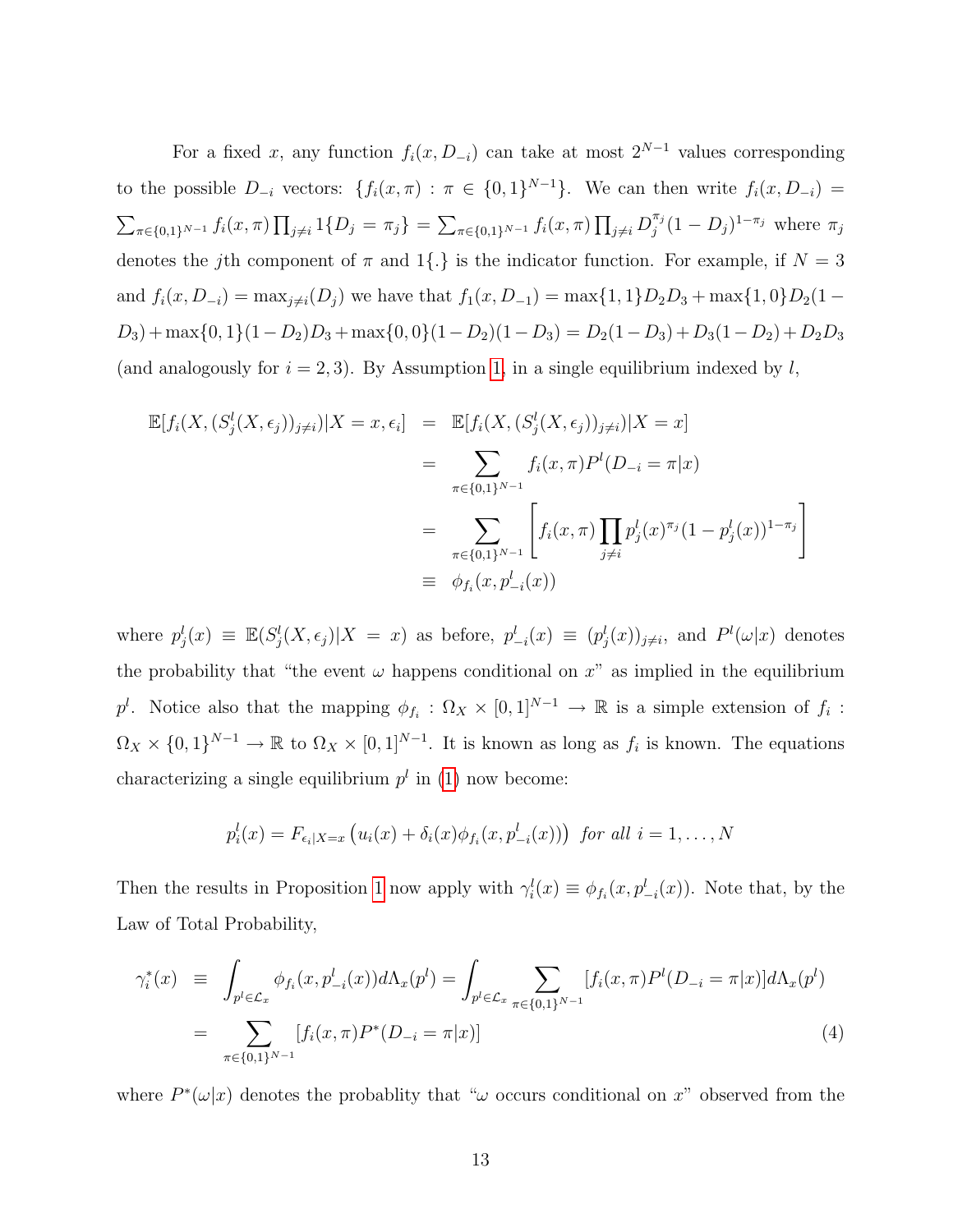data. Furthermore,

<span id="page-14-0"></span>
$$
\tilde{\gamma}_i^*(x) \equiv \int_{p^l \in \mathcal{L}_x} p_i^l(x) \phi_{f_i}(x, p_{-i}^l(x)) d\Lambda_x(p^l) \n= \int_{p^l \in \mathcal{L}_x} \sum_{\pi \in \{0, 1\}^{N-1}} [f_i(x, \pi) P^l \{ (D_{-i}, D_i) = (\pi, 1) | x \} ] d\Lambda_x(p^l) \n= \sum_{\pi \in \{0, 1\}^{N-1}} [f_i(x, \pi) P^* \{ (D_{-i}, D_i) = (\pi, 1) | x \}]
$$
\n(5)

where the first equality follows from  $P^l\{(D_{-i}, D_i) = (\pi, 1)|x\} = p_i^l(x) \prod_{j \neq i} p_j^l(x)^{\pi_j}(1$  $p_j^l(x)$ <sup>1-π<sub>j</sub> under Assumption [1,](#page-7-0) and the second equilibrium follows from the Law of To-</sup> tal Probability and the definition of  $P^*(\cdot|x)$ . Hence  $p_i^*(x)$ ,  $\gamma_i^*(x)$  as defined in [\(4\)](#page-13-0) and  $\tilde{\gamma}_i^*(x)$ as defined in [\(5\)](#page-14-0) can all be expressed in terms of observable distributions. Thus the sign of  $\delta_i(x)$  is identified and multiple BNE can be detected as in Proposition [1.](#page-11-0)

#### 3.2 Allowing for unique BNE

The result in part (ii) of Proposition [1](#page-11-0) shows that the sign of interaction effects for i under x can be recovered provided that there exist multiple BNE at  $x$  in the DGP and that i follows different strategies across these equilibria. This result does not warrant the identification of  $sign(\delta_i(x))$  for all  $(i, x)$ , because there can exist players who employ the same strategies across all equilibria under x. This could happen when there is a unique BNE under state x. It could also occur if the game involves three or more players and, for some player  $i$ , all of the multiple BNE under x prescribe the same strategy. (That is, there is i with  $p_i^l = p_i^*$  for all  $p_i^l$  in  $\mathcal{L}_{x,\theta}^+$ , so that  $\tilde{\gamma}_i^*(x) = p_i^*(x)\gamma_i^*(x)$ .) The following example illustrates this possibility.

**Example 1.** (A player who follows the same strategy in multiple BNE) Consider a simple 3-by-2 game with  $N = 3$ , where the identities of all three players are observable in data. Suppress the dependence on x for notational ease. Let  $u_1 = 0.5$ ,  $u_2 = u_3 = 0.3611$ ,  $\delta_i = -1$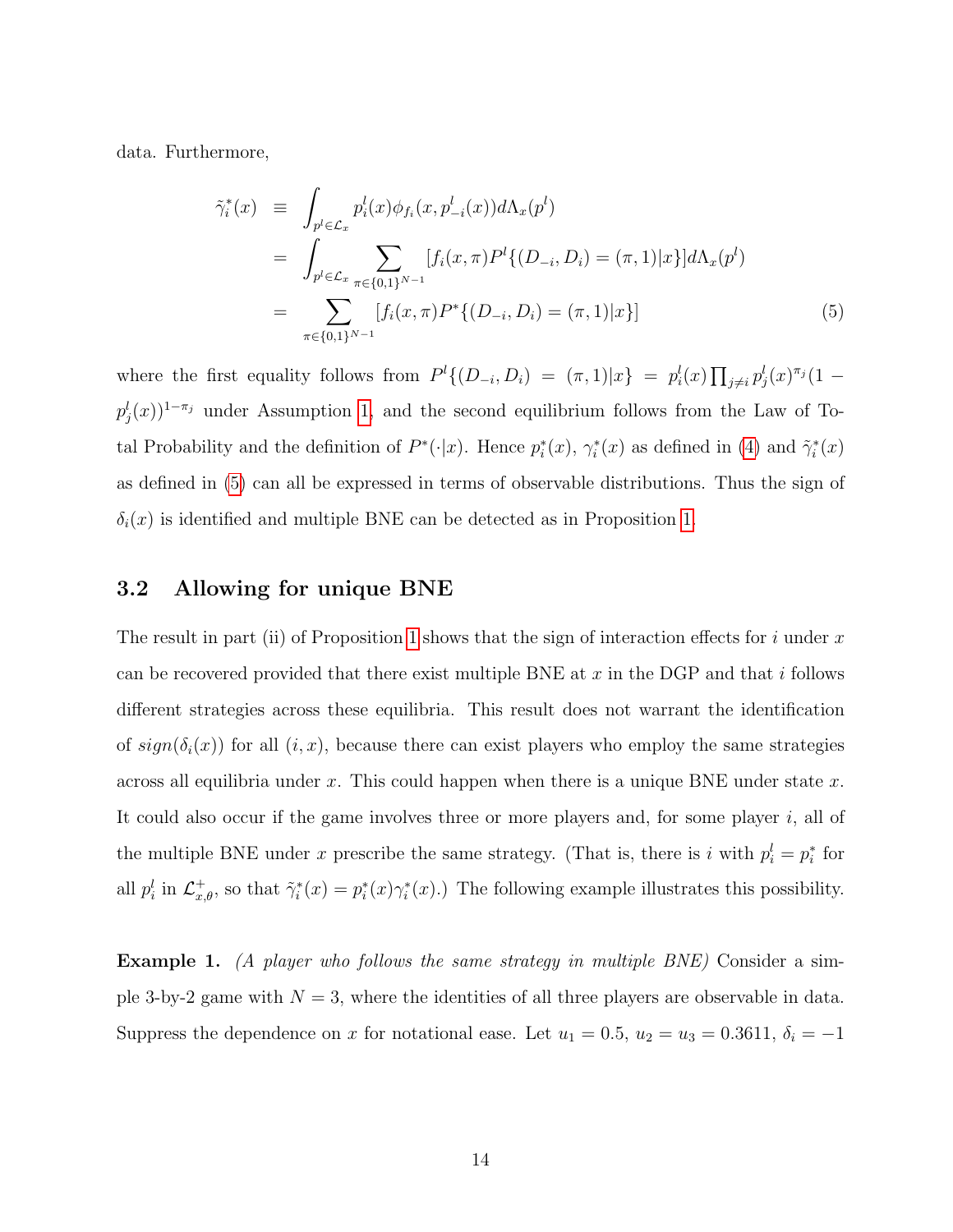and  $\epsilon_i \sim N(0.10, 0.25^2)$  for all i. Then there exist at least two distinct BNE:

$$
p^a
$$
 with  $p_1^a$  = 0.0611;  $p_2^a$  = 0.7756;  $p_3^a$  = 0.0107  
\n $p^b$  with  $p_1^b$  = 0.0611;  $p_2^b$  = 0.0107;  $p_3^b$  = 0.7756

In these two BNE  $(p^a \text{ and } p^b)$ , Player 1 chooses alternative 1 with the same probability in both BNE, while both 2 and 3 play strategies that imply different choice probabilities in equilibrium (i.e.  $p_i^a \neq p_i^b$  for  $i = 2, 3$ ).  $\parallel$ 

This issue can be solved if, for the  $(i, x)$  considered, the signs or the magnitudes of the interaction effects are known to remain the same over a set of covariate realizations (for example because of parameter constancy or, more generally, exclusion restrictions). In such cases, the researcher can pool information from games with heterogeneous covariates to help identify the signs of interaction effects for such a  $(i, x)$ . We consider these two scenarios for the rest of this subsection.

#### Aggregating data from games with the same sign of  $\delta_i(x)$

<span id="page-15-0"></span>Consider a simplified case where strategic interaction effects have the same sign for all  $x \in \Omega_X$  for some *i*. Then  $sign(\delta_i(\cdot))$  is identified if and only if the set of states where *i* uses multiple BNE strategies in the DGP has a positive measure under  $F_X$ . To see this, note that  $\delta_i(x) > (\langle) 0$  if  $\tilde{\gamma}_i^*(x) - p_i^*(x)\gamma_i^*(x) > (\langle) 0$ . Furthermore, if  $\delta_i(x) > (\langle) 0$ and multiple equilibria are played in the DGP under x, then  $\tilde{\gamma}_i^*(x) - p_i^*(x)\gamma_i^*(x) > (\leq) 0$ . It then follows that if the set of x under which i adopts multiple BNE strategies occurs with positive probability, then the sign of  $\mathbb{E}[\tilde{\gamma}_i^*(X) - p_i^*(X)\gamma_i^*(X)]$  is the same as the sign of  $\delta_i(\cdot)$ . On the other hand, if i sticks to a single BNE strategy for  $(F_X\text{-almost})$  every x, then  $\tilde{\gamma}_i^*(x) = p_i^*(x)\gamma_i^*(x)$   $F_X$ -a.e. and  $\mathbb{E}[\tilde{\gamma}_i^*(X) - p_i^*(X)\gamma_i^*(X)] = 0$ . The following corollary formalizes and generalizes this idea.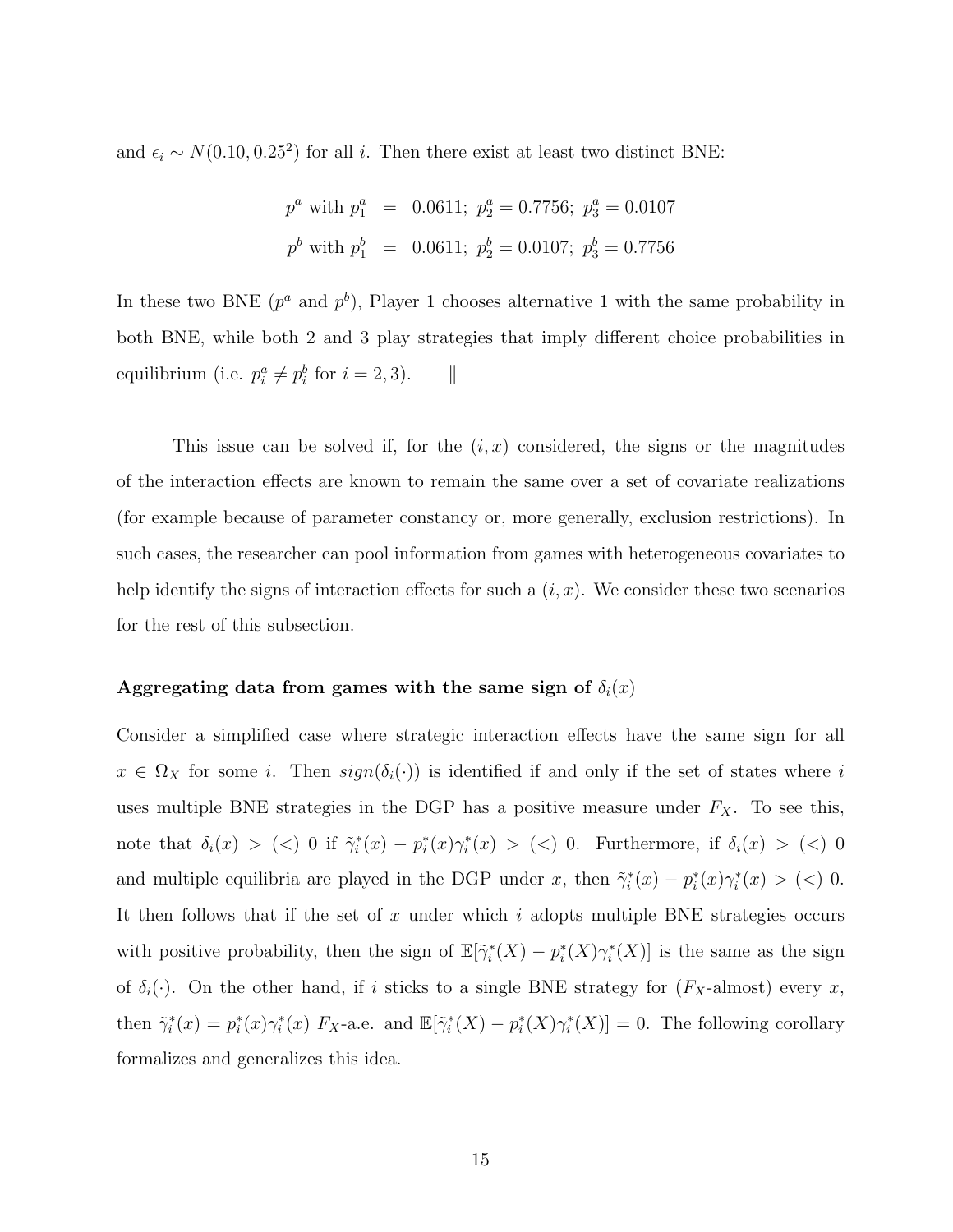**Corollary [1](#page-7-0)** Suppose Assumption 1 holds and there is a known set  $\omega_i$  such that  $sign(\delta_i(.))$ remains the same for all  $x \in \omega_i$ . Then (i)  $sign(\delta_i(.))$  is recovered on  $\omega_i$  as the sign of  $\mathbb{E}[\tilde{\gamma}_i^*(X) - p_i^*(X)\gamma_i^*(X)|X \in \omega_i]$  if

<span id="page-16-0"></span>
$$
Pr{x \in \omega_i : i follows multiple BNE strategies at x} > 0
$$
\n
$$
(6)
$$

and (ii) the condition in  $(6)$  holds if and only if

$$
\mathbb{E}[\tilde{\gamma}_i^*(X)|X \in \omega_i] \neq \mathbb{E}[p_i^*(X)\gamma_i^*(X)|X \in \omega_i].
$$

Corollary [1](#page-15-0) shows that  $sign(\delta_i(x))$  can be identified even when there is a unique BNE at x, as long as i employs multiple BNE strategies with positive probability over a set of x' with  $sign(\delta_i(x)) = sign(\delta_i(x'))$ . The corollary is a straightforward consequence of Proposition [1.](#page-11-0)

#### Aggregating data from games with the same size of  $\delta_i(x)$

So far identification of  $\delta_i(x)$  has relied on existence of multiple BNE. For the rest of this section, we consider a DGP where the BNE adopted at each  $x$  may be unique. We show that  $sign(\delta_i(x))$  can still be recovered in this case if an exclusion restriction holds. This strategy is also invoked in similar contexts in the literature. To understand this exclusion restriction, consider a game involving N firms which make simultaneous entry or exit decisions. The vector of states X include a subvector  $\tilde{X}_0$  consisting of market- or sector-wide factors that affect the demand for firm products. X also includes mutually exclusive subvectors  $(\tilde{X}_i)_{i\leq N}$ with  $\tilde{X}_i$  capturing firm-specific factors that only affect the profits for Firm i but none of its rivals. For example,  $\tilde{X}_i$  may include labor costs or local regulations pertaining to the geographic location of i. The vector of private information  $(\epsilon_i)_{i\leq N}$  may well capture all other firm-specific profit factors (such as idiosyncratic costs) that are unobservable to opponents and econometricians. If rivals' idiosyncratic factors (such as labor costs) have no bearing on Firm *i*'s profits in addition to  $\tilde{X}_0$  and  $\tilde{X}_i$ , then  $F_{\epsilon_i|X} = F_{\epsilon_i|X_i}$  where  $X_i = (\tilde{X}_0, \tilde{X}_i)$ . For each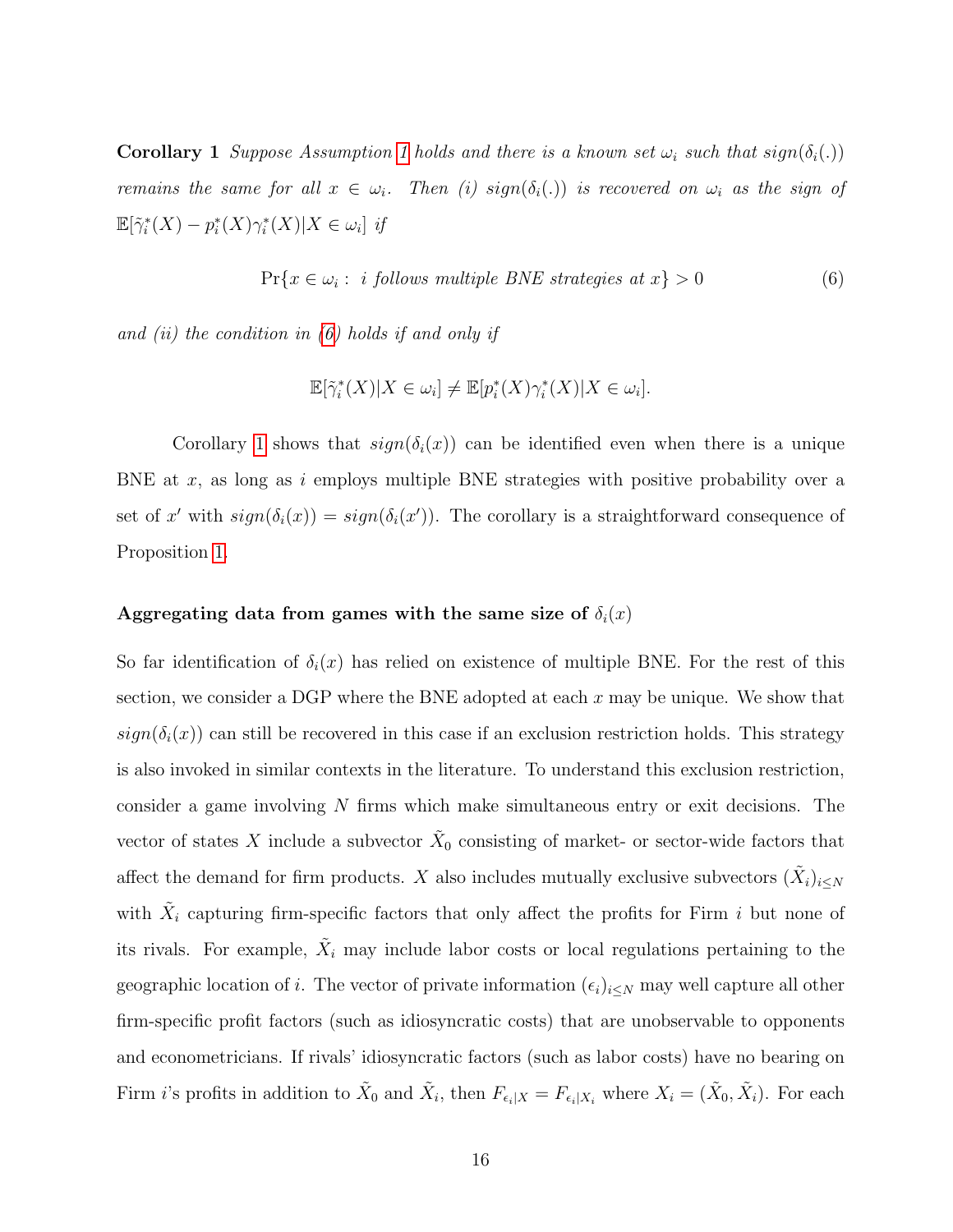$(i, x)$ , we refer to the set  $\Upsilon_i(x_i) \equiv \{x' : x'_i = x_i\}$  as the *equivalence class* for i at x. We state the exclusion restriction assumption as follows:

<span id="page-17-0"></span>**Assumption 2** For all i, there exists a strict subvector of X (denoted  $X_i$ ) such that  $u_i(x) =$  $u_i(x_i)$ ,  $\delta_i(x) = \delta_i(x_i)$ ,  $F_{\epsilon_i|X=x} = F_{\epsilon_i|X_i=x_i}$  for all x.

The main idea for identifying  $sign(\delta_i(x))$  (even when i only has a unique BNE strategy at each realization x) is based on three observations: (a) Player i can adopt different BNE strategies across games with states in the equivalence class (as long as  $u_j(x')$ ,  $\delta_j(x')$ ,  $F_{\epsilon_j|X=x'}$ vary over  $\Upsilon_i(x_i)$ ); (b) By assumption, the equilibrium conditions relating player i's strategies and those of the rivals' in any single BNE characterized by [\(1\)](#page-8-0) must take the same form for all x' in  $\Upsilon_i(x_i)$ ; and (c) The way opponents' choice probabilities affect i's choice probability across different x' in  $\Upsilon_i(x_i)$  is only determined by the sign of the strategic interaction effect for *i*, which is the same for all  $x'$  in  $\Upsilon_i(x_i)$  under the exclusion restriction in Assumption [2.](#page-17-0) Consequently, we can use an argument similar to that in Section [3.1](#page-10-2) to identify  $sign(\delta_i(x))$ . If in response to her opponents' equilibrium strategies,  $i$  is induced to adopt different BNE strategies across games with different states in the equivalence class for  $x$ , then the sign of the correlation between actions by i and competitors across these games identifies  $sign(\delta_i(x))$ just as in our previous analysis.

Let  $\Lambda_{x_i}^*$  be the probability distribution over equilibrium choice probability profiles in the equivalence class for  $x_i$ . It is obtained by integrating the equilibrium selection mechanism  $\Lambda_x$  across the states in  $\Upsilon_i(x_i)$  with respect to conditional distribution  $F_{X|X \in \Upsilon_i(x_i)}$ . That is, for any  $A \subseteq [0,1]^N$ ,

$$
\Lambda_{x_i}^*(A) \equiv \int_{\{x \; : \; \mathcal{L}_x^+\cap A\neq \varnothing\}} \Lambda_x(\mathcal{L}_x^+\cap A)dF_{X|X\in \Upsilon_i(x_i)}(x)
$$

where  $\Lambda_x$  denotes the equilibrium selection probabilities defined in Section [2.](#page-6-0) It is easy to verify that  $\Lambda_{x_i}^*$  is a well-defined distribution. Let its support be denoted by  $\mathcal{L}_{x_i}^*$ .

The key condition for identifying  $\delta_i(x)$  is that player i adopts varying strategies across BNE in different games whose states belong to the equivalence class for  $i$  at  $x$ . Formally,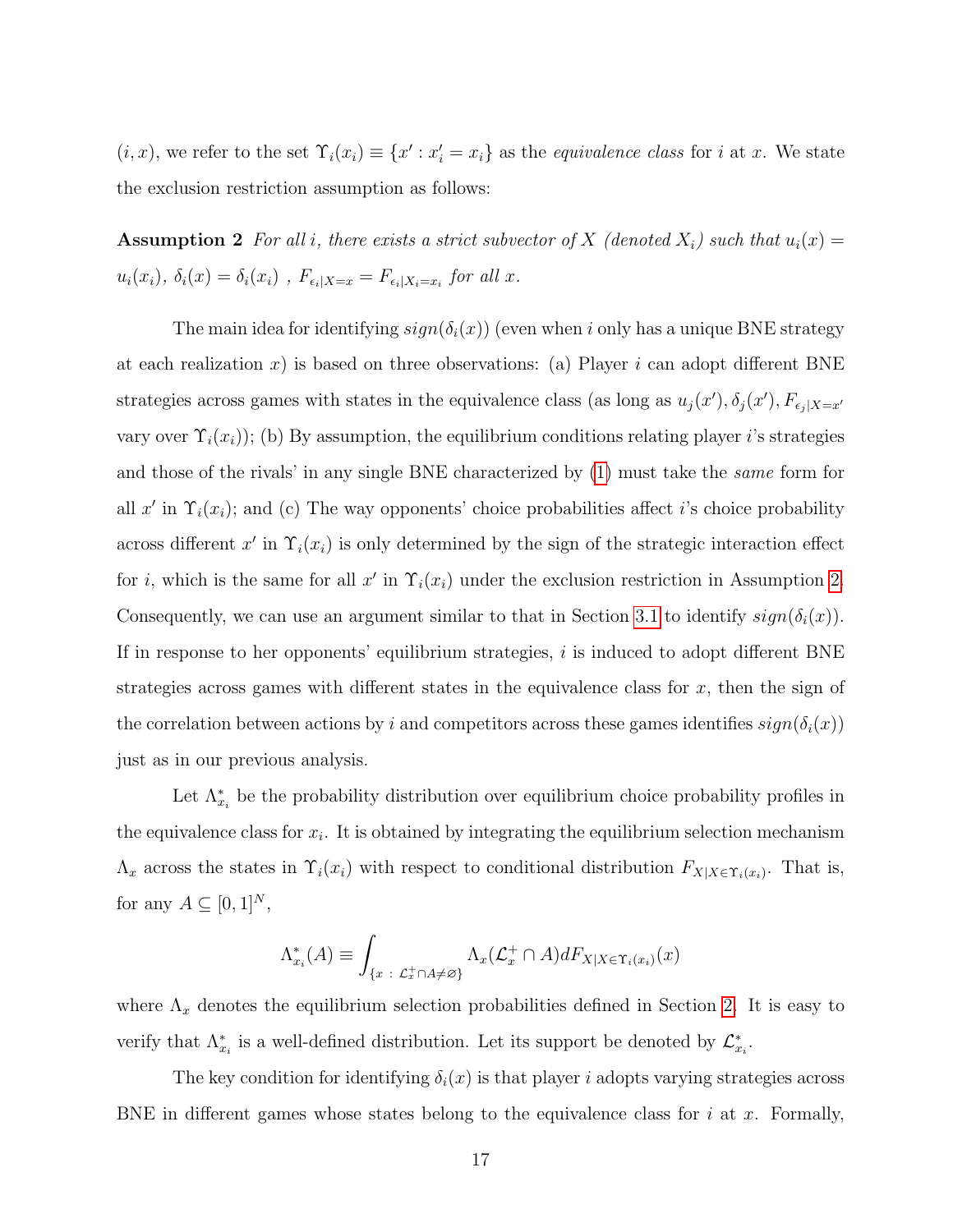the distribution  $\Lambda_{x_i}^*$  is non-degenerate in *i*'s dimension if  $\#t \in [0,1]$  such that the support  $\mathcal{L}^*_{x_i} \subseteq \{p \in [0,1]^N : p_i = t\}.$  We give a simple illustration of Assumption [2](#page-17-0) and the nondegeneracy condition in Design 2 of the Monte Carlo section. We also this assumption in greater detail following Proposition [2.](#page-18-0) Let  $g$  index independent games observed in data, and let  $D_{i,g}$  denote the decision made by i in game g. Define

$$
\Psi_i(x_i) \equiv \mathbb{E}[D_{i,g}(\Sigma_{j\neq i}D_{j,g}) \mid X_g \in \Upsilon_i(x_i)] - \mathbb{E}[D_{i,g}|X_g \in \Upsilon_i(x)]\mathbb{E}[\Sigma_{j\neq i}D_{j,g}|X_g \in \Upsilon_i(x_i)]
$$

<span id="page-18-0"></span>**Proposition [2](#page-17-0)** Suppose Assumptions [1](#page-7-0) and 2 hold. Then (i) at any x,  $sign(\delta_i(x))$  =  $sign(\Psi_i(x_i))$  for all i if  $\Lambda_{x_i}^*$  is non-degenerate in i's dimension; and (ii)  $\Lambda_{x_i}^*$  is non-degenerate in i's dimension if and only if  $\Psi_i(x_i) \neq 0$ .

**Proof of Proposition [2.](#page-18-0)** Consider any pair of  $(i, x)$  such that  $\Lambda_{x_i}^*$  is not degenerate. The equations in [\(1\)](#page-8-0) and Assumption [2](#page-17-0) imply that there exists a function  $h_i$  such that  $\gamma_i^l(z) = h_i(p_i^l(z))$  for all  $z \in \Upsilon_i(x_i)$  and  $p^l \in \mathcal{L}_x^+$ , where  $h_i(\cdot) \equiv \left(F_{\epsilon_i|x_i}^{-1}\right)$  $\int_{\epsilon_i|x}^{\epsilon_i-1} (\cdot) - u_i(x) \bigg) / \delta_i(x)$ . The function  $h_i$  summarizes the interdependence between i's BNE strategies and those for  $j \neq i$ . If  $\Lambda_{x_i}^*$  is non-degenerate in *i*'s dimension, then :

<span id="page-18-1"></span>
$$
\Psi_i(x_i) = \int_{p \in \mathcal{L}^*_{x_i}} \mathbb{E}[D_i(\Sigma_{j \neq i} D_j) | p, X \in \Upsilon_i(x_i)] d\Lambda^*_{x_i}
$$
\n
$$
- \left( \int_{p \in \mathcal{L}^*_{x_i}} \mathbb{E}[D_i | p, X \in \Upsilon_i(x_i)] d\Lambda^*_{x_i} \right) \cdot \left( \int_{p \in \mathcal{L}^*_{x_i}} \mathbb{E}[\Sigma_{j \neq i} D_j | p, X \in \Upsilon_i(x_i)] d\Lambda^*_{x_i} \right)
$$
\n
$$
= \int_{p \in \mathcal{L}^*_{x_i}} p_i(\Sigma_{j \neq i} p_j) d\Lambda^*_{x_i} - \int_{p \in \mathcal{L}^*_{x_i}} p_i d\Lambda^*_{x_i} \int_{p \in \mathcal{L}^*_{x_i}} (\Sigma_{j \neq i} p_j) d\Lambda^*_{x_i} \tag{7}
$$

where  $p \in [0,1]^N$  denotes a generic characterization of BNE on the support  $L_{x_i}^*$ . The first equality follows from the definition of  $\Lambda_{x_i}^*$  and the second from independence between  $D_i$  and  $(D_j)_{j\neq i}$  conditional on the equilibrium played and on states being in the equivalence class. Because  $h_i(\cdot)$  is the same for all  $x \in \Upsilon_i(x_i)$  due to Assumption [2,](#page-17-0) [\(7\)](#page-18-1) can be written as:

<span id="page-18-2"></span>
$$
\Psi_i(x_i) = \int_0^1 p_i h_i(p_i) d\tilde{\Lambda}_{x_i}^* - \int_0^1 p_i d\tilde{\Lambda}_{x_i}^* \int_0^1 h_i(p_i) d\tilde{\Lambda}_{x_i}^* \tag{8}
$$

where  $\tilde{\Lambda}_{x_i}^*$  is the marginal distribution of  $p_i$  according to the joint distribution  $\Lambda_{x_i}^*$ . Finally, note  $h_i(\cdot)$  is increasing (or decreasing) over  $[0, N - 1]$  if  $\delta_i(x) > 0$  (or  $\lt 0$ ) for  $x \in \Upsilon_i(x_i)$ .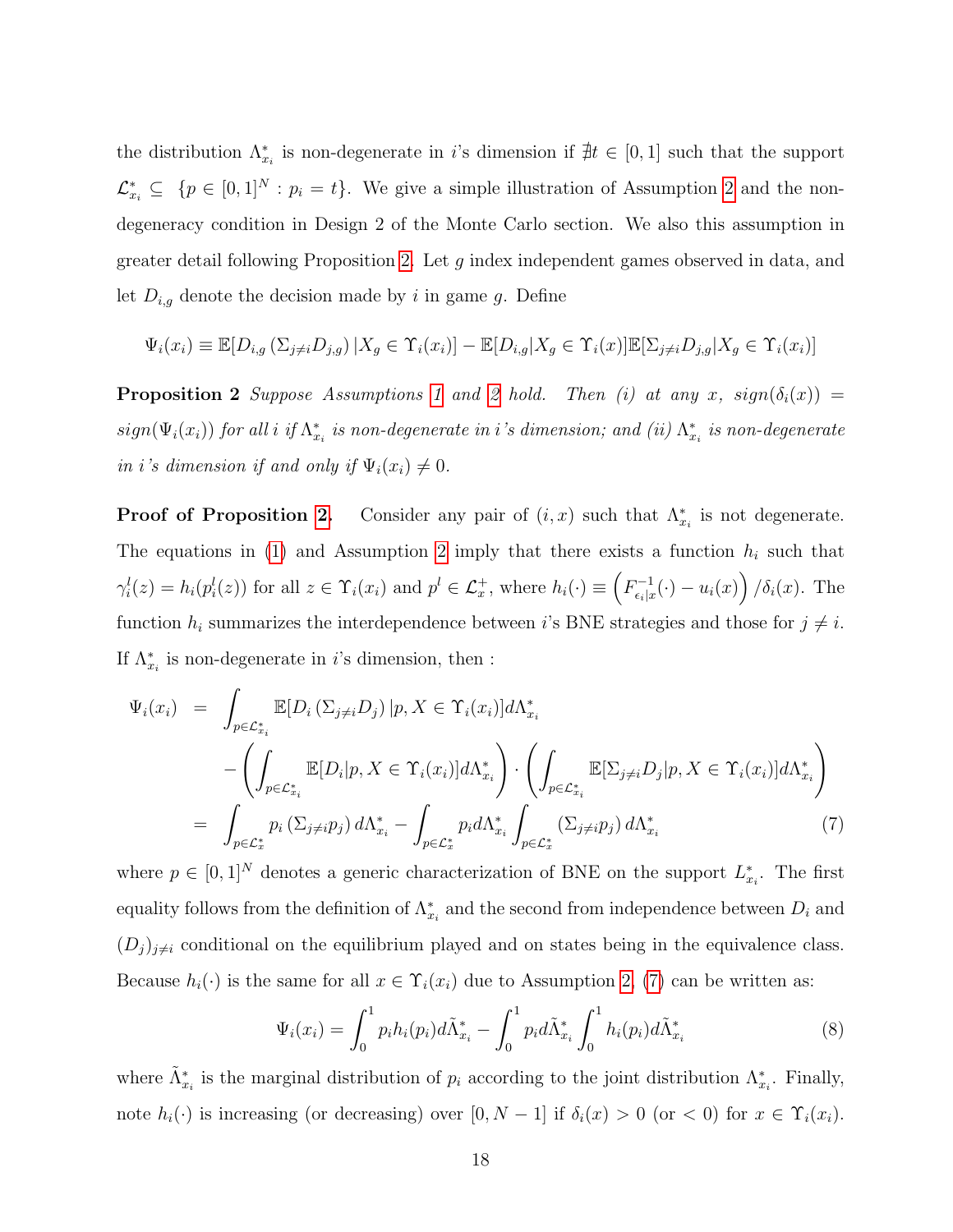Hence the same argument as in Proposition [1](#page-11-0) shows that for all  $(i, x)$ ,  $\Psi_i(x_i) > 0$  (or  $\lt 0$ ) if  $\delta_i(x) > 0$  (or  $\lt 0$ ) and  $\Lambda_{x_i}^*$  is non-degenerate in i's dimension. It also follows immediately from [\(8\)](#page-18-2) that if  $\Lambda_{x_i}^*$  is degenerate in *i*'s dimension, then  $\Psi_i(x_i) = 0$ .

That the distribution  $\Lambda_{x_i}^*$  is non-degenerate in i's dimension is a weak restriction given Assumption [2.](#page-17-0) For this to hold, it is necessary that  $\delta_i(x) \neq 0$  and  $(u_j, \delta_j, F_{\epsilon_j|X})$  for  $j \neq i$ vary over states in the equivalence class for  $i$ . The non-degeneracy can fail in cases such as when player *i* does not interact with rivals at all at  $x (\delta_i(x) = 0)$ .<sup>[6](#page-19-0)</sup> Part (ii) of Proposition [2](#page-18-0) suggests an immediate test for the non-degeneracy condition using observed distributions of states and actions. The example below shows how the non-degeneracy condition can hold for all  $(i, x)$  under fairly intuitive restrictions.

**Example 2.** (Non-degeneracy for all i, x) Consider a 2-by-2 entry or exit game with incomplete information between Firm 1 and 2 with state vector  $X$  which can be partitioned as  $(\tilde{X}_0, \tilde{X}_1, \tilde{X}_2)$ , where  $\tilde{X}_0$  are market-level factors that affect profitability of the firms and  $\tilde{X}_1$  and  $\tilde{X}_2$  are firm-level characteristics for Firm 1 and 2, respectively. Suppose  $\delta_i(x) \neq 0$ for all *i*, *x* and Assumptions [1](#page-7-0) and [2](#page-17-0) hold with  $X_1 \equiv (\tilde{X}_0, \tilde{X}_1)$  and  $X_2 \equiv (\tilde{X}_0, \tilde{X}_2)$ . Assume further that the interaction effects and the distribution private information only depend on market level factors  $\tilde{X}_0$   $(\delta_i(x_i) = \delta_i(\tilde{x}_0)$  and  $F_{\epsilon_i|X_i=x_i} = F_{\epsilon_i|\tilde{X}_0=\tilde{x}_0}$  for both i and all  $x_i$ ). Then for  $i = 1, 2$ , the probability of entering (choosing action 1) in a BNE is given by:

$$
p_i(x) = F_{\epsilon_i | \tilde{x}_0}(u_i(x_i) + \delta_i(\tilde{x}_0)p_{3-i}(x))
$$

Assume for any  $x_1 = (\tilde{x}_0, \tilde{x}_1)$ , there exists a set of  $\tilde{x}_2$  (denoted  $\omega_2$ ) that occur with positive probability and leads to different baseline profits. That is,  $Pr\{\tilde{X}_1 \in \omega_2 | x_1\} > 0$  and  $u_2(\tilde{x}_0, \tilde{x}_2) \neq u_2(\tilde{x}_0, \tilde{x}_2')$  for all  $\tilde{x}_2 \neq \tilde{x}_2'$  in  $\omega_2$ . It then follows that for any pair of states  $x \equiv (\tilde{x}_0, \tilde{x}_1, \tilde{x}_2)$  and  $x' \equiv (\tilde{x}_0, \tilde{x}_1, \tilde{x}_2'), \Lambda^*_{x_1}$  is non-degenerate in i's dimension for any  $x_1$ .<sup>[7](#page-19-1)</sup>

<span id="page-19-0"></span><sup>&</sup>lt;sup>6</sup>When  $\delta_i(x) \neq 0$ , this condition can also fail if best responses for  $j \neq i$  change over the equivalence class for i at x in very peculiar ways so that the solution for  $p_i(\cdot)$  in [\(1\)](#page-8-0) for  $x \in \Psi_i(x_i)$  remains the same.

<span id="page-19-1"></span><sup>&</sup>lt;sup>7</sup>To see this, note  $F_{\epsilon_1|\tilde{X}_0=\tilde{x}_0}(u_1(\tilde{x}_0,\tilde{x}_1)+\delta_1(\tilde{x}_0)t)$  as a function of t over [0, 1] remains the same for x and  $x'$ , while  $F_{\epsilon_2|\tilde{X}_0=\tilde{x}_0}(u_2(\tilde{x}_0,\tilde{x}_2)+\delta_2(\tilde{x}_0)t) \neq F_{\epsilon_2|\tilde{X}_0=\tilde{x}_0}(u_2(\tilde{x}_0,\tilde{x}_2')+\delta_2(\tilde{x}_0)t)$  for all  $t \in [0,1]$ .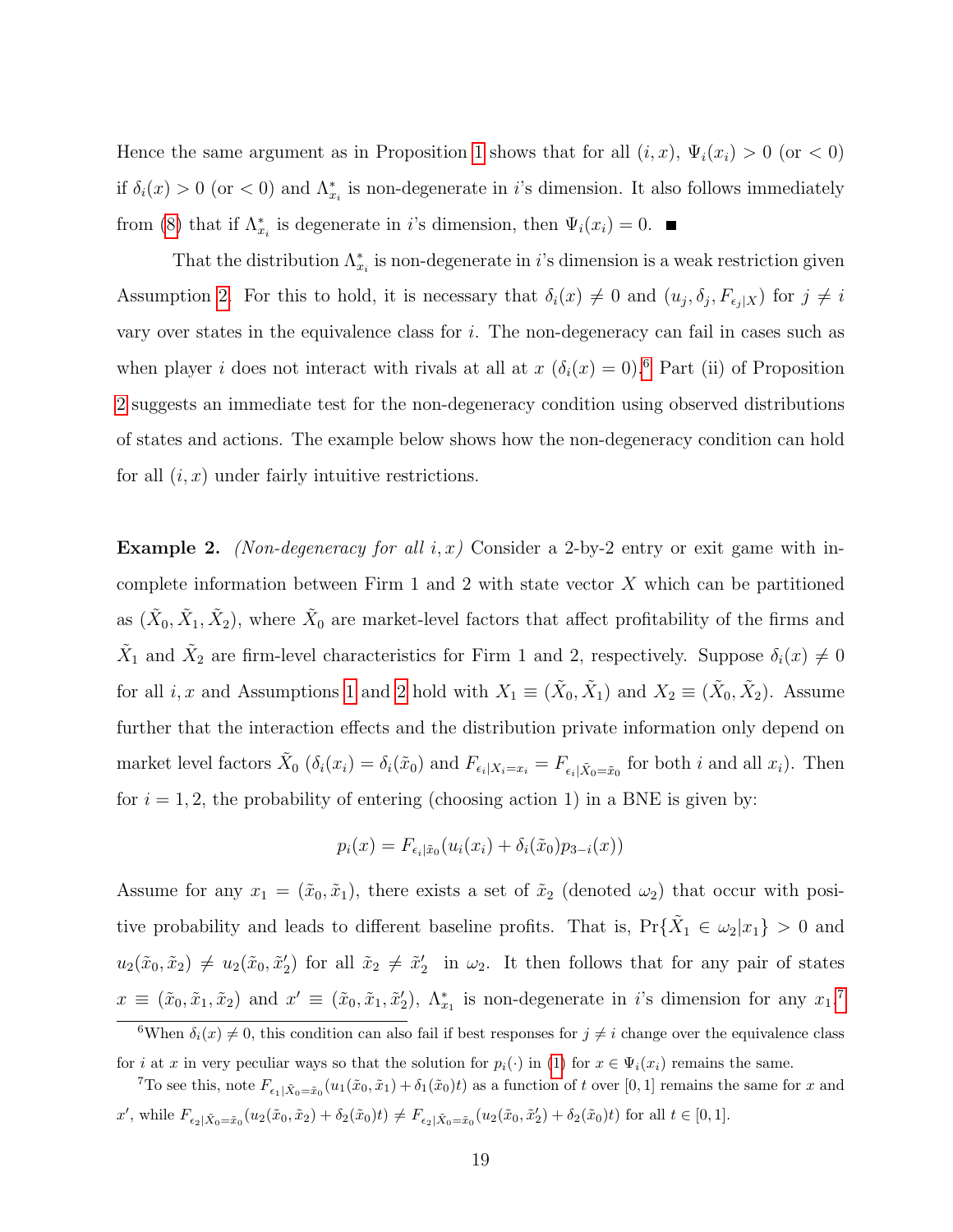Swapping 1 with 2 and repeating the arguments above shows  $\Lambda_{x_2}^*$  can be non-degenerate in 2's dimension for any  $x_2$ .  $\parallel$ 

We conclude our discussion by noting that the exclusion restriction in Assumption [2](#page-17-0) is stronger than necessary for identifying  $sign(\delta_i(x))$ . In fact the preceding arguments can be extended easily to accommodate general forms of equivalence classes  $\{x' \in \Omega_X : u_i(x') =$  $u_i(x)$ ,  $\delta_i(x') = \delta_i(x)$  and  $F_{\epsilon_i|x} = F_{\epsilon_i|x'}$ . In particular, if no variables are excluded for individual *i* and the equivalence class for *i* at *x* is a singleton, then the non-degeneracy of  $\Lambda_x^*$  on  $i$ 's dimension will amount to the existence of multiple BNE strategies at state x.

## <span id="page-20-0"></span>4 Testing Multiple BNE and Inferring Interaction Signs

The test for multiple equilibria is of practical importance in structural empirical research. When the equilibrium conditional choice probabilities are the same for all players in a game, the average choice in each game is an unbiased estimator for the conditional choice probabilities within a particular equilibrium (see, for example, Brock and Durlauf (2007), p.58). However, even when all players have identical payoff functions  $(u_i(\cdot)$  and  $\delta_i(\cdot))$  and private information distributions  $(F_{\epsilon_i|X})$  though, asymmetric Bayesian Nash equilibria with different conditional choice probabilities across players may arise. This will happen for instance when the (common)  $\delta(\cdot)$  is negative. When the equilibrium conditional choice probabilities differ across players and/or number of players in each game is small (as is typically the case in the empirical games literature), the conditional choice probabilities will not be reliably estimated within individual games. It is then necessary to pool data across games in which the same equilibrium is played so as to estimate the choice probabilities using more data. In this case, testing for multiple equilibria is of interest in its own right.

Besides, most of the known methods for semi-parametric estimation of incomplete information games (without explicitly specifying an equilibrium selection rule) have relied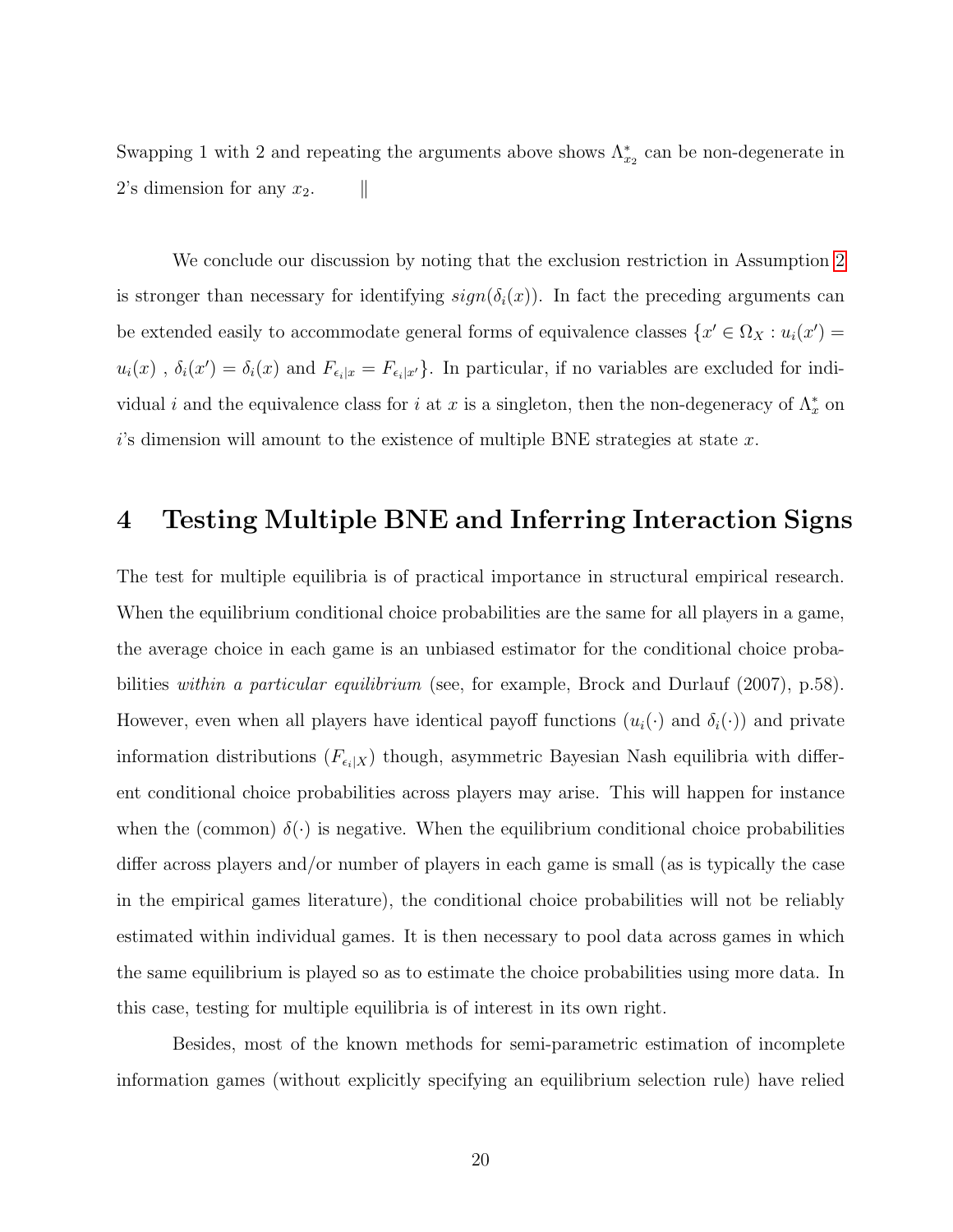on the existence of a single equilibrium in the data (e.g. Aradillas-Lopez (2010), Bajari, Hong, Krainer, and Nekipelov (2010) and Tang (2010)).<sup>[8](#page-21-0)</sup> Hence it is *imperative* to devise a formal test for the assumption of unique equilibrium in the data-generating process.

We focus on an empirical context where researchers observe states and decisions from a large cross-section of independent games (indexed by  $g = 1, \ldots, G$ ) drawn from the same DGP characterized by  $(u_i, \delta_i)_{i \leq N}$ ,  $F_{\epsilon|X}$ . Consider the null hypothesis that a "unique BNE exists in the DGP under state  $x$ ". By Proposition [1,](#page-11-0) the null of a unique BNE in the DGP is equivalently formulated as:

<span id="page-21-1"></span>
$$
H_0 : \Delta_i(x) = 0 \,\forall i \le N \tag{9}
$$

We confront this null hypothesis with the alternative that:

$$
H_1 : \exists i \ s.t. \ \Delta_i(x) \neq 0 \tag{10}
$$

where

$$
\Delta_i(x) \equiv \tilde{\gamma}_i^*(x) - p_i^*(x)\gamma_i^*(x) = \sum_{j \neq i} \left\{ \mathbb{E}[D_i D_j | x] - E(D_i | x)E(D_j | x) \right\}.
$$

It follows from Section [3](#page-10-0) that  $\Delta_i(x) \neq 0$  if and only if i adopts multiple strategies with positive probability at x. In the appendix we propose a simple Wald Test that can be used to test the joint null in [\(9\)](#page-21-1) at x. We also note that the parameter  $\Delta_i(x)$  can be easily adapted to accommodate general (known)  $f_i(x, D_{-i})$  as indicated previously.

A failure to reject the null of unique equilibrium in the DGP suggests the equilibrium conditions in [\(1\)](#page-8-0) can be used for estimation. It is then possible to invoke additional assumptions on  $u, \delta, F_{\epsilon|x}$  to identify the model structure. Examples of such restrictions include the index utilities and statistical or median independence of private information or even the knowledge of F. In implementation, sampling errors from such a pre-test for unique equilibrium should ideally be accounted for in deriving asymptotic properties. If the joint null of unique BNE is rejected, then finding out which of the  $N$  single nulls in  $(1)$  are responsible

<span id="page-21-0"></span><sup>8</sup>For an illustration of how misspecification of the equilibrium selection rule can affect inference in a complete information game with a small number of players, see Honoré and de Paula (2010).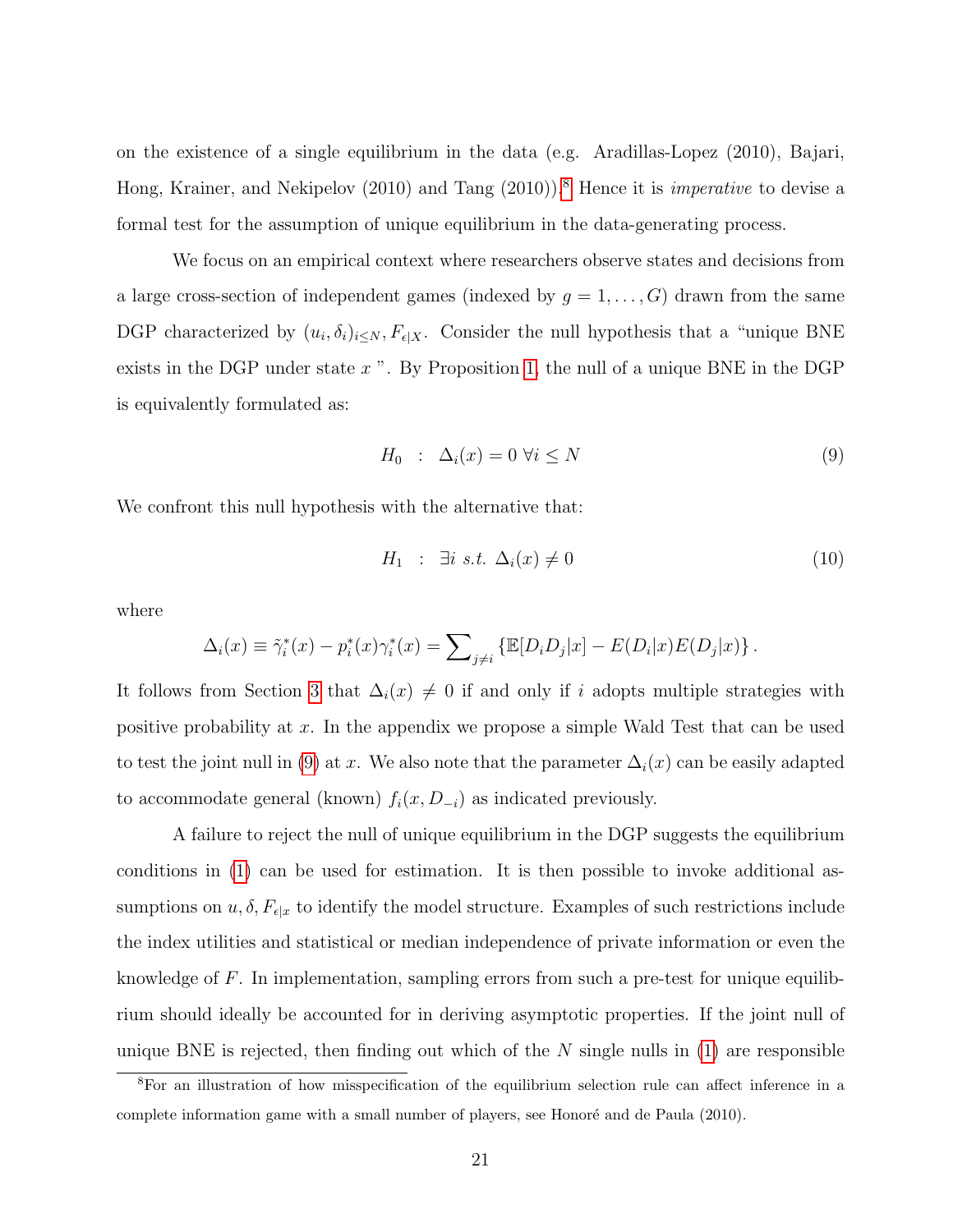for the rejection can help with robust estimation. We further motivate and address this question using a multiple-testing procedure in Section [4.1](#page-22-0) below.

Finally, note that with  $N = 2$  multiple BNE exist at x only if signs of individual interaction effects are the same for both players. In this case, both players adopt strategies that imply distinct conditional choice probabilities across these BNE. Testing for multiple equilibria and inference of signs of interaction effects can be done by testing sample correlation of actions between the two players (given X). In this case, inference of multiple BNE and signs of interaction effects will be based on a scalar statistic  $T_G \equiv T_{G,1} = T_{G,2}$  as defined later in this section.

#### <span id="page-22-0"></span>4.1 Inference of Players With Multiple Equilibrium Strategies

With  $N \geq 3$ , while a subset of the players may employ different strategies across multiple BNE in the DGP, others might stick to the same strategy in all games observed in the data (see Example 1). Finding out the set of players who adopt multiple strategies has important implications for identifying and estimating players' payoffs. Semi-parametric estimation of Bayesian games typically refrains from parametric restrictions on primitives or the equilibrium selection mechanism at the cost of assuming that there is only a unique DGP for all  $x$  in the data. The applicability of these robust estimation approaches hinges on this single equilibrium assumption.<sup>[9](#page-22-1)</sup> While a simple test of the joint null [\(9\)](#page-21-1) using Wald statistics helps detect existence of multiple BNE, it does not specify any rules for deciding which players employ different strategies across multiple BNE.

Since we would like to detect which players employ different strategies across BNE and make inference on those players' interaction effects signs, we resort to the statistical literature on multiple comparisons (for a recent survey, see Lehmann and Romano (2005),

<span id="page-22-1"></span><sup>&</sup>lt;sup>9</sup>It should be noted that "social interaction" models do not rely on this assumption but require the number of agents in each game to be large so that *within (symmetric) equilibrium* choice probabilities can be consistently estimated from average choices in each game.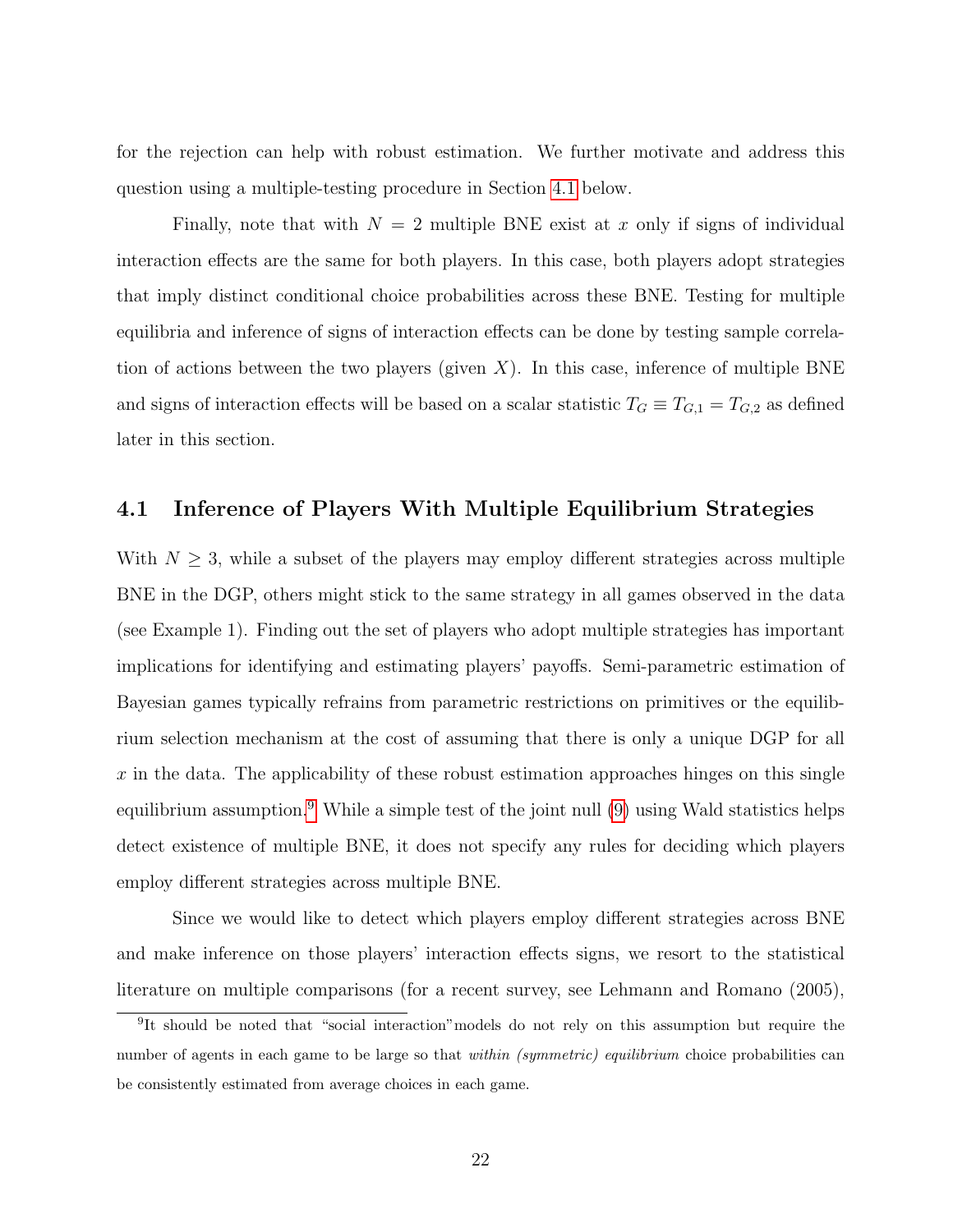Chapter 9). This literature considers decision strategies that aggregate the tests for the individual hypotheses corresponding to each  $i$  given  $x$ :

$$
H_i^0 : \Delta_i(x) = 0
$$
  

$$
H_i^1 : \Delta_i(x) \neq 0
$$

Given individual test statistics for each of the  $i \leq N$  hypotheses, our objective is to define a decision rule that controls the *family-wise error rate*, or the probability of rejecting at least one of the true null hypotheses. That is:

$$
FWE_P = \text{Prob}_P \{ \text{Reject at least one } H_i^0 : \Delta_i(x) = 0 \text{ where } i \in I_0(P) \}
$$

where the subscript P indicates the DGP and  $I_0(P) \subset \{1, ..., N\}$  is the set of indices i of true null hypotheses under P. A multiple testing procedure asymptotically controls the FWE<sub>P</sub> at  $\alpha$  if  $\limsup_{G\to+\infty}$  FWE<sub>P</sub>  $\leq \alpha$  for any P.

We focus on a finite support  $\Omega_X$  and we suppress x for notational ease when there is no ambiguity. Sample analogs of expectations conditional on  $x$  are simply calculated as the sample averages across games with  $X = x$ . Whereas this is easily done when  $\Omega_X$  is discrete, a sample analog for a continuous  $X$  would involve the aggregation of realizations at "nearby" observations via nonparametric techniques (e.g. kernel methods). Since covariates may induce a different number of equilibria, in small samples the inference for a particular realization in  $\Omega_X$  may be contaminated by the uniqueness or multiplicity of solutions at neighboring realizations. Note nevertheless that the identification arguments do not require that  $\Omega_X$  have finite support. A thorough analysis of this inference problem under continuous covariates is beyond the scope of this paper.

We focus on the case with  $N \geq 3$ . For any subset  $I \subset \{1, ..., N\}$ , let  $D_{I,g} \equiv$  $\Pi_{i\in I}D_{i,g}, \mu_I \equiv E(D_{I,g}1(X_g \in \{x\}))$  and  $\mu_0 \equiv \Pr(X_g \in \{x\})$ .<sup>[10](#page-23-0)</sup> In addition,  $\mu(\{x\})$  denotes a  $\tilde{N} \equiv (N + {N \choose 2} + 1)$ -vector consisting of  $\mu_0({x \}, \mu_i({x \})$  and  $\mu_{ij}({x \})$  for all individual

<span id="page-23-0"></span><sup>&</sup>lt;sup>10</sup>If  $\mu_0({x}) = 1$ , an unconditional version of our procedure can be easily derived.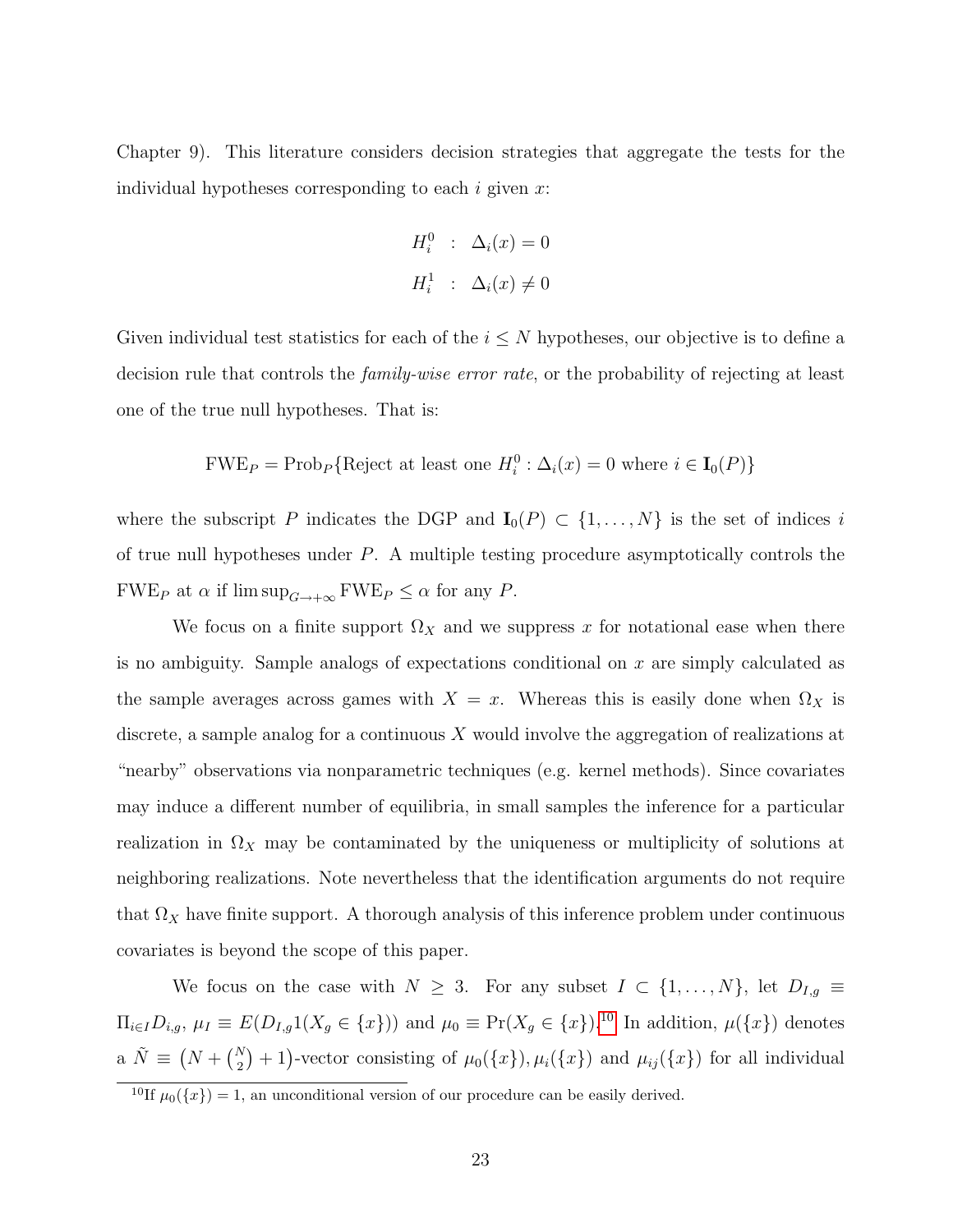i and all pairs  $i \neq j$ . For example, with  $N = 3$  (and omitting the argument  $\{x\}$ ),  $\mu \equiv$  $(\mu_0, \mu_1, \mu_2, \mu_3, \mu_{12}, \mu_{13}, \mu_{23})'$ . Define:

$$
\hat{\mu}_i(\{x\}) \equiv (G)^{-1} \sum_g D_{i,g} 1(X_g \in \{x\}) ; \ \hat{\mu}_{ij}(\{x\}) \equiv (G)^{-1} \sum_g D_{ij,g} 1(X_g \in \{x\})
$$
\n
$$
\hat{\mu}_0(\{x\}) \equiv (G)^{-1} \sum_g 1(X_g \in \{x\}) ; \ \hat{\mu}_G(\{x\}) \equiv (\hat{\mu}_0(\{x\}), \dots, \hat{\mu}_i(\{x\}), \dots, \hat{\mu}_i(\{x\}), \dots)'
$$

where  $\hat{\mu}_G$  is the vector of sample analogs for  $\mu$ . By the multivariate central limit theorem,  $G^{1/2}(\overline{\mu}_G(\lbrace x \rbrace) - \mu(\lbrace x \rbrace)) \stackrel{d}{\longrightarrow} N(\mathbf{0}_{\tilde{N}}, \Sigma(\lbrace x \rbrace))$  as  $G \to \infty$ , where  $\mathbf{0}_{\tilde{N}}$  is a  $\tilde{N}$ -vector of zeros and  $\Sigma$  is the corresponding variance-covariance matrix. Define  $\mathbf{T}_G({x})$  to be a N-vector with its i-th coordinate being:

$$
T_{G,i}(\{x\}) = \hat{\Delta}_i(x) \equiv \sum_{j \neq i} \left( \frac{\hat{\mu}_{ij}(\{x\})}{\hat{\mu}_0(\{x\})} - \frac{\hat{\mu}_i(\{x\})\hat{\mu}_j(\{x\})}{(\hat{\mu}_0(\{x\}))^2} \right).
$$

By the Delta Method, we obtain that

$$
G^{1/2}(\mathbf{T}_G(\{x\}) - \Delta(x)) \stackrel{d}{\longrightarrow} N(\mathbf{0}_N, \mathbf{V}(\{x\})\mathbf{\Sigma}(\{x\})\mathbf{V}(\{x\})')
$$
 as  $G \to \infty$ 

where  $\Delta(x) \equiv (\Delta_i(x))_{i=1}^N$ . The Jacobian  $\mathbf{V}(\{x\})$  is a N-by- $\tilde{N}$  matrix, with its *i*-th row  $V_i({x})$  defined by the following table (where  $\mu_{(m)}({x})$ ,  $V_{i,(m)}({x})$  denote the m-th coordinates of two  $\tilde{N}$ -vectors  $\mu({x})$  and  $V_i({x})$  respectively, and  $j, k \neq i$ ,

| $\mu_{(m)}(\{x\})$                       | $V_{i,(m)}(\{x\})$                                                                                                       |
|------------------------------------------|--------------------------------------------------------------------------------------------------------------------------|
| $\mu_0(\{x\})$ :                         | $\sum_{j\neq i} \left(-\frac{\mu_{ij}(\{x\})}{\mu_0(\{x\})^2} + \frac{2\mu_i(\{x\})\mu_j(\{x\})}{\mu_0(\{x\})^3}\right)$ |
| $\mu_i({x})$ :                           | $-\sum_{j\neq i}\frac{\mu_j(\{x\})}{\mu_0(\{x\})^2}$                                                                     |
| $\mu_i({x})$ :                           | $-\frac{\mu_i(\{x\})}{\mu_0(\{x\})^2}$                                                                                   |
| $\mu_{ii}(\{x\})$ or $\mu_{ii}(\{x\})$ : | $rac{1}{\mu_0(\{x\})}$                                                                                                   |
| $\mu_{ik}(\{x\})$ :                      | $\left( \right)$                                                                                                         |

We can estimate  $\Sigma(\lbrace x \rbrace)$ ,  $\mathbf{V}(\lbrace x \rbrace)$  consistently by replacing  $\mu_0(\lbrace x \rbrace)$ ,  $\mu_I(\lbrace x \rbrace)$  with the sample analogs described above. For the remainder of this subsection, we omit the argument  $({x})$  for notational ease.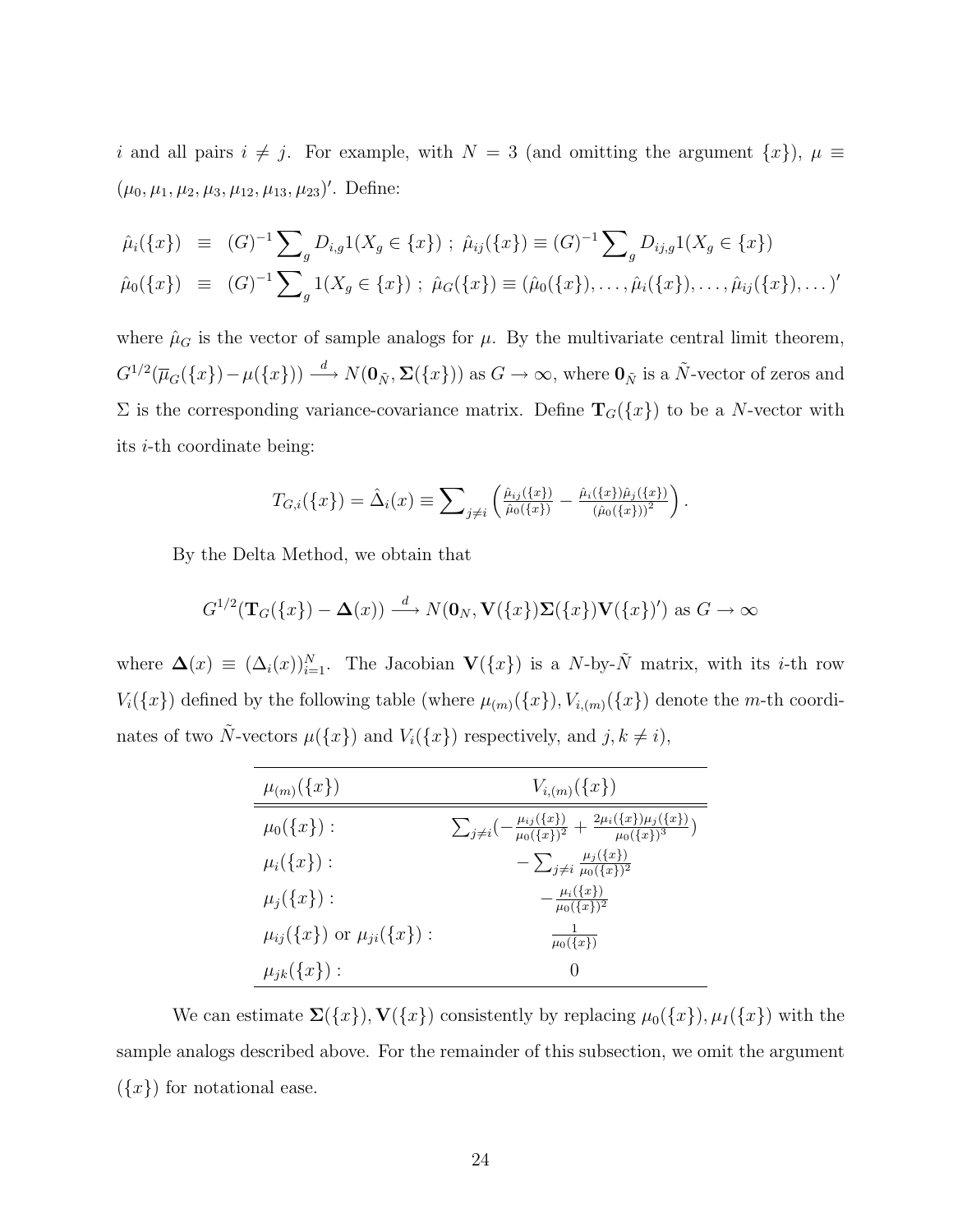Well-known methods that asymptotically control for the family-wise error rate include the Bonferroni and the Holm's method. Both methods can be described in terms of the pvalues for each of the individual hypotheses (indexed by i) above. We denote these  $p$ -values by  $\hat{p}_{G,i}$ . The Bonferroni method at level  $\alpha$  rejects i if  $\hat{p}_{G,i} \leq \alpha/N$ . The Holm's procedure, which is less conservative than the Bonferroni method, follows a stepwise strategy. (For notational convenience, we suppress the dependence of the hypotheses and test statistics on x.) The Holm's procedure starts by ordering the p-values in ascending order:  $\hat{p}_{G,(1)} \leq$  $\hat{p}_{G,(2)} \leq \cdots \leq \hat{p}_{G,(N)}$ . Let  $H_{j_k}^0: \Delta_{j_k} = 0$  denote the single hypothesis corresponding to the kth smallest p-value (i.e.  $\hat{p}_{G,j_k} = \hat{p}_{G,(k)}$ ). Holm's stepwise method proceeds as follows. In the first step, compare  $\hat{p}_{G,(1)}$  with  $\alpha/N$ . If  $\hat{p}_{G,(1)} \ge \alpha/N$ , then accept all individual hypotheses and the procedure ends. Otherwise, reject the individual null hypothesis  $H_{j_1}^0$ :  $\Delta_{j_1} = 0$  and move on to the second step. In the second step, the remaining  $N-1$  hypotheses are all accepted if  $\hat{p}_{G,(2)} \ge \alpha/(N-1)$ . Otherwise reject  $H_{j_2}^0$ :  $\Delta_{j_2} = 0$  and continue to the next step. More generally, compare  $\hat{p}_{G,(k)}$  with  $\alpha/(N-k+1)$  in the k-th step. Accept all remaining  $N - (k - 1)$  hypotheses if  $\hat{p}_{G,(k)} \ge \alpha/(N - k + 1)$ . Otherwise, reject  $H_{j_k}^0$  and move on to the next step. Continue doing so until all remaining hypotheses are accepted, or all hypotheses are rejected one by one in N steps.

Though less conservative than the Bonferroni method, the Holm's procedure can still be improved upon if one takes into account the dependence between individual test statistics. To achieve this, we follow recent contributions by van der Laan, Dudoit, and Pollard (2004) and Romano and Wolf  $(2005).<sup>11</sup>$  $(2005).<sup>11</sup>$  $(2005).<sup>11</sup>$  Ordering the test statistics in descending order, we let  $T_{G,(1)} \geq T_{G,(2)} \geq \cdots \geq T_{G,(N)}$ . In the k-th step, a critical level  $c_k$  is obtained and those hypotheses with  $T_{G<sub>i</sub> \geq c_k$  are rejected. Let  $R_k$  be the number of hypotheses rejected after the first  $k-1$  steps (i.e. the number of hypotheses rejected at the beginning of the k-th step). As before, let  $H_{i_k}^0$  denote the hypothesis whose test statistic is the k-th largest (i.e.

<span id="page-25-0"></span><sup>&</sup>lt;sup>11</sup>The following description closely follows the presentation in Romano and Wolf (2005). For similar strategies controlling generalizations of the family-wise error rate, see Romano and Shaikh (2006). A recent application of such generalizations is Moon and Perron (2009).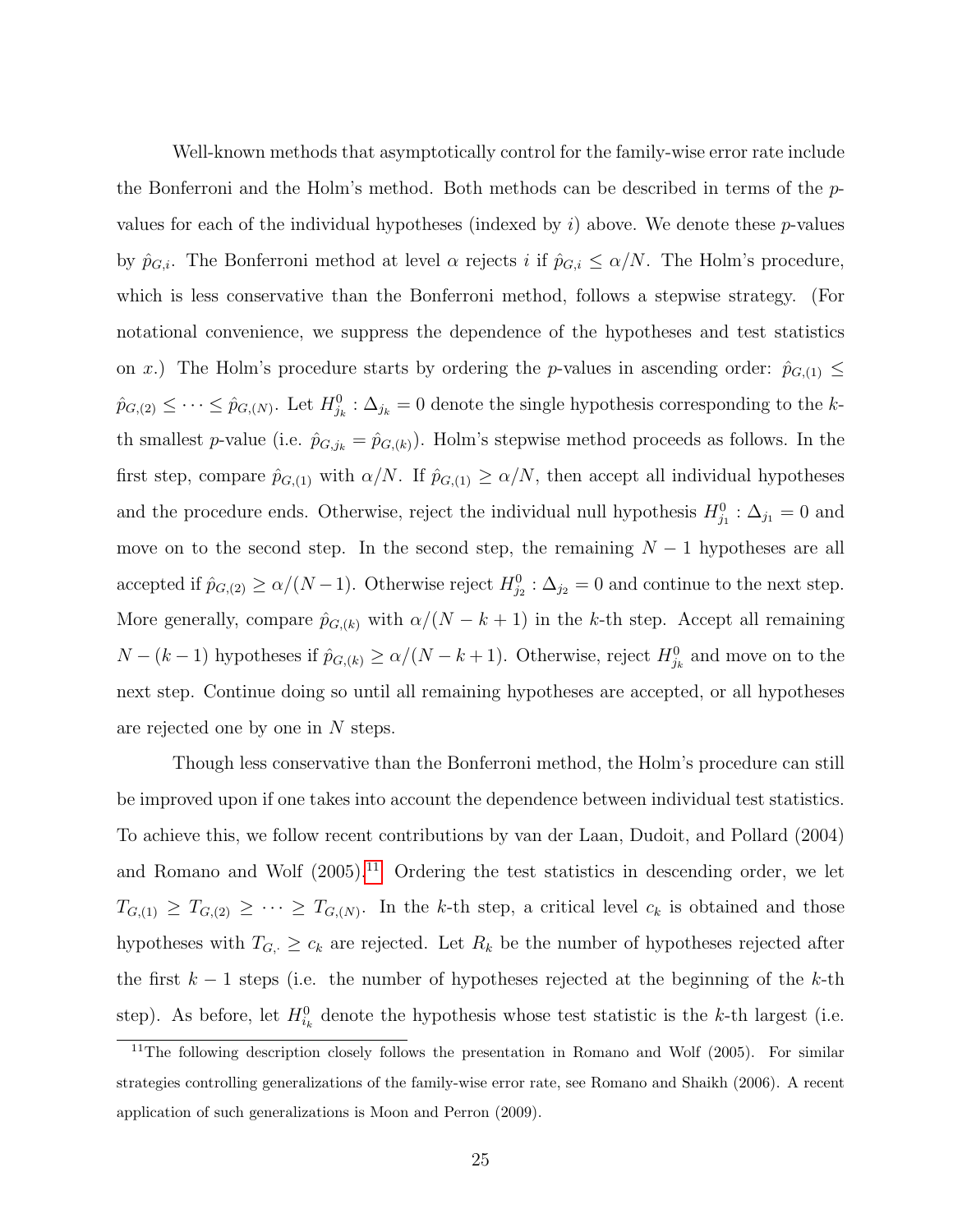$T_{G,i_k} = T_{G,(k)}$ . Ideally, we want to obtain  $c_1$  such that:

$$
c_1 \equiv c_1(1-\alpha, P) = \inf \left\{ y : \text{Prob}_P \left\{ \max_{1 \le j \le N} T_{G,(j)} - \Delta_{i_j} \le y \right\} \ge 1 - \alpha \right\}
$$

where all statements are implicitly conditional on  $X = x$ . Subsequently,  $c_k$  is defined as

$$
c_k \equiv c_k (1 - \alpha, P) = \inf \left\{ y : \text{Prob}_P \left\{ \max_{R_k + 1 \le j \le N} T_{G,(j)} - \Delta_{i_j} \le y \right\} \ge 1 - \alpha \right\}
$$

(also conditional on  $X = x$ ). As pointed out in the references cited, because P is unknown in practice, we replace P by an estimate  $\hat{P}_G$  and define

<span id="page-26-1"></span>
$$
\hat{c}_k \equiv c_k (1 - \alpha, \hat{P}_G) = \inf \left\{ y : \text{Prob}_{\hat{P}_G} \left\{ \max_{R_k + 1 \le j \le N} T^*_{G,j} - \Delta^*_{i_j} \le y \right\} \ge 1 - \alpha \right\} \tag{11}
$$

where we follow Romano and Wolf (2005) and use  $T^*_{G,(j)}$  and  $\Delta^*_{i_j}$  to highlight that the sampling distribution of the test statistics is under  $\hat{P}_G$  (not P). The stepwise multiple testing procedure from Romano and Wolf (2005) can be summarized by algorithm A1 in the Appendix. In addition to estimating  $\hat{c}_k$  via bootstrap, we also consider an alternative approach that uses the fact that the test statistics have a normal limiting distribution with a consistently estimable variance-covariance matrix.[12](#page-26-0) We summarize the two approaches for estimating  $\hat{c}_k$  in two algorithms A2 and A3 in the Appendix.

We can also use a studentized version of the multiple testing method as recommended in Romano and Wolf (2005). Let  $\hat{\sigma}_{G,k}$  denote the estimates for the standard deviation of the test statistic  $T_{G,k}$ . To do so, we need an analogue of [\(11\)](#page-26-1):

$$
\hat{d}_k \equiv d_k(1-\alpha, \hat{P}_G) \equiv \inf \left\{ y : \text{Prob}_{\hat{P}_G} \left\{ \max_{R_k+1 \le j \le N} (T^*_{G,(j)} - T_{G,i_j}) / \hat{\sigma}^*_{G,i_j} \le y \right\} \ge 1 - \alpha \right\}
$$

where  $\hat{\sigma}_{G,i}^*$  are the estimates for standard deviations of  $T_{G,i}$  computed from bootstrap samples. A description of the procedure for the studentized statistic is presented in algorithm A.4 in the Appendix.

For a parametric model with state-independent interaction effects, Sweeting (2009) proposed two procedures to check for multiple symmetric equilibria in the data. The first

<span id="page-26-0"></span> $12$ See footnote 21 in Romano and Wolf (2005).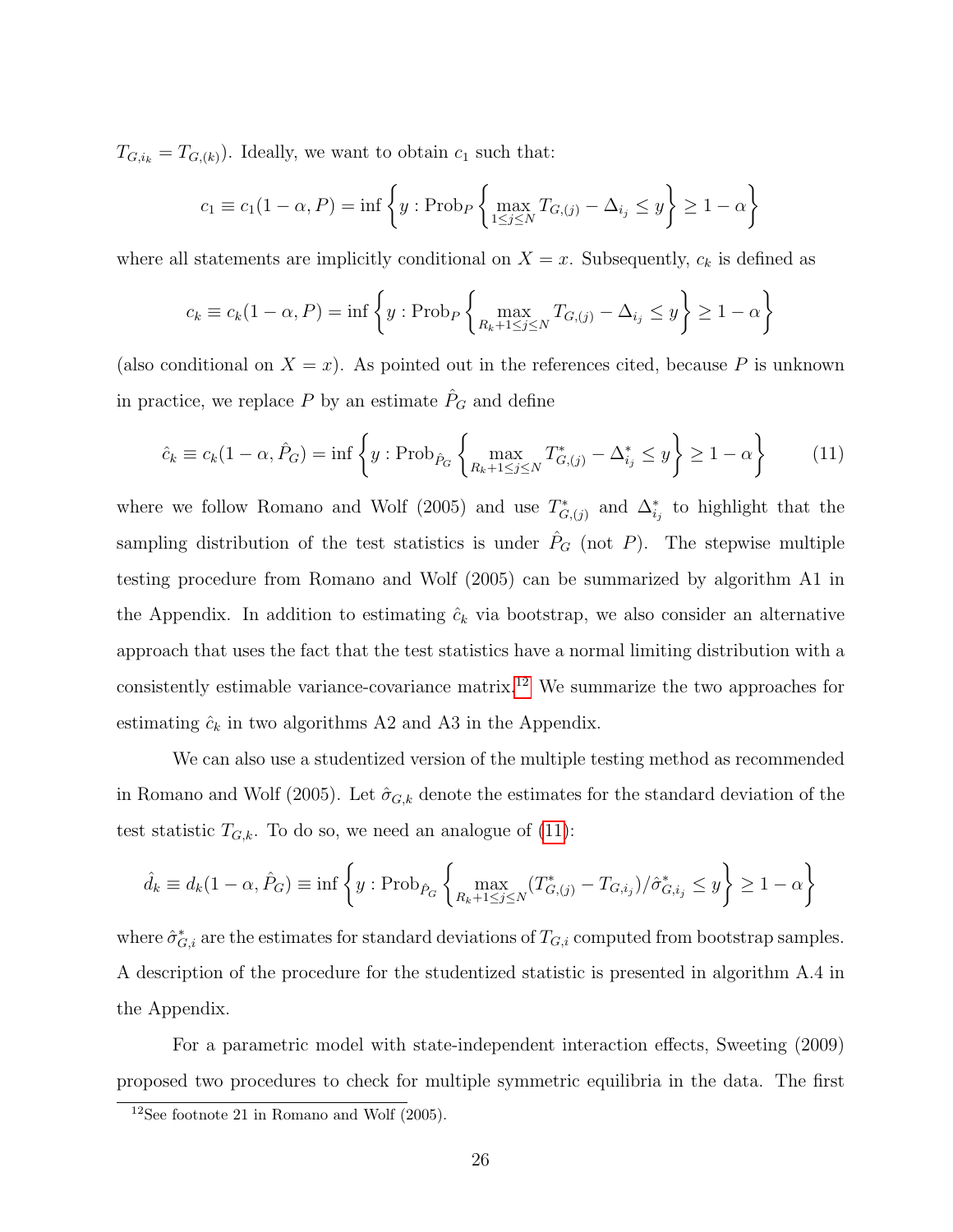is based on calculating the percentage of pairs of players whose actions are correlated. The other is based on testing significance of equilibrium selection probabilities using Maximum Likelihood estimates with the number of BNE considered equal to two. Hence the second procedure is a test of the null of unique BNE against the alternative of two BNE in the DGP. In comparison, we develop stronger and new results by extending this intuition in a more general context. The most important distinction is that our test can be applied in cases where individual-specific interaction effects may depend on the states in unrestricted ways, and asymmetric equilibria may arise due to heterogeneities in players' payoffs. Furthermore, our test addresses several additional subtle issues. First, our test for multiple BNE in the data is based on testing whether each individual's action is correlated with an aggregate measure of competitors' actions. Therefore, our test has power under alternatives in which multiple BNE exist in the data with only a very small number of players switching strategies across the multiple equilibria. Second, our approach does not require knowledge of the number of equilibria in the alternative. Third, we apply a multiple testing procedure proposed by Romano and Wolf (2005) to test the joint null hypothesis that the equilibrium in the data is unique. And if the joint null is rejected, the procedure infers the exact identities of players who have switched between strategies in the data. Last, our test can be extended to allow for correlation private signals if researchers know a priori the groups/clusters of observed games within which the same equilibrium is played. (See Section [5.](#page-29-0))

In Section [6,](#page-32-0) we report the performance of three tests based on stepwise multiple testing procedures: (a) the non-studentized test with  $\hat{c}_k$  computed from parametric simulations; (b) the non-studentized test with  $\hat{c}_k$  computed via bootstrap; and (c) the studentized test with  $d_k$  computed via bootstrap. Because our setting corresponds to the smooth function model with i.i.d. data (Scenario 3.1 in Romano and Wolf (2005)), both strategies yield consistent tests that asymptotically control the family-wise error rate at level  $\alpha$ . This would obtain from a slight modification in Theorem 3.1 in Romano and Wolf (2005) to accommodate two-sided hypotheses as indicated in Section 5 of that paper.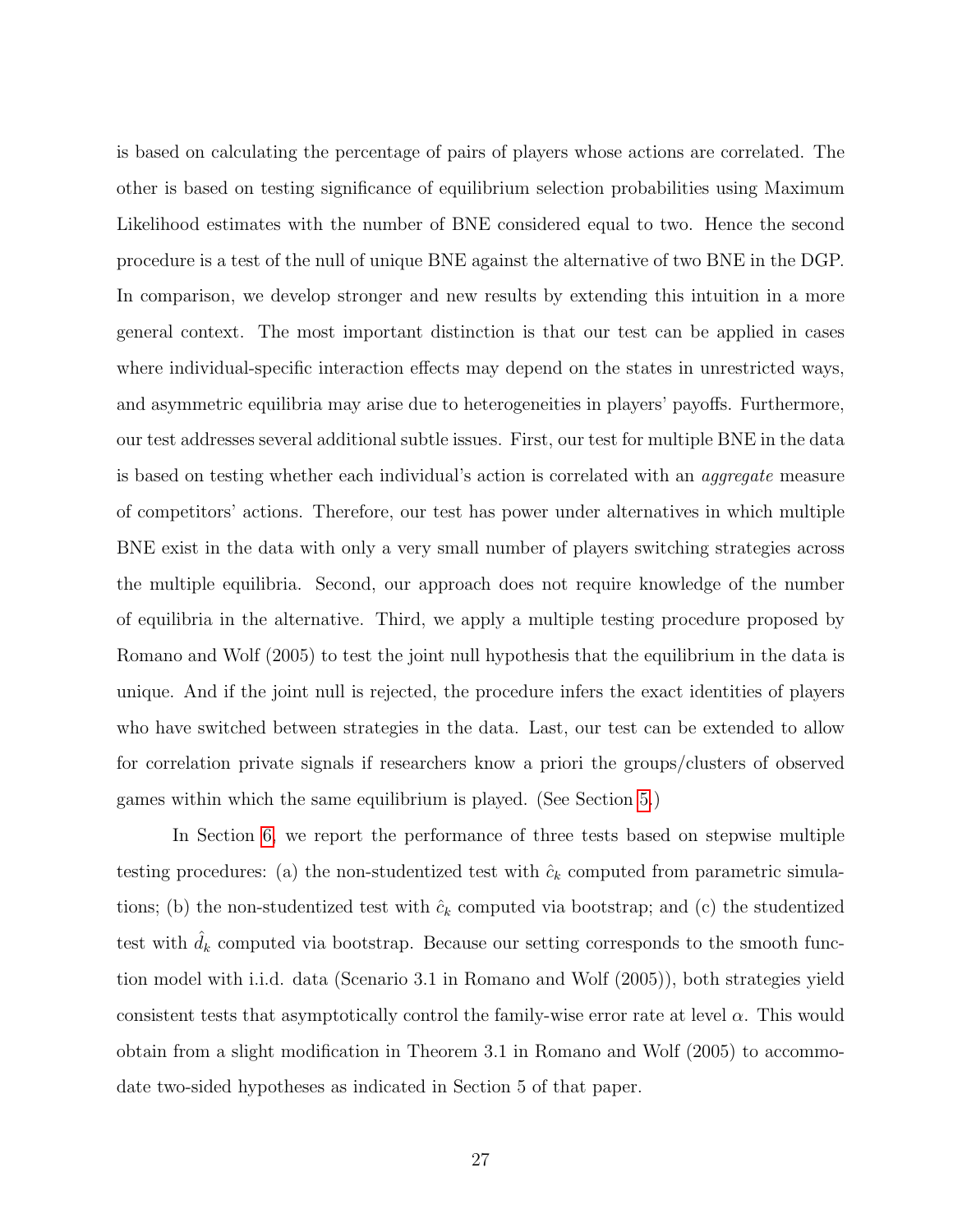#### 4.2 Inference on Signs of Interaction Effects

This section proposes a simple test for the sign of interaction effects for a player  $i$  in a given state x. It relies on the characterization in Proposition [2](#page-18-0) and will hold when x induces multiple equilibria and choice probabilities vary across equilibria or when there are excluded regressors as discussed in Section [3.](#page-10-0) We focus on the simple case with discrete X where any x in the support can happen with strictly positive probabilities. For any i, x, define

$$
T_{G,i}(\Upsilon_i(x)) = \hat{\Delta}_i(x) \equiv \sum_{j \neq i} \left( \frac{\hat{\mu}_{ij}(\Upsilon_i(x))}{\hat{\mu}_0(\Upsilon_i(x))} - \frac{\hat{\mu}_i(\Upsilon_i(x))\hat{\mu}_j(\Upsilon_i(x))}{(\hat{\mu}_0(\Upsilon_i(x)))^2} \right).
$$

which is analogous to the statistic defined in the previous subsection, but with  $1(X \in \Upsilon_i(x))$ in place of  $1(X \in \{x\})$  when defining  $\hat{\mu}_m$ . This statistic is an estimator for  $\Psi_i$  introduced in Proposition [2.](#page-18-0) When  $\Upsilon_i(x) = \{x\}$ , this statistic coincides with the statistic introduced in subsection 4.1. For notational ease, we drop the subscript  $i, x$  from the estimators when there is no ambiguity. Using the Delta Method and Slutsky's Theorem it is straightforward to verify that

$$
\left(\hat{\mathbf{V}}(\Upsilon_i(x))\hat{\boldsymbol{\Sigma}}(\Upsilon_i(x))\hat{\mathbf{V}}(\Upsilon_i(x))'/G\right)^{-1/2}\left(T_{G,i}(\Upsilon_i(x))-\Psi_i(x)\right) \stackrel{d}{\longrightarrow} \mathcal{N}(0,1) \quad \text{as } G \to \infty
$$

where  $\hat{\mathbf{V}}(\Upsilon_i(x))$  and  $\hat{\mathbf{\Sigma}}(\Upsilon_i(x))$  are estimators for  $\mathbf{V}(\Upsilon_i(x))$  and  $\mathbf{\Sigma}(\Upsilon_i(x))$ , which themselves are defined analogously to the discussion in subsection 4.1. Testing the existence of multiple equilibria in the data and the sign of  $\delta_i(x)$  amounts to testing the following three hypotheses:

$$
H_{+} : \Psi_{i}(x) > 0 \; ; \; H_{0} : \Psi_{i}(x) = 0 \; , \; H_{-} : \Psi_{i}(x) < 0.
$$

Rejection of  $H_0$  in favor of  $H_+$  is indicative of multiple equilibria and a positive sign for  $\delta_i(x)$ . Analogously, rejection of  $H_0$  in favor of  $H_-\$  is indicative of multiple equilibria and a negative sign for  $\delta_i(x)$ . Acceptance of  $H_0$  suggests a unique equilibrium in the data and judgement on the sign of  $\delta_i(x)$  is withheld. Using the test statistic  $\sqrt{G}(\hat{\mathbf{V}}(\Upsilon_i(x))\hat{\boldsymbol{\Sigma}}(\Upsilon_i(x))\hat{\mathbf{V}}(\Upsilon_i(x))')^{-1/2}$  $T_{G,i}(\Upsilon_i(x))$ , we can choose critical regions at the two tails, each resulting in the rejection of  $H_0$  in favor of either  $H_+$  or  $H_-$ .<sup>[13](#page-28-0)</sup> Proofs of consistency and asymptotic levels of the

<span id="page-28-0"></span> $13$ This is a *directional* hypothesis test. For a recent survey, see Shaffer (2006).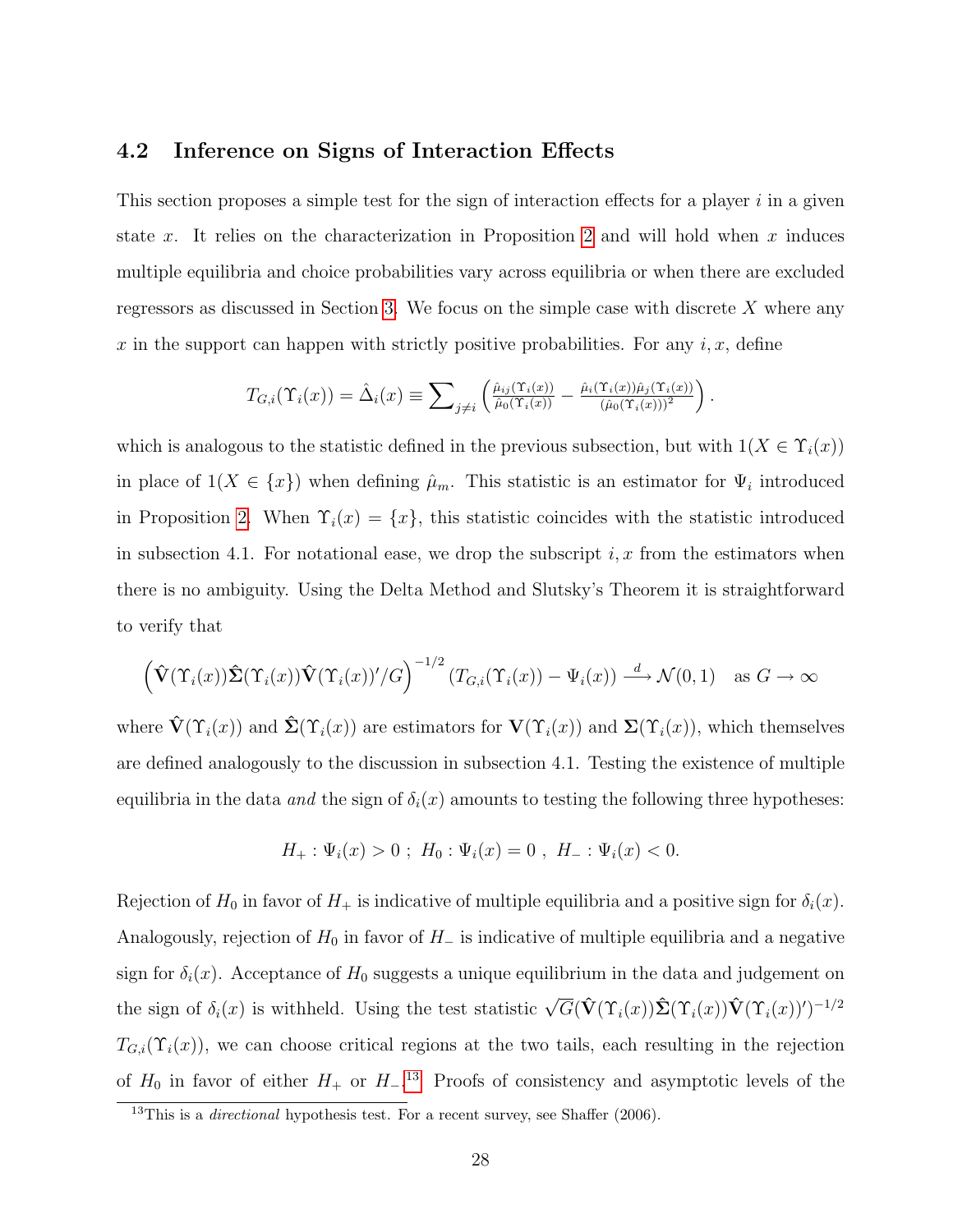test follow from standard arguments. The player-specific sign tests can also be aggregated according to the procedure in the previous subsection (see, e.g., Shaffer (2006)).

## <span id="page-29-0"></span>5 Extension: Correlated Private Information

It is possible to relax Assumption [1](#page-7-0) regarding (conditional) independence of private information variables across players if one can ascribe groups of observations to the same equilibrium (whenever they have *identical covariates*). We retain the assumption that  $\epsilon_i$  has positive density over R. We refer to sets of observations playing the same equilibrium as clusters. For example, a market or household observed two or more times or a geographic cluster of games could comprise a cluster. We assume that:

<span id="page-29-2"></span>Assumption 3 Game observations are grouped into (non-singleton) clusters such that a single equilibrium is played within a cluster and chosen (across clusters) according to  $\Lambda_x$ .

In the spirit of Myerson (1991) (pp.371-2)'s remark, a group may be defined by a geographical region or cultural trait. It is also common in the literature to rely on multiple observations of a static game (e.g. market or household) (see Sweeting (2009) or Bajari, Hong, Krainer, and Nekipelov (2010)). As long as equilibria do not change across these observations, they constitute what we call a cluster.<sup>[14](#page-29-1)</sup> Notice nevertheless that different equilibria may be played across clusters. The objective here is to test whether multiple equilibria are indeed played across clusters and use this to infer the sign of interaction effects. For simplicity here, assume that there are only two players and we have access to two observations from a particular cluster with covariate realization equal to x. The idea is to permute the players across games from the same cluster to generate independence of actions when there is only one equilibrium. Observed games are assumed to be iid. Because games within a given cluster follow this equilibrium by assumption, even after the permutation of

<span id="page-29-1"></span><sup>&</sup>lt;sup>14</sup>Note that, even though these clusters are defined a priori, the single equilibrium assumption within a cluster is also testable by the exact same arguments put forward in Section [3.](#page-10-0)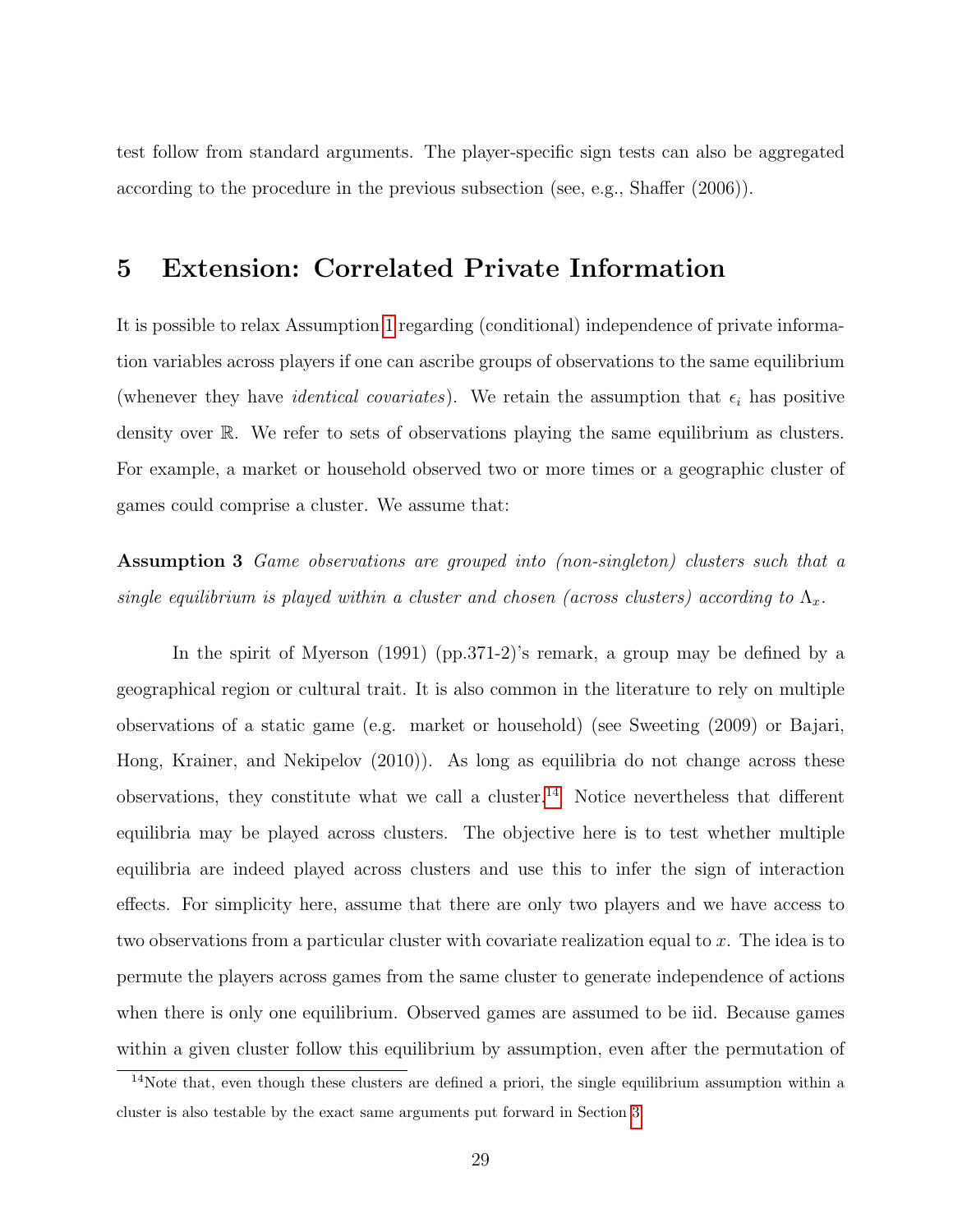players, the same equilibrium will still be played in the (permuted) game. Since the games are independent (even within a cluster), the private signals for two players of different games within a cluster will be independent. Consequently, the permutation allows us to mimic Assumption [1](#page-7-0) even if signals are not independent within a game.

Because  $\epsilon$ 's may be dependent within a game, with two players the strategies in equilibrium  $l$  are now given by

<span id="page-30-0"></span>
$$
S_i^l(x, \epsilon_i) = \mathbf{1} \left( u_i(x) + \delta_i(x) \mathbb{E}(S_j^l(x, \epsilon_j) | x, \epsilon_i) - \epsilon_i \ge 0 \right)
$$
(12)

for  $i \neq j \in \{1,2\}$ . Let  $\epsilon = (\epsilon_1, \epsilon_2)$  and  $\epsilon' = (\epsilon'_1, \epsilon'_2)$  denote private information variables in different observations from the same cluster. Analogously, the covariates for these two observations are given by  $X$  and  $X'$ . More concretely, if the cluster consists of observations of a market or household for two periods, primed and non-primed variables will correspond to observations in different periods. Permuting players consists of pairing Firm 1's action in period one to Firm 2's action in period two and vice-versa. Notice that

$$
\mathbb{E}(S_1^l(x, \epsilon_1)S_2^l(x, \epsilon_2')|X = X' = x) = \mathbb{E}(S_1^l(x, \epsilon_1)|X = X' = x)\mathbb{E}(S_2^l(x, \epsilon_2')|X = X' = x)
$$

since  $F_{\epsilon,\epsilon'|X=X'=x}(\cdot,\cdot) = F_{\epsilon|X=x}(\cdot)F_{\epsilon'|X'=x}(\cdot)$ . Consequently, when a single equilibrium is played in the data, the (permutation) covariance of actions will be zero (regardless of whether Assumption [1](#page-7-0) holds).

If there is more than one equilibrium in the data, the covariance of actions within permuted games (i.e. observed actions by pairs of players matched together from different games within a cluster) computed over all observations is

$$
cov(S_1, S_2'|X = X' = x) = \mathbb{E} [cov(S_1, S_2' | \epsilon_2, \epsilon_1', X = X' = x) | X = X' = x] +
$$
  
+
$$
cov(\mathbb{E}[S_1 | \epsilon_2, \epsilon_1', X = X' = x], \mathbb{E}[S_2' | \epsilon_2, \epsilon_1', X = X' = x] | X = X' = x)
$$
  
= 
$$
\mathbb{E} [cov(S_1, S_2' | \epsilon_2, \epsilon_1', X = X' = x) | X = X' = x] +
$$
  
+
$$
cov(\mathbb{E}[S_1 | \epsilon_2, X = x], \mathbb{E}[S_2' | \epsilon_1', X' = x] | X = X' = x)
$$
  
= 
$$
\mathbb{E} [cov(S_1, S_2' | \epsilon_2, \epsilon_1', X = X' = x) | X = X' = x]
$$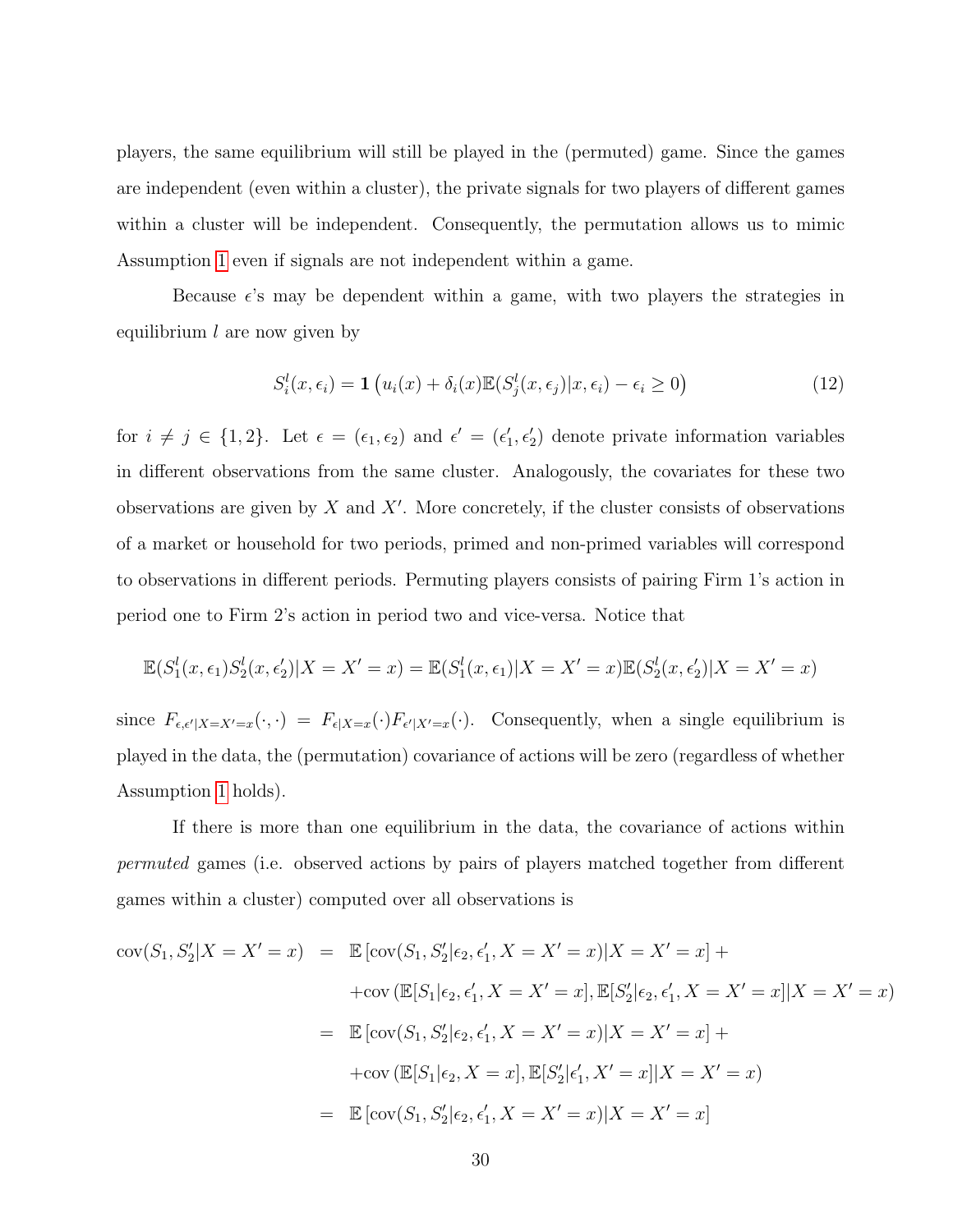where  $S_i = S_i(x, \epsilon_i)$  and  $S'_i = S_i(x, \epsilon'_i)$  and the second and third equalities follow from the fact that, given  $X = X = x$ ,  $\epsilon'$  and  $\epsilon$  are independent draws from  $F_{\epsilon|X}$ . The conditional covariance is

$$
\begin{split}\n& \text{cov}(S_1, S_2' | \epsilon_2, \epsilon_1', X = X' = x) \\
& = \int \mathbb{E}(S_1^l \overline{S}_2^l | x, \epsilon_2, \epsilon_1') d\Lambda_x(S^l) - \int \mathbb{E}(S_1^l | x, \epsilon_2) d\Lambda_x(S^l) \int \mathbb{E}(\overline{S}_2^l | x, \epsilon_1') d\Lambda_x(S^l) \\
& = \int \mathbb{E}(S_1^l | x, \epsilon_2) \mathbb{E}(\overline{S}_2^l | x, \epsilon_1') d\Lambda_{\theta, x}(S^l) - \int \mathbb{E}(S_1^l | x, \epsilon_2) d\Lambda_{\theta, x}(S^l) \int \mathbb{E}(\overline{S}_2^l | x, \epsilon_1') d\Lambda_{\theta, x}(S^l)\n\end{split}
$$

where  $S_1^l = S_1^l(x, \epsilon_1)$  and  $\overline{S}_2^l = S_2^l(x, \epsilon_2^l)$ . The sign argument now follows if we show that, given  $x, \epsilon'_1, \epsilon_2$ , if  $\delta_i(x) > 0$ ,  $\mathbb{E}(S_1^l(x, \epsilon_1)|x, \epsilon_2) > \mathbb{E}(S_1^k(x, \epsilon_1)|x, \epsilon_2)$  whenever  $\mathbb{E}(S_2^l(x, \epsilon'_2)|x, \epsilon'_1) >$  $\mathbb{E}(S_2^k(x,\epsilon_2')|x,\epsilon_1')$  (and vice-versa when  $\delta_i(x) < 0$ ). For this, the following assumption is sufficient (though not necessary):

<span id="page-31-0"></span>Assumption 4 For any two equilibria in the support of the equilibrium selection mechanism and any player i,  $S^l$  and  $S^k$ , either  $S_i^l(x, \epsilon_i) \geq S_i^k(x, \epsilon_i)$  for any  $\epsilon_i \in \mathbb{R}$  or  $S_i^l(x, \epsilon_i) \leq S_i^k(x, \epsilon_i)$ for any  $\epsilon_i \in \mathbb{R}$ .

This condition will hold for example under conditional independence of privately observed variables. It also holds when the equilibrium strategies are monotone as assumed in Wan and Xu (2010) and implicitly in Berry and Tamer (2007). A sufficient condition for this is the Single Crossing Property from Athey (2001) (see also Reny (forthcoming)). The assumption can hold more generally though.

In this case, notice that  $\mathbb{E}(S_2^l(x, \epsilon'_2)|x, \epsilon'_1) > \mathbb{E}(S_2^k(x, \epsilon'_2)|x, \epsilon'_1)$  implies that  $S_1^l(x, \epsilon'_1) \ge$  $S_1^k(x, \epsilon'_1)$  whenever  $\delta_i(x) > 0$  (see equation [12\)](#page-30-0). Because of the assumption above, we have  $S_1^l(x, \epsilon_1) \geq S_1^k(x, \epsilon_1)$  for every  $\epsilon_1$ . It should also be that  $\{\epsilon_1 : S_1^l(x, \epsilon_1) > S_1^k(x, \epsilon_1)\}$ has positive measure. Suppose this is not the case and  $S_1^l(x, \epsilon_1) = S_1^k(x, \epsilon_1)$  for (almost-)every  $\epsilon_1$ . If this holds,  $\mathbb{E}(S_1^l(x,\epsilon_1)|x,\epsilon_2) = \mathbb{E}(S_1^k(x,\epsilon_1)|x,\epsilon_2)$  for any  $\epsilon_2$  and consequently  $S_2^l(x,\epsilon_2) = S_2^k(x,\epsilon_2)$  implying  $\mathbb{E}(S_2^l(x,\epsilon_2)|x,\epsilon_1) = \mathbb{E}(S_2^k(x,\epsilon_2)|x,\epsilon_1)$  and contradicting the original assumption. We then obtain that  $\mathbb{E}(S_1^l(x, \epsilon_1)|x, \epsilon_2) > \mathbb{E}(S_1^k(x, \epsilon_1)|x, \epsilon_2)$ . Conse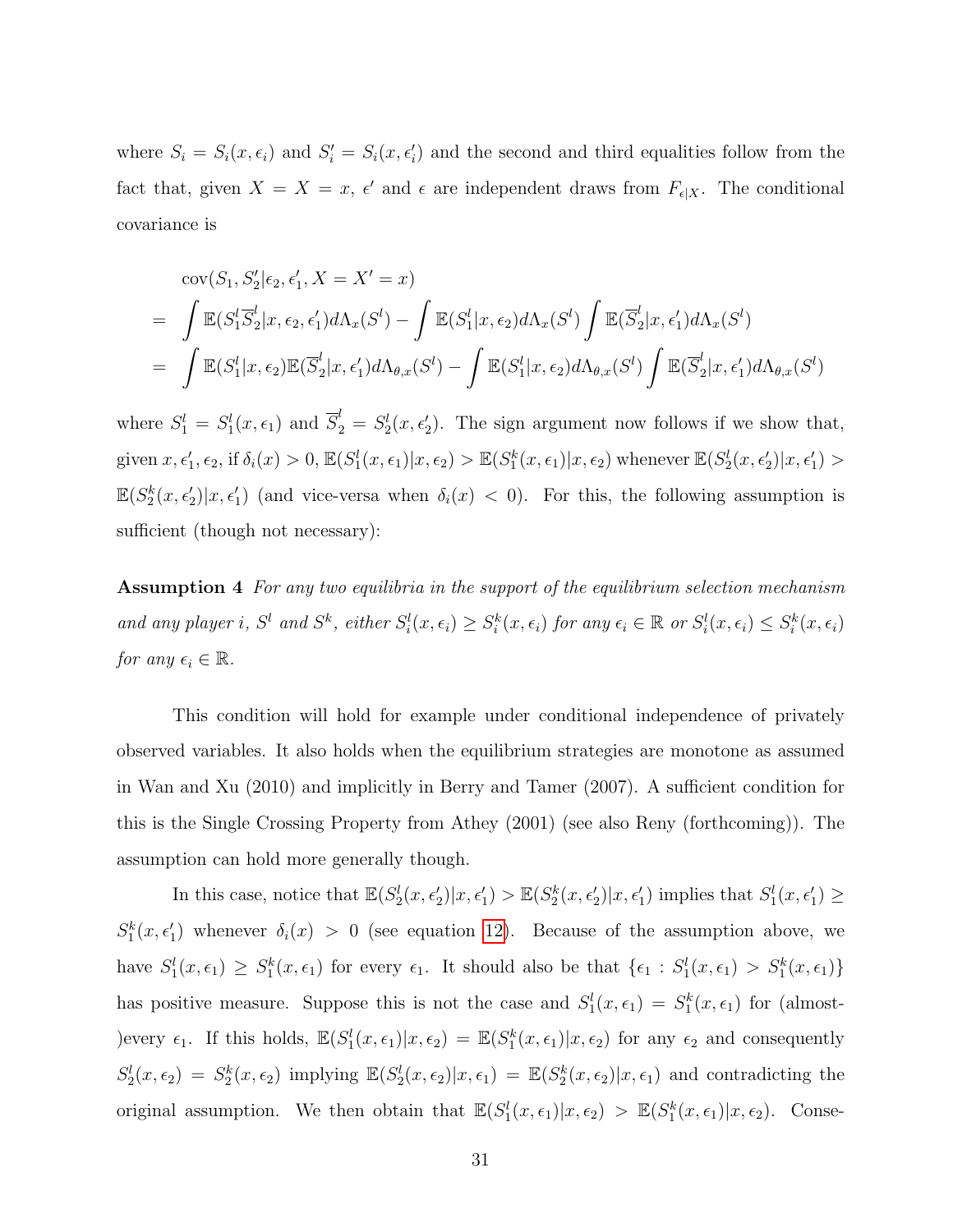quently the conditional covariance above is positive. Similarly we can show that the covariance is negative when  $\delta_i(x) < 0$ . This discussion is summarized in the following proposition:

**Proposition [3](#page-29-2)** Suppose Assumptions 3 and [4](#page-31-0) hold and games are iid. (i) For any given  $x$ , multiple BNE exist in the data-generating process if and only if  $cov(S_1, S_2' | X = X' = x) \neq 0;$ (ii) For all x such that  $cov(S_1, S_2'|X = X' = x) \neq 0$ ,

$$
sign\left( cov(S_1, S'_2 | X = X' = x) \right) = sign(\delta_i(x)), \quad i \in \{1, 2\}
$$

Since equilibria are allocated to clusters according to the equilibrium selection mechanism  $\Lambda_x$ , this strategy can be implemented using one permuted game from each cluster or a balanced number of permuted games from each cluster. We note nevertheless that even if a different number of permuted games is selected from each cluster, the procedure would still effectively detect multiplicity and identify the signs of the interaction effects, though the mixing distribution in this case will be different from (though dependent on) the equilibrium selection mechanism.

#### <span id="page-32-0"></span>6 Monte Carlo Simulations

In this section we explore Monte Carlo experiments to illustrate the strategy presented in the previous section. The first design reproduces Example 1 and displays multiple equilibria. We use it to analyze the inference procedure on the existence of multiple equilibria and on the interaction signs when more than one equilibrium exists. Design 2 displays only one equilibrium and we use it to illustrate our procedure when multiple equilibria are absent but an excluded variable exists.

**Design 1.** We study the finite sample performance of the tests for multiple equilibria in Section 4 using a simple design of a 3-by-2 game in Example 1. The design is conditional on some state  $x$  and this dependence is suppressed for notational convenience. For some fixed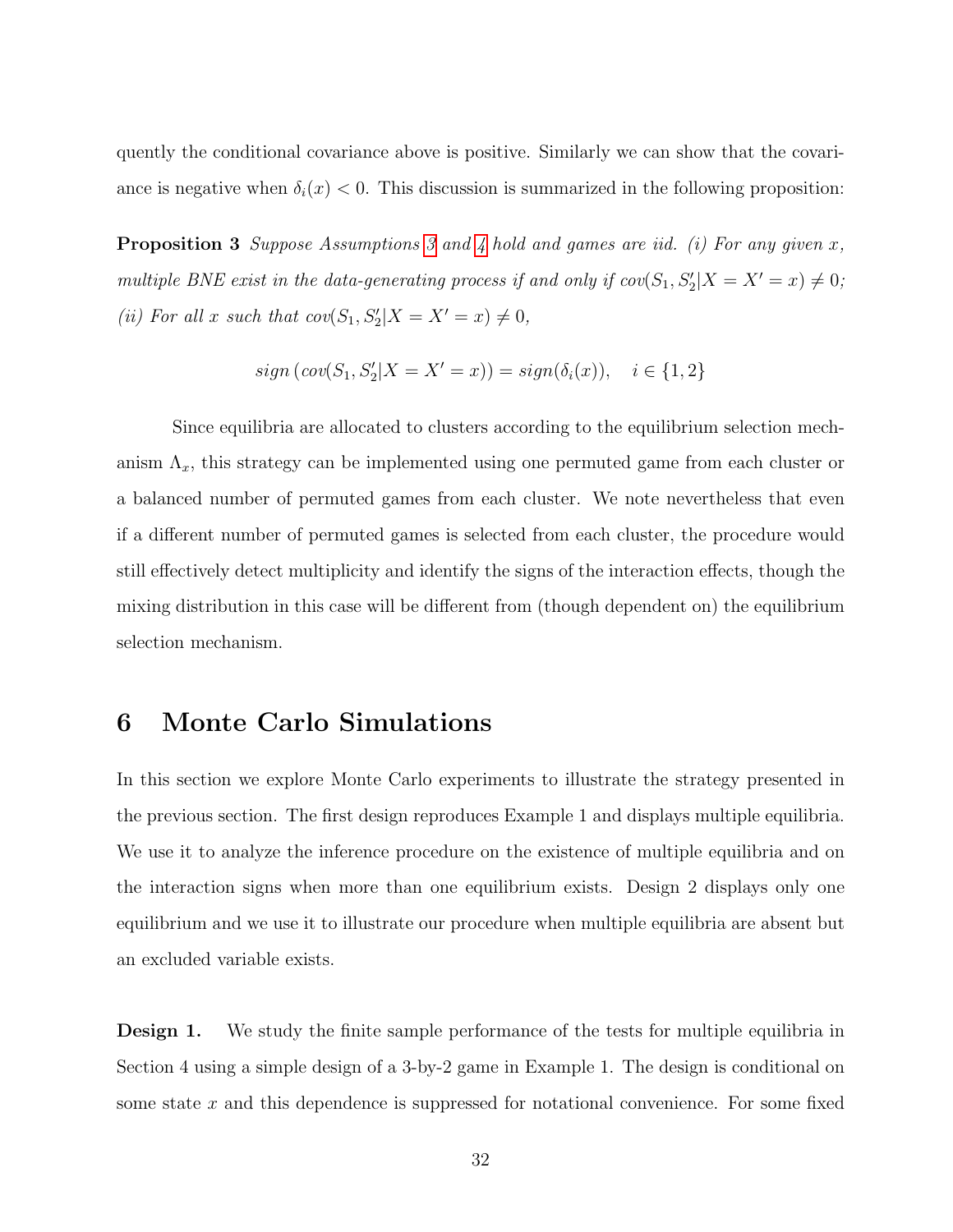state, let the players' baseline payoffs be  $u_1 = 0.5$  and  $u_2 = u_3 = 0.3611$ , respectively, and let  $\delta_i = -1$  and  $\epsilon_i \sim \mathcal{N}(\mu = 0.1, \sigma^2 = 0.25^2)$  for all i. Let  $\lambda$  denote the probability with which the first Bayesian Nash equilibrium in [\(6\)](#page-1-0) shows up in the data-generating process. We experiment with  $\lambda = 0.1, 0.25$  or 0.5 and sample sizes  $G = 1000$  or 3000.

For any  $(\lambda, G)$ , we simulate a data set of players' binary decisions by letting

$$
D_{i,g} = 1 \left\{ u_i - W_g \left( \sum_{j \neq i} p_j^1 \right) - (1 - W_g) \left( \sum_{j \neq i} p_j^2 \right) - \epsilon_{i,g} \ge 0 \right\}
$$

where in each game  $g \leq G$ ,  $W_g$  is simulated from a Bernoulli distribution with success probability  $\lambda$ ,  $\epsilon_{i,g}$  from  $\mathcal{N}(0.1, 0.25^2)$  and  $p^l$ s are propensity-scores in the two Bayesian Nash equilibria. For each  $(\lambda, G)$ , we simulate  $S = 1000$  data sets. For each data set, we employ the stepwise multiple testing procedure as described in Section 4.2, and make a decision to reject or not to reject the null hypothesis that there is a unique equilibrium in the datagenerating process. We experiment with three different approaches for choosing the critical level  $\hat{c}_k$  in Section 4.2: (i) simulation using estimated covariance matrix of  $T_G$ ; (ii) bootstrap; and (iii) studentized bootstrap (Algorithms 3.2 and 4.2 in Romano and Wolf (2005)). For meaningful comparison between these three approaches, we use the same number of simulated multivariate normal vectors in (i) as the number of bootstrap samples drawn in (ii) and (iii) (which is denoted by B). We experiment with  $B = 1000, 2000$ . In Table 1 below, we report the probability of rejecting at least one true null hypothesis (i.e., rejecting  $H_0$  for  $i = 1$ ) calculated from the  $S = 1000$  simulated data sets in columns RP 1, 2, 3.

Table 2 presents the tests of interaction signs for each of the three players. Since player 1 has the same conditional choice probabilities in the two equilibria, the test withholds judgment for most of the simulations. It detects a negative sign for the other two players.

Design 2. In this design, we consider a 3-by-2-action game where Assumption [2](#page-17-0) is satisfied. The baseline payoff for player i is  $u_i(x_i) = 1 + x_i$  where  $x_1 \in \{-1, 2\}$  and  $x_2 \in \{-1/2, 3/2\}$ and  $x_3 \in \{-1,3\}$ . Covariate realizations have the same probability. The state-dependent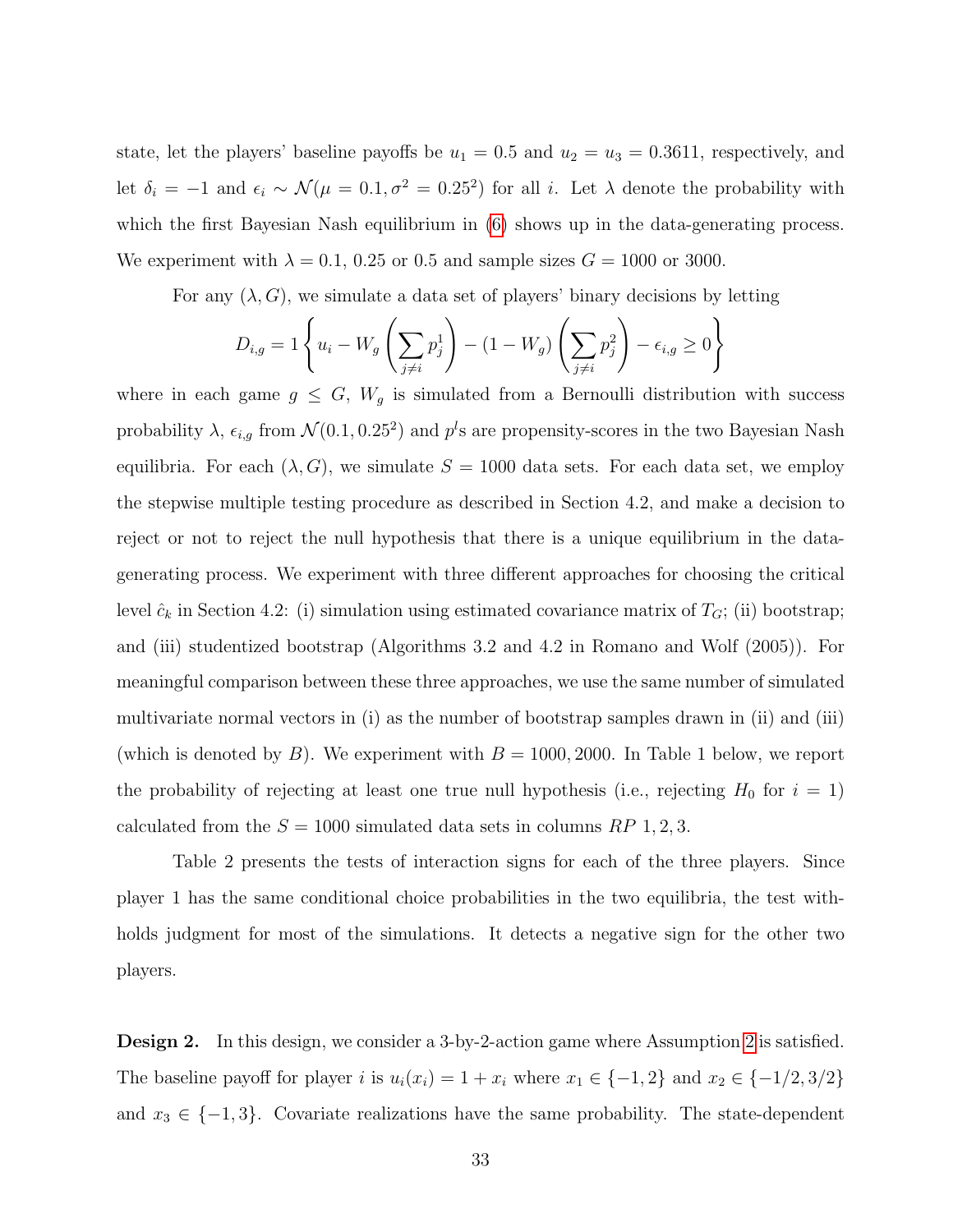interaction effect for i is  $\delta_i(x_i) = \delta x_i$  where  $\delta$  is a parameter that controls the scale of the interaction effect. The private information  $\epsilon_i$  is uniformly distributed over  $(-c_i, c_i)$ , where  $c_i = 2(1 + x_i + |\delta x_i|)^{15}$  $c_i = 2(1 + x_i + |\delta x_i|)^{15}$  $c_i = 2(1 + x_i + |\delta x_i|)^{15}$  Table 3 lists the marginal choice probabilities, or propensity scores,  $p_i(x) \equiv Pr(i \text{ chooses } 1|x)$  in the unique Bayesian Nash equilibria for each state  $x \equiv (x_1, x_2, x_3)$ . It is easy to verify that the Bayesian Nash equilibrium is unique for all x from Table 3, since all  $\epsilon_i$  is uniformly distributed and all propensity scores are strictly between 0 and 1.

To illustrate the non-degeneracy condition of  $\Lambda^*$  in Section 3.2, notice that, when  $x_1 = -1$ , the equivalence class is  $\Upsilon_1(x_1) = \{(-1, -1/2, -1), (-1, -1/2, 3), (-1, 3/2, -1),$  $(-1, 3/2, -1)$ . In this case, because the equilibrium is unique at each of these four points in  $\Omega_X$ ,  $\Lambda_x(\cdot)$  is a degenerate distribution putting probability one on the unique equilibrium for each covariate realization x. Accordingly,  $\Lambda_{x_i}^*(p) = 1/4$  if  $p \in \{(0.3233, 0.5603, 0.3233),\}$ (0.2523, 0.5288, 0.7098), (0.2998, 0.7013, 0.2998), (0.2101, 0.7262, 0.7231)} and is zero otherwise. The important implication is that for each one of these realizations, player 1 adopts a different equilibrium strategy, which implies different a conditional choice probability of choosing 1. As we vary the covariates for the other players while fixing  $x_1$  at  $-1$ , we are able to identify the sign of  $\delta x_1$ .

In Design 2, strategic interaction effects are state-dependent and individual-specific. For player 1, states in the first four rows in Table 3 form an equivalence class, while the other four rows form another equivalence class. We simulate  $S = 1000$  samples, each with sample size  $G = 5000$ . For each of these samples, we calculate the test statistics  $\hat{\Psi}$  as defined in Section [4](#page-20-0) and apply the following decision rule. If  $T_{G,i} < -1.64$ , then reject  $H_0$ (no interaction effect) in favor of  $H_-\$  (negative interaction effect). If  $T_{G,i} > 1.64$ , then reject  $H_0$  in favor of  $H_+$  (positive interaction effect). Otherwise, do not reject  $H_0$ . Table 4 below summarizes the finite sample performance of our test. The two entries  $[q_+, q_-]$  in the brackets

<span id="page-34-0"></span><sup>&</sup>lt;sup>15</sup>The parameter  $c_i$  is chosen this way to ensure there is a unique Bayesian Nash equilibrium under each state.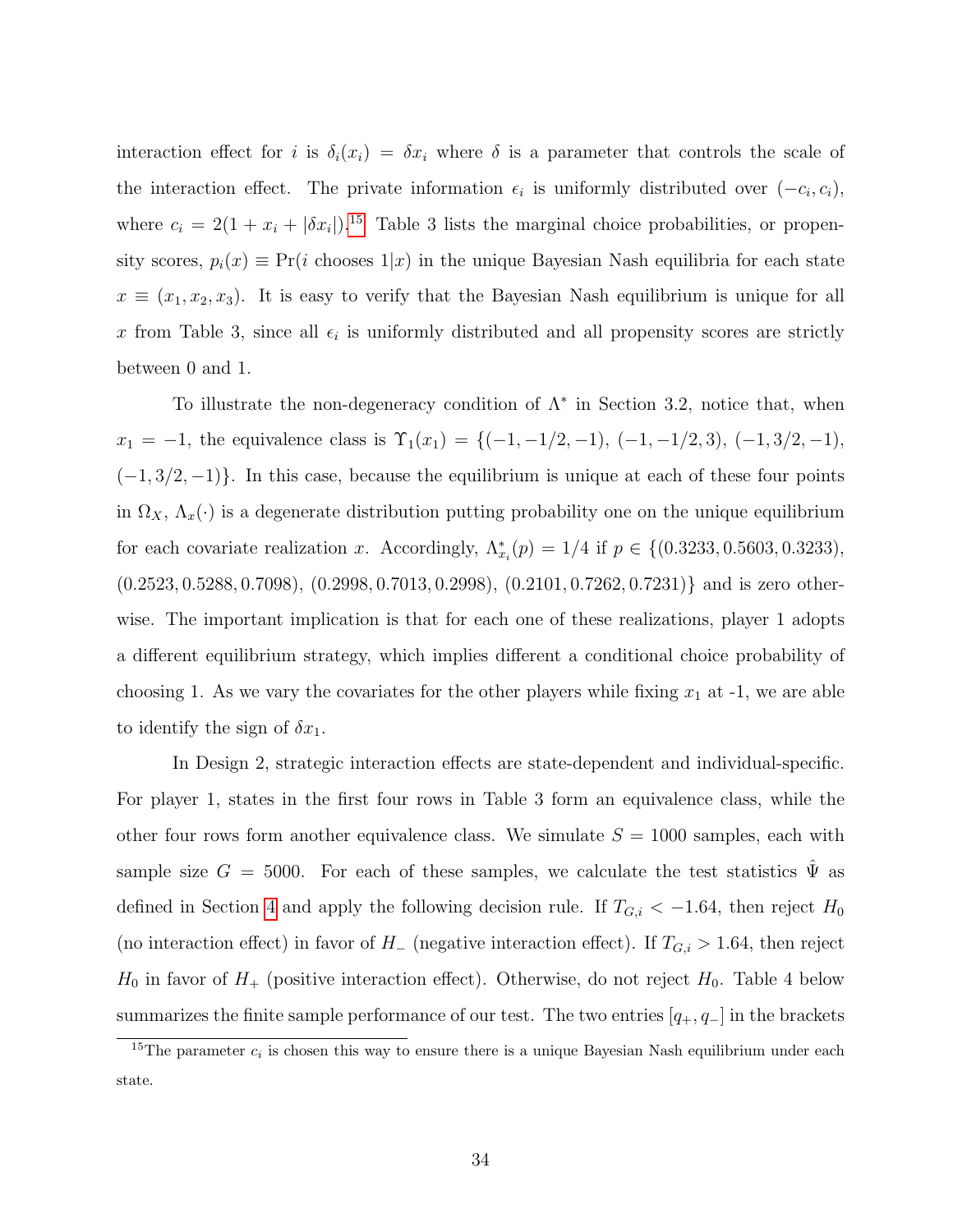report percentages of tests in  $S = 1000$  simulations where  $H_2$  is rejected in favor of  $H_+$  (i.e.,  $q_{+}$ ) and the percentage of rejections in favor of  $H_{-}$  (i.e.  $q_{-}$ ), respectively. Recall that the sign of interaction effects for  $\delta_i(x_i)$  is the same as the sign of  $x_i$  in our design as  $\delta > 0$ .

## <span id="page-35-0"></span>7 Empirical Illustration

In this section we investigate how radio stations strategically allocate commercial breaks during their programming schedule. The interaction effects on the payoffs of broadcasting commercials  $(\delta(X))$  can be either positive or negative. As explained by Sweeting (2009), if radio stations air commercials at the same time listeners may be dissuaded from switching stations to avoid breaks, and the audience for a particular station is not affected by the decision to broadcast a commercial. On the other hand, if listeners have an outside option (i.e. public radio, a CD, TV), synchronization by all stations risks ultimately driving listeners away, reducing audience for all radio stations. Alternating commercial breaks would in this case be preferable (see Sweeting (2006) for a simple model). Whereas advertisers would like stations to coordinate to preclude consumers from avoiding the ads, radio stations may have an incentive to alternate as ratings are computed on average listenership, not audiences of commercials. Lack of coordination by the radio stations would suggest that the market does not align incentives of advertisers and radio stations.

Sweeting (2009) examined this question by estimating a parametric model. His baseline specifications assumed that (1) stations care symmetrically about their interactions with all other stations in the market and (2) that symmetric equilibria are played. Based on these assumptions, he found that stations prefer to choose the same time for commercials during drivetime hours, with stronger preferences in smaller markets. Our methodology allows us to test whether Sweeting's conclusions are robust to relaxing these possibly restrictive assumptions in a nonparametric setting.

Because programmers have to allocate advertisements in real time (i.e. on the spot)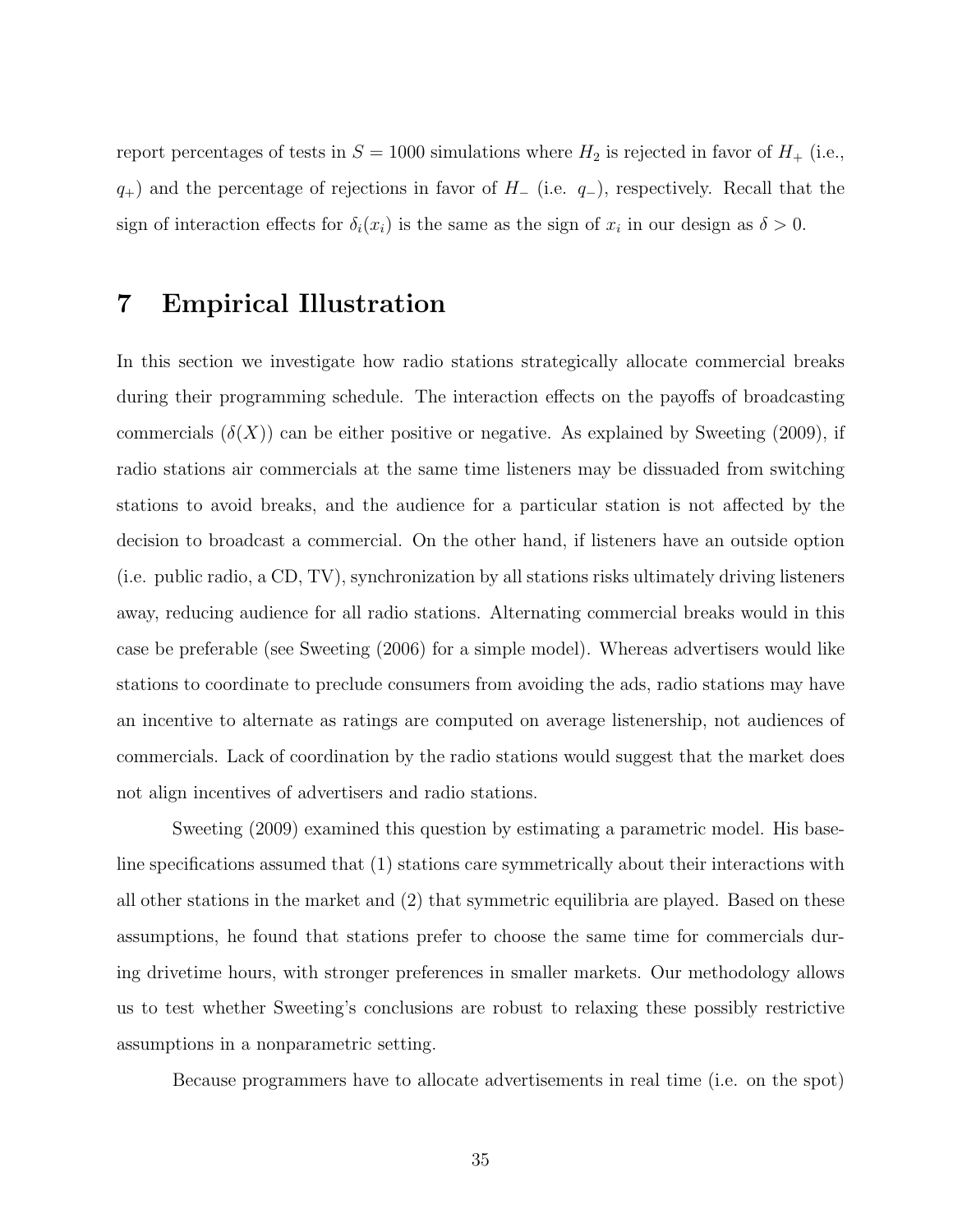around the usual schedule of songs and news updates without interrupting those pieces of programming, there is uncertainty as to when commercial breaks can be aired. The exact sequence of songs and news updates is not publicly distributed beforehand and, as Sweeting (2009) points out, DJs are given ample discretion over schedules (see footnote 7 in that paper). Therefore we follow Sweeting and assume that the unobserved component of the advertisement timing decision is private information to each radio station.

Warren (2001) mentions that airing commercials at a specific time "can be done some of the time. But it can't be done consistently by very many stations. Few songs are 2:30 minutes long any more" (p.24) (see also Gross (1988)). Hence there is also little reason to believe that this scheduling uncertainty is correlated given public information. This (private) payoff uncertainty to airing a commercial at specific time is captured in our model by  $\epsilon_i$ .

Given that commercial break choices are made within the one hour programming horizon in real time, whether or not to advertise close to the end of that horizon will not be be affected by continuation value considerations. Furthermore, the number of commercials already aired earlier may induce asymmetries in the payoff to broadcast a commercial at the last minutes of the hour, which are captured by our specification. Data show that most commercials are aired close to the end of the programming horizon (i.e. the hour), so our focus on the end of the hour can also be justified as the relevant empirical focus.

The data sources are BIAfn's MediaAccess Pro database, Mediabase 24/7 and the 2001 Census.[16](#page-36-0) Based on detailed information on airplay logs for around the first five days of each month in 2001 (59 days in total), the data report the decision of radio programmers to broadcast commercials at minute :55 of four different hours of the day: noon-1pm, 4-5pm, 5-6pm and 9-10pm. We focus on the decision to broadcast commercials at minute :55 or not since this is close to the end of the programming horizon as explained above.<sup>[17](#page-36-1)</sup> Table 5

<span id="page-36-1"></span><span id="page-36-0"></span><sup>16</sup>We thank Andrew Sweeting for providing us the data.

 $17$ Alternatively, as in some of the specifications used by Sweeting (2009), if the private signal variables follow an extreme value distribution we can restrict our analysis to the choice between :50 and :55 conditional on airing commercials at one of these times. Even though we do not impose a particular distributional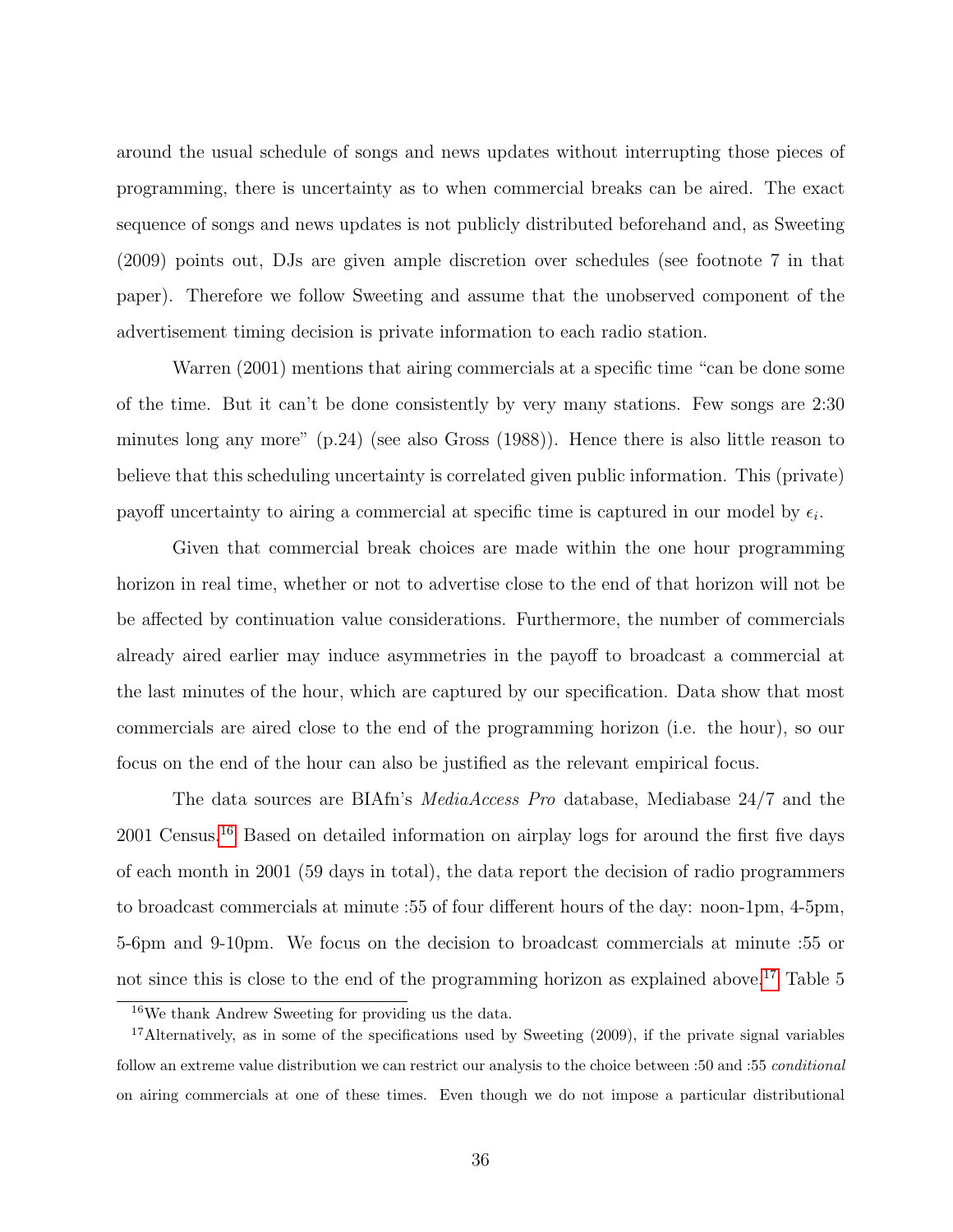depicts the frequency of choices (airing a commercial at :55 or not).

We follow Sweeting (2009) and count music stations as players in the geographic market to which they hold licenses. The specific allocation is done using BIAfn's *MediaAccess* Pro database. There are  $6,534$  games at the noon-1pm hour,  $6,562$  games at the 4-5pm hour, 6,536 games at the 5-6pm hour and 6,520 games during the 9-10pm hour. Also available are variables regarding market characteristics. We focus here on the market size obtained from 2001/2 population estimates for individuals aged 12+ reported in BIAfn (based on Census data). For our analysis, we discretize this variable into terciles with the first tercile corresponding to the largest markets.

To best illustrate our methodology, we focus on the three dominant radio stations in each market according to measures of historical listernership. We label players accordingly so that player 1 is the radio station with largest market share, player 2 is the station with the second largest share and player 3 is the station with the third largest portion. The combined market share is on average 41% across all markets, justifying our focus on the strategic interactions among the three largest players. We note that our approach can accommodate a larger numbers of players but we opt for three for illustrative purposes. For example, payoffs can depend on the proportion of competitors choosing to play commercials and not simply on their number (see previous discussion).

Table 6 displays tests of multiplicity conditional on the various hours of the day. We present test results using Wald statistics and the multiple comparison procedure by Romano and Wolf (2005) (with 1,000 bootstrap repetitions) at a targeted 5% FWER. For the RW procedure we show the ordering of the individual test statistics, whether they are positive or negative and which ones are rejected. Unconditionally and conditional on the 4-5pm and 5-6pm hours, we reject the hypothesis of a unique equilibrium and in all three cases this is indicative of a positive strategic interaction effect. We find evidence of multiple assumption, one can legitimize our procedure as an approximation to a multiple action problem with Extreme Value distributed s. We have also run our procedures using this specification and obtain qualitatively similar results.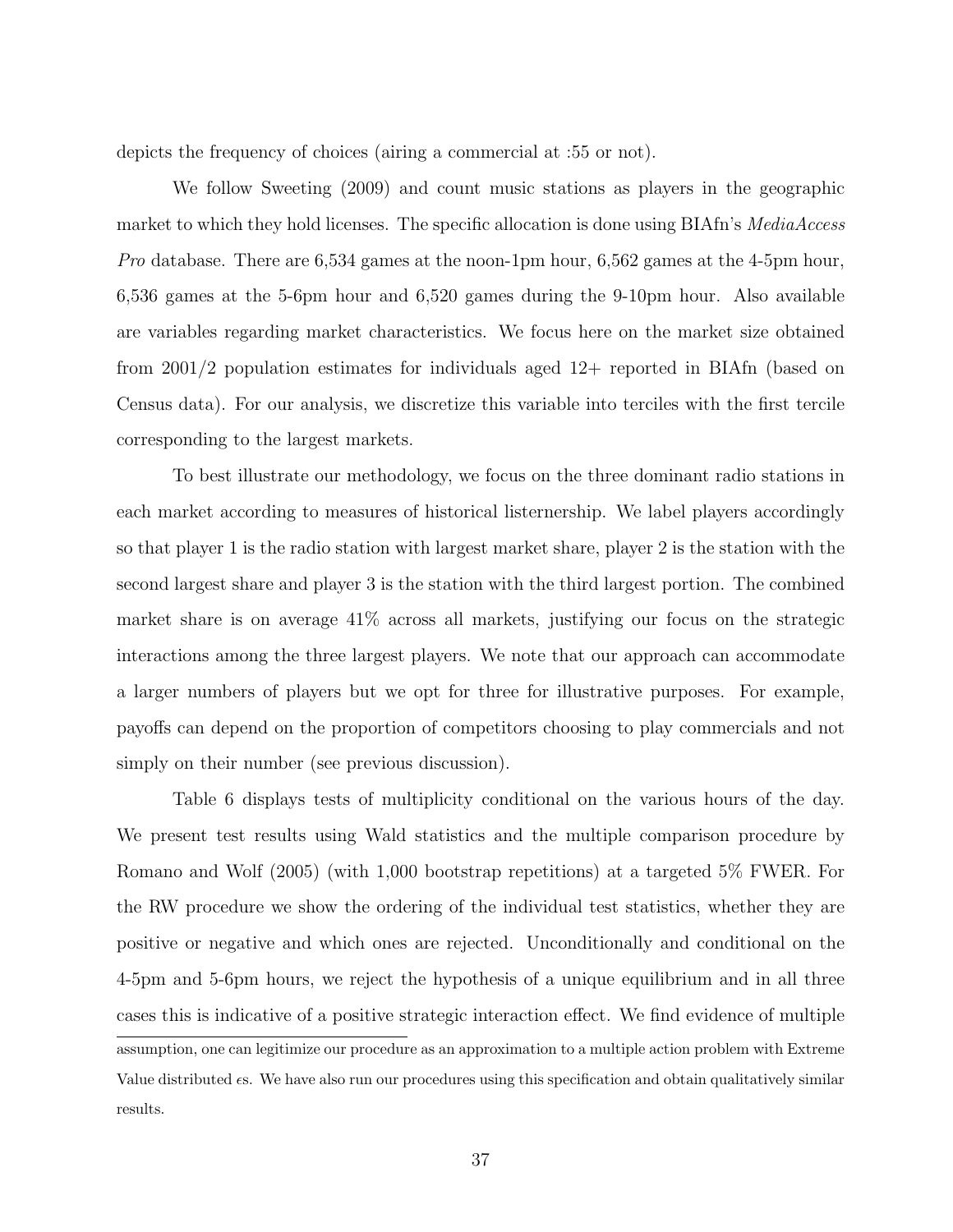equilibrium strategies (across equilibria) for all three players without conditioning on any covariate and for the 4-5pm and 5-6pm hours of the day. Using either procedure (Wald or Romano-Wolf), we are not able to reject the null hypothesis of a unique equilibrium for the hours 12-1pm and 9-10pm. This is in agreement with Sweeting's findings and the fact that larger interaction effects will more likely lead to multiple equilibria. Because listeners are less likely to switch off the radio to an outside option during drivetime hours, radio stations have stronger incentives to coordinate on commercial breaks and retain listenership. In this case, radio stations' incentives are aligned with those of advertisers.

For robustness against the possible failure of the conditional independence assumption, we present permutation versions for the Wald test on Table 7 (see [5\)](#page-29-0). Here we assume that within a given geographical market (i.e. cluster), stations play the same equilibrium in every day of our sample. Different equilibria may nevertheless occur across different clusters. This assumption is also used in Sweeting (2009). Various permutation strategies could have been employed, but for those results player 1 in day d is paired with player 2 in day  $d-1$ and player 3 in day  $d-2$ . There is still evidence of multiplicity for the 4-5pm and 5-6pm hours of the day.

As Sweeting (2009) suggests, smaller markets may present stronger incentives for coordination. Because smaller markets have fewer stations, coordination is easier. Furthermore, if the non-dominant fringe of the market provides more alternatives to listeners as would be the case in larger markets with more stations outside the top-three, the incentives for coordination are not as prevalent. To examine this, we present results conditioning also on terciles of market size. Evidence of multiplicity and positive interaction effects for all players is salient in smallest markets during the 4-5pm and 5-6pm hours of the day but not for the other conditional specifications.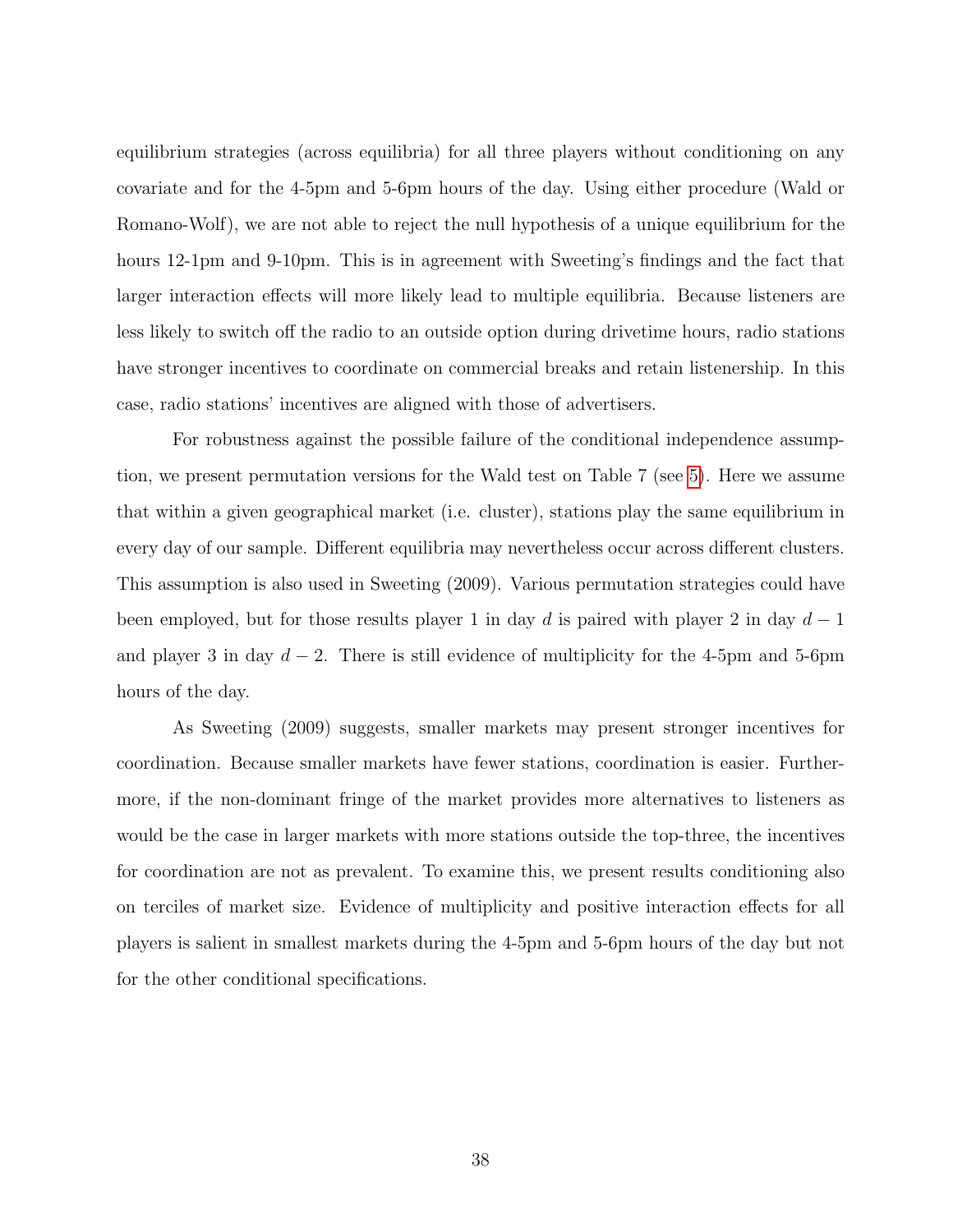## <span id="page-39-0"></span>8 Conclusion

In this paper we have shown how a condition typically employed in the analysis of simultaneous games of incomplete information leads to a simple and easily implementable test for the signs of interaction effects and the existence of multiple equilibria in the data-generating process. Inference of the signs of state-dependent and individual-specific interaction effects can be done under minimal assumptions that require only the conditional independence of private information, and the existence of state variables satisfying appropriate exclusion restrictions. Even when the conditional independence of private signals is not in place, we show that identification of signs and detection of multiplicity is possible when the researcher can observe groups of games where players are known to follow strategies prescribed by the same equilibrium. Besides, given that many of the suggested methods for estimating and making inferences in such environments rely on the assumption that only one equilibrium is played in the data, this finding is relevant for the implementation of these techniques.

With discrete covariates, such inference is implementable using well-known results in multiple testing. When a continuous covariate is included, the testing procedure should account for the boundaries between regions with a different number of equilibria. We leave this for future research. Another interesting direction for future research is the inference of interaction effects if strategic dependence exists between games observed in data.

Finally, the conditional independence assumption is also found in dynamic games of incomplete information. In those settings, optimal decision rules involve not only equilibrium beliefs but continuation value functions that may change across equilibria. Though a detailed analysis is deferred to future research, we speculate that our results generalize to such games under certain additional assumptions. In particular, the characterization of optimal policy rules in that context suggests that the existence of a unique equilibrium in the data can still be detected by the lack of correlation in actions across players of a given game as presented in the current paper.[18](#page-39-1)

<span id="page-39-1"></span><sup>18</sup>With two actions, the optimal policy for a specific equilibrium would prescribe a decision rule like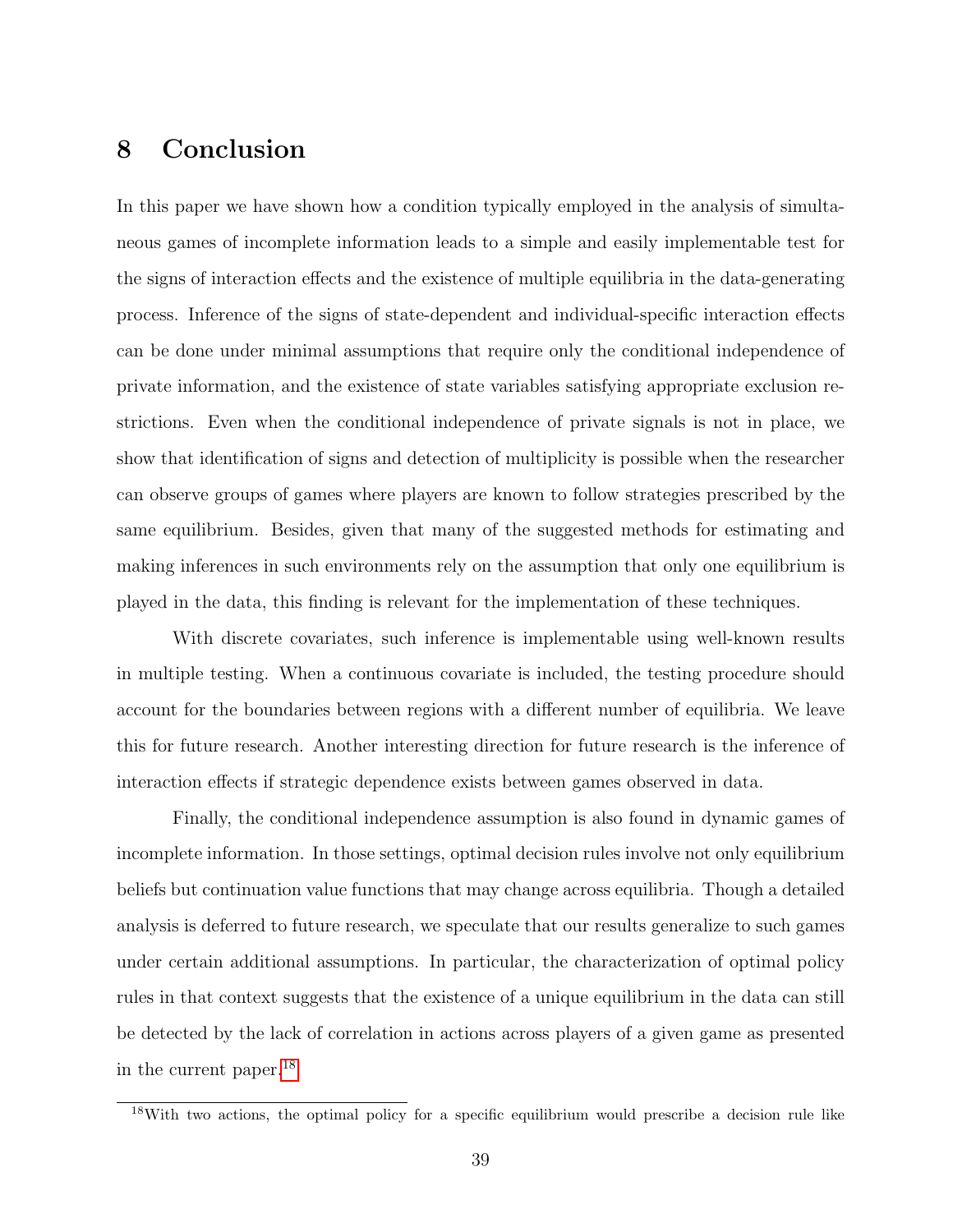## References

- AGUIRREGABIRIA, V., AND P. MIRA (2007): "Sequential Estimation of Dynamic Discrete Games," Econometrica, 75(1), 1–53.
- Aradillas-Lopez, A. (2010): "Semi-parametric Estimation of Simultaneous Games with Incomplete Information," Journal of Econometrics, 157(2), 409–431.
- Arcidiacono, P., and R. Miller (2010): "CCP Estimation of Dynamic Discrete Choice Models with Unobserved Heterogeneity," Working Paper, Duke University.
- Athey, S. (2001): "Single Crossing Properties and the Existence of Pure Strategy Equilibria in Games of Incomplete Information," Econometrica, 69(4), 861–889.
- BAJARI, P., J. HAHN, H. HONG, AND G. RIDDER (forthcoming): "A Note on Semiparametric Estimation of Finite Mixtures of Discrete Choice Models with Application to Game Theoretic Models," International Economic Review.
- Bajari, P., H. Hong, J. Krainer, and D. Nekipelov (2010): "Estimating Static Games of Incomplete Information," Journal of Business and Economic Studies, 28(4).
- Beresteanu, A., I. Molchanov, and F. Molinari (2009): "Sharp Identification Regions in Models with Convex Predictions: Games, Individual Choice, and Incomplete Data," CeMMAP Working Paper # CWP27/09.
- BERRY, S., AND E. TAMER (2007): "Empirical Models of Oligopoly Entry," in Advances in Economics and Econometrics, Theory and Applications: Ninth World Congress of the  $S_i(X, \epsilon_i) = \mathbf{1}[u_i(X) + \delta_i(X)\sum_{j\neq i}p_j(X) + \beta \mathbb{E}(V_i(X', \epsilon'_i)|X, \epsilon_i, D_i = 1) - \epsilon_i \geq \beta \mathbb{E}(V_i(X', \epsilon'_i)|X, \epsilon_i, D_i = 0)]$ where  $\beta$  is a discount factor, primed variables refer to the following period and  $V_i(\cdot)$  is a continuation value defined by a Bellman equation where we make explicit the dependence on equilibrium choice probabilities  $(p_1, \ldots, p_N)$  (see for example display (8) in Aguirregabiria and Mira (2007)). If the equilibrium is unique and Assumption [1](#page-7-0) holds, conditional choice probabilities will factor as in the static case.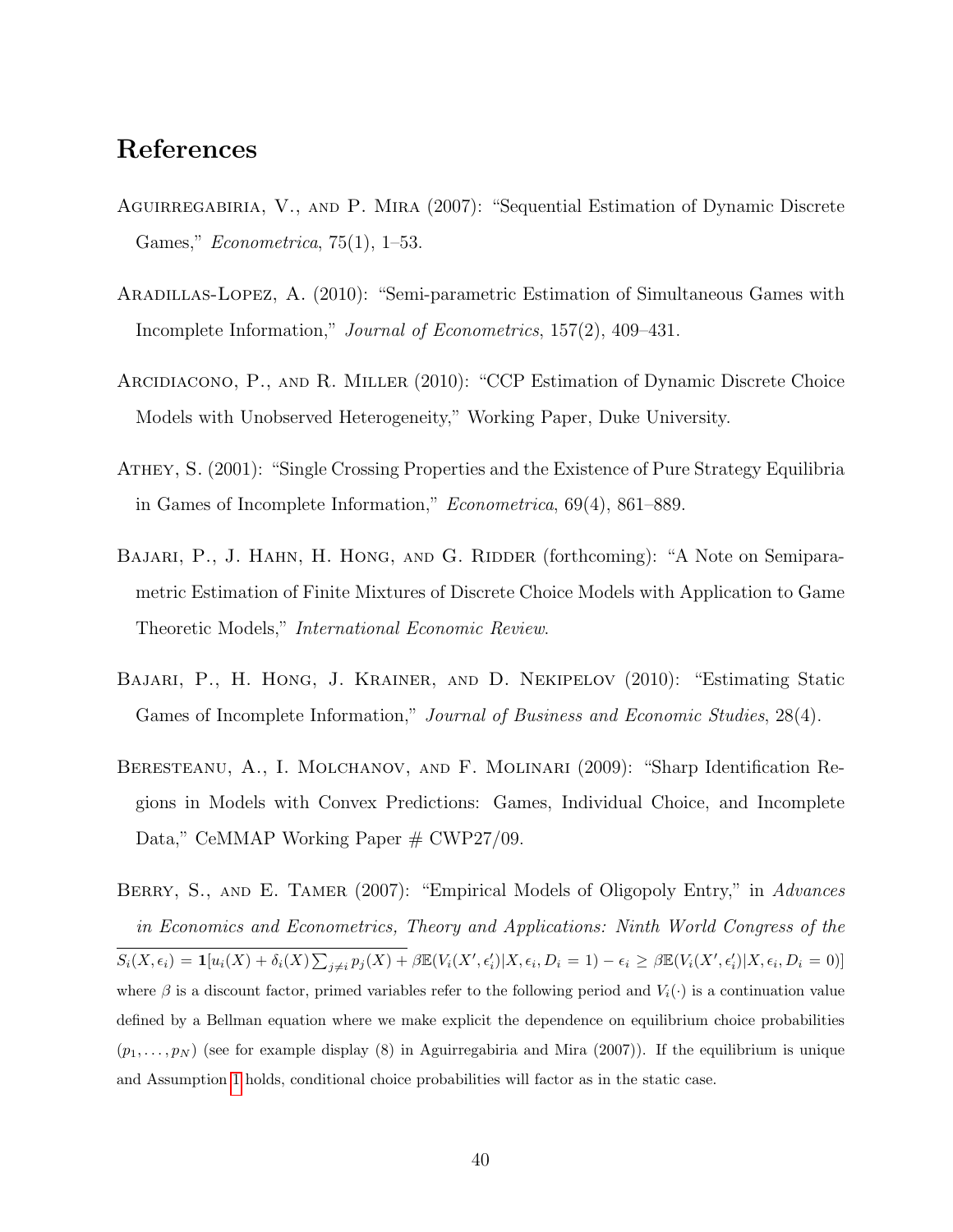Econometric Society, ed. by R. Blundell, W. Newey, and T. Persson. Cambridge: Cambridge University Press.

- Bjorn, P., and Q. Vuong (1984): "Simultaneous Equations Models for Dummy Endogenous Variables: A Game Theoretic Formulation with an Application to Labor Force Participation," Caltech Working Paper 537.
- BROCK, W., AND S. DURLAUF (2007): "Identification of Binary Choice Models with Social Interactions," *Journal of Econometrics*, 140(1), 52–75.
- Ciliberto, F., and E. Tamer (2009): "Market Structure and Multiple Equilibria in Airline Markets," Econometrica, 77, 1791–1828.
- Galichon, A., and M. Henry (2009): "Set Identification in Models with Multiple Equilibria," Working Paper, Université de Montreal.
- Grieco, P. (2010): "Discrete Choice Games with Flexible Information Structure: An Application to Local Grocery Markets," Working Paper, Northwestern University.
- Gross, M. (1988): "Television: Some Thoughts on Flipping," Marketing and Media Decisions, 23(10), 94–6.
- Hall, P., A. Neeman, R. Pakyari, and R. Elmore (2005): "Nonparametric Inference in Multivariate Mixtures," Biometrika, 92(3).
- HONORÉ, B., AND A. DE PAULA (2010): "Interdependent Durations," Review of Economic Studies, 77, 11381163.
- LEHMANN, E., AND J. ROMANO (2005): Testing Statistical Hypotheses. Springer.
- Manski, C. (1993): "Identification of Endogenous Social Effects: The Reflection Problem," Review of Economic Studies, 60(3), 531–542.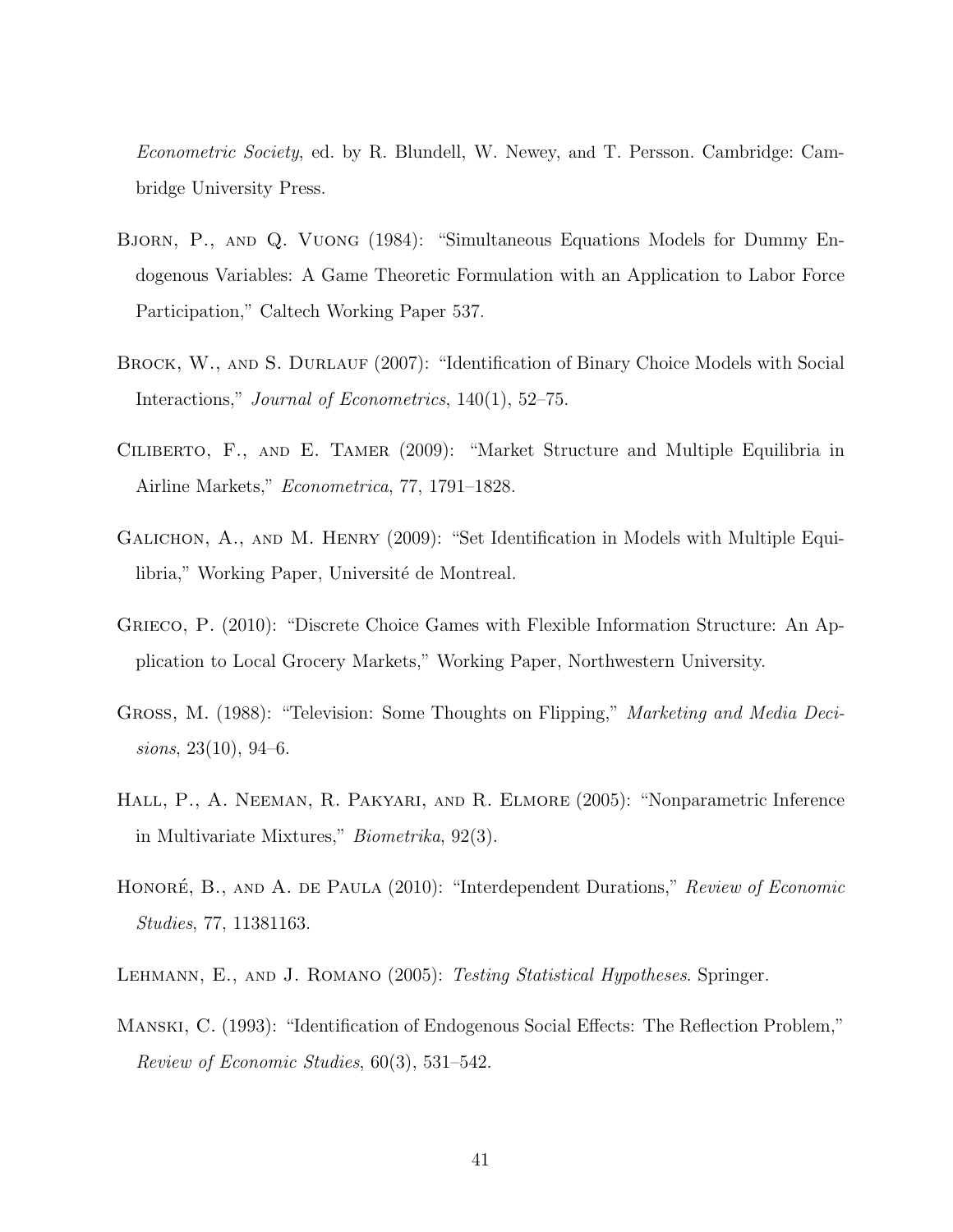- Moon, R., and B. Perron (2009): "Beyond Panel Unit Root Tests: Using Multiple Testing to Determine the Nonstationarity Properties of Individual Series in a Panel," Working Paper, University of Southern California.
- Myerson, R. (1991): Game Theory: The Analysis of Conflict. Cambridge: Harvard University Press.
- NAVARRO, S., AND Y. TAKAHASHI (2009): "A Semiparametric Test of Agents' Information Sets for Games of Incomplete Information," Working Paper, University of Wisconsin.
- Reny, P. (forthcoming): "On the Existence of Monotone Pure Strategy Equilibria in Bayesian Games," Econometrica.
- ROMANO, J. P., AND A. M. SHAIKH (2006): "Stepup Procedures for Control of Generalizations of the Familywise Error Rate," Annals of Statistics, 34(4).
- Romano, J. P., and M. Wolf (2005): "Stepwise Multiple Testing as Formalized Data Snooping," Econometrica, 73(4), 1237–1282.
- Seim, K. (2006): "An Empirical Model of Firm Entry with Endogenous Product-Type Choices," The RAND Journal of Economics, 37(3), 619–640.
- Shaffer, J. P. (2006): "Recent Developments Towards Optimality in Multiple Hypothesis Testing," Lecture Notes-Monograph Series, 49, 16–32.
- SWEETING, A. (2006): "Coordination, Differentiation and the Timing of Radio Commercials," Journal of Economics and Management Strategy, 15, 909–942.
- (2009): "The Strategic Timing of Radio Commercials: An Empirical Analysis Using Multiple Equilibria," *RAND Journal of Economics*, 40(4), 710–742.
- Tang, X. (2010): "Estimating Simultaneous Games with Incomplete Information under Median Restrictions," Economics Letters, 108(3).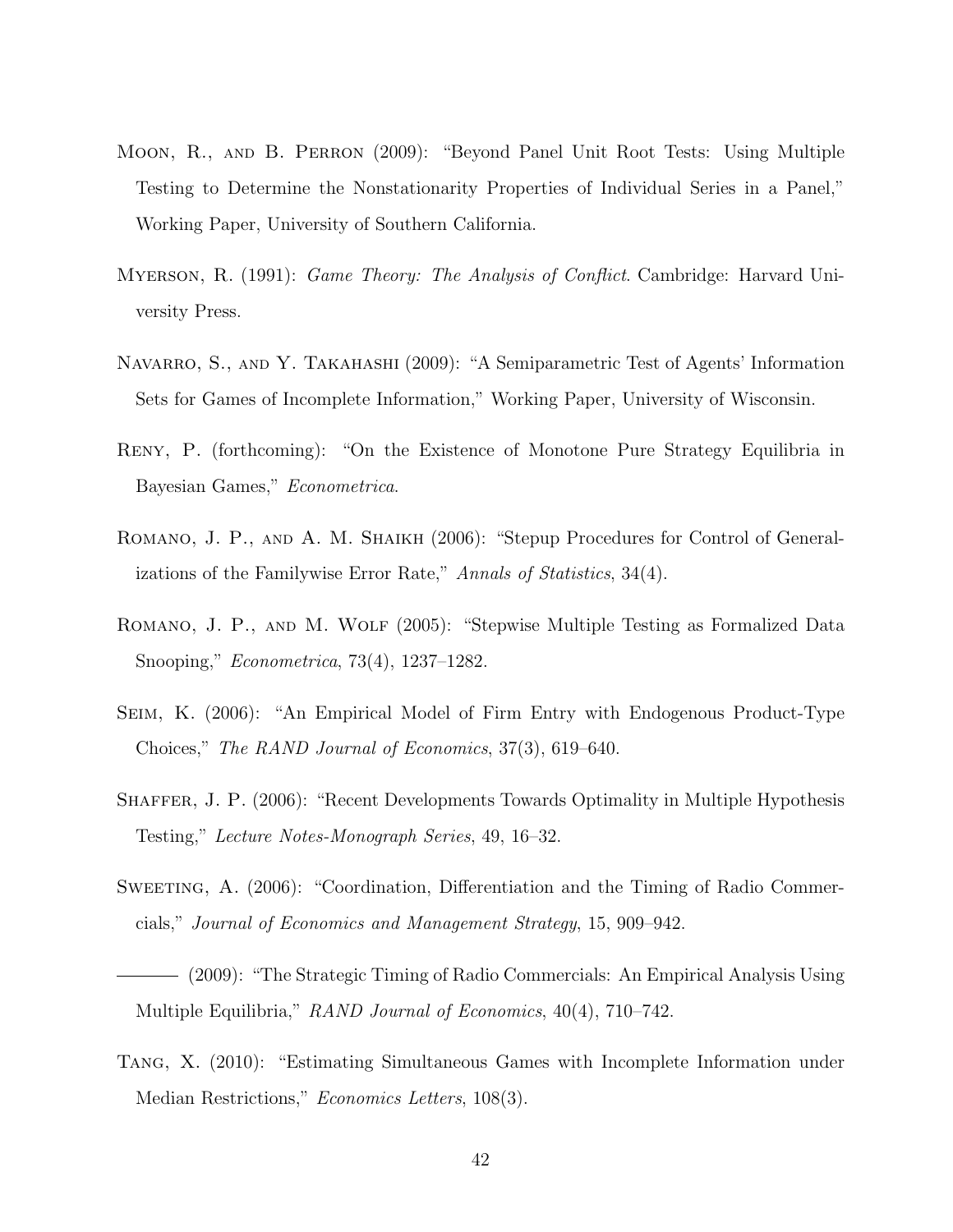- van der Laan, M. J., S. Dudoit, and K. S. Pollard (2004): "Multiple Testing. Part II. Step-Down Procedures for Control of the Family-Wise Error Rate," Statistical Applications in Genetics and Molecular Biology, 3(1).
- WAN, Y., AND H. XU (2010): "Semiparametric Estimation of Binary Decision Games of Incomplete Information with Correlated Private Signals," Working Paper, Pennsylvania State University.
- WARREN, S. (2001): The Programming Operations Manual. San Marcos, TX: Warren Consulting.

## Appendix A: Additional Results

#### Proof of non-identification of the full structure

Because the data only provide information on the mixtures of equilibria, there are limits to what can be learned about the structure from the data without additional assumptions. This point is illustrated in the appendix using results from the literature on identifiability (or lack thereof) in mixture models.

Let  $\theta$  denote the structure  $(u_i, \delta_i)_{i=1}^N$  and  $F_{\epsilon|X}$ , and let  $\mathcal{L}_{x,\theta}$  denote the choice probabilities profiles corresponding to BNE for a given x and parameter  $\theta$ . That is,  $\mathcal{L}_{x,\theta} \equiv \{p \in$  $[0,1]^N$ : p solves [\(1\)](#page-8-0) for  $\theta$  and the given x. We let  $\Lambda_{x,\theta}$  be an equilibrium selection mechanism. The following proposition illustrates the limits of what can be learned about the structure from the mixture data without imposing additional assumptions. Let  $#A$  denote the cardinality of set  $A$  and define  $h:[0,1]^N\longrightarrow [0,1]^N$  as

<span id="page-43-0"></span>
$$
h(p(x);x,\theta) \equiv \left(p_i(x) - F_{\epsilon_i|X}(u_i(x) + \delta_i(x)\sum_{j\neq i} p_j(x))\right)_{i=1,\dots,N}.
$$
 (13)

Proposition A1 Assume

$$
det\left(\frac{\partial h(p(x); x, \theta)}{\partial p(x)}\right) \neq 0
$$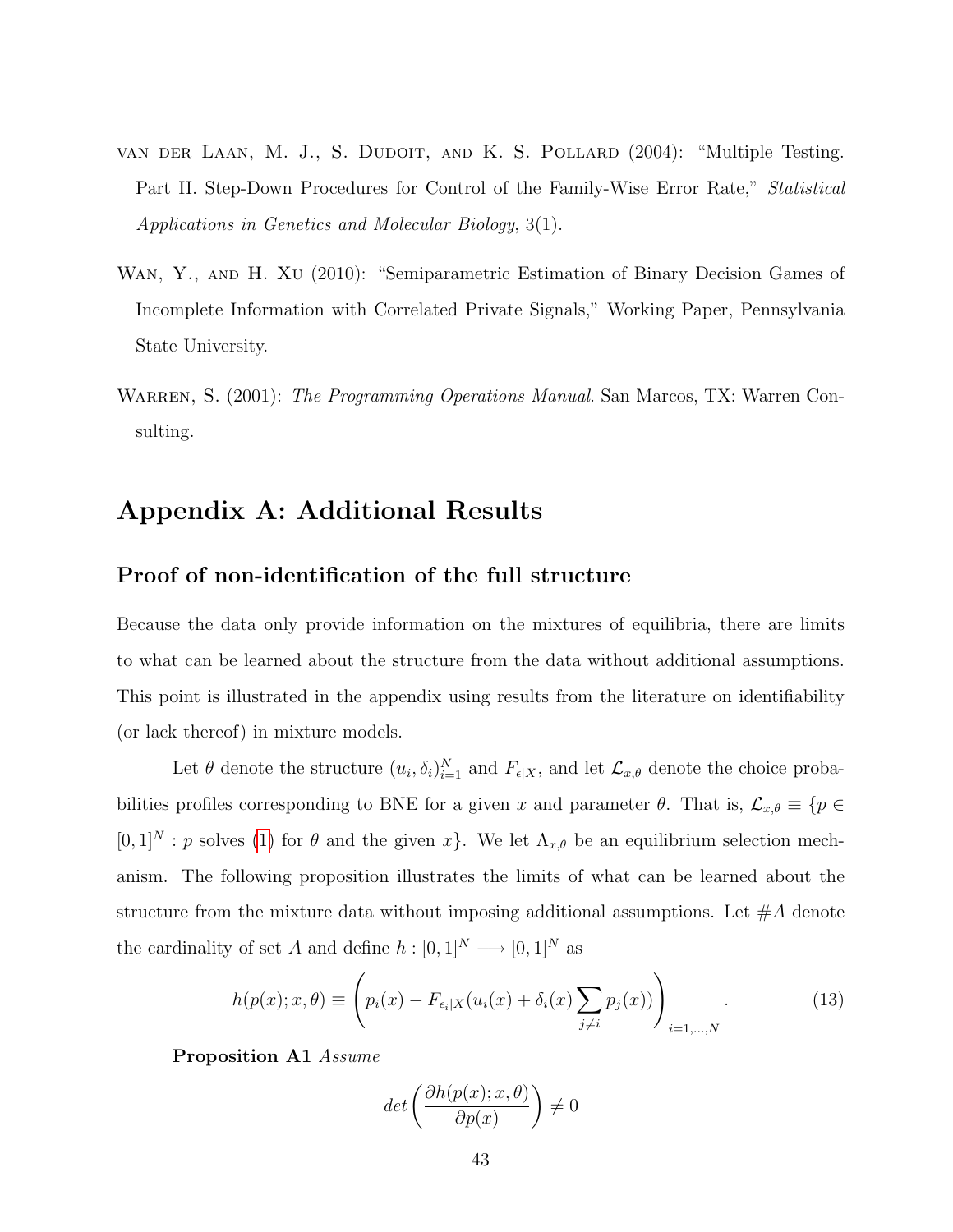Then the structure is not identified if  $\#\mathcal{L}_{x,\theta} > \frac{2^N-2}{N}$  $\frac{N-2}{N}$ .

**Proof.** We first show that, for given x, the number of equilibria is finite. An equilibrium vector  $p(x)$  is a fixed point to the mapping depicted on display [\(1\)](#page-8-0). Equivalently, we represent it as a solution to the following equation:

$$
h(p(x);x,\theta) = 0.
$$

Notice that  $\{0,1\} \cap F_{\epsilon_i|x}(\mathbb{R}) = \emptyset$  for any i, given the full support of  $\epsilon_i$ . Consequently, for a solution vector,  $p_i(x) \notin \{0, 1\}$  and  $p(x) \in (0, 1)^N$ . Since

$$
\det\left(\frac{\partial h(p(x);x,\theta)}{\partial p(x)}\right) \neq 0
$$

the Implicit Function Theorem directly implies that the set of fixed points to [\(13\)](#page-43-0) is discrete (i.e. its elements are isolated points: each element is contained in a neighborhood with no other solutions to the system). Infinitesimal changes in  $p(x)$  will imply a displacement of  $h(\cdot; x, \theta)$  from zero, so local perturbations in  $p(x)$  cannot be solutions to the system of equations. Since  $p(x) \in [0,1]^N$ , the set of solutions is a bounded subset of  $\mathbb{R}^N$ . In  $\mathbb{R}^N$ , every bounded infinite subset has a limit point (i.e., an element for which every neighborhood contains another element in the set) (Theorem 2.42 in Rudin (1976)). Consequently, a discrete set, having no limit points, cannot be both bounded and infinite. Being bounded and discrete, the set of solutions is finite.

In this case, the observed joint distribution of equilibrium actions is a finite mixture. Given Assumption [1,](#page-7-0) the cumulative distribution function for the observed actions is given by

$$
\Phi(y_1,\ldots,y_N;x,\theta) = \sum_{\mathcal{L}_{x,\theta}} \Lambda_{x,\theta}(p^l(x)) \Pi_{i \in \{1,\ldots,N\}} (1-p^l_i(x))^{1-y_i}
$$

For a given  $x$ , the problem of retrieving this cdf and mixing probabilities from observed data is analyzed by Hall, Neeman, Pakyari, and Elmore (2005). In that paper, the authors show that the choice and mixing probabilities  $(p_i^l(x)$  and  $\Lambda_{x,\theta})$  cannot be obtained from observation of  $\Phi(y_1,\ldots,y_N;x,\theta)$  if  $\#\mathcal{L}_{x,\theta} > \frac{2^N-2}{N}$  $\frac{N-2}{N}$ . Consequently, it is necessary for identifiability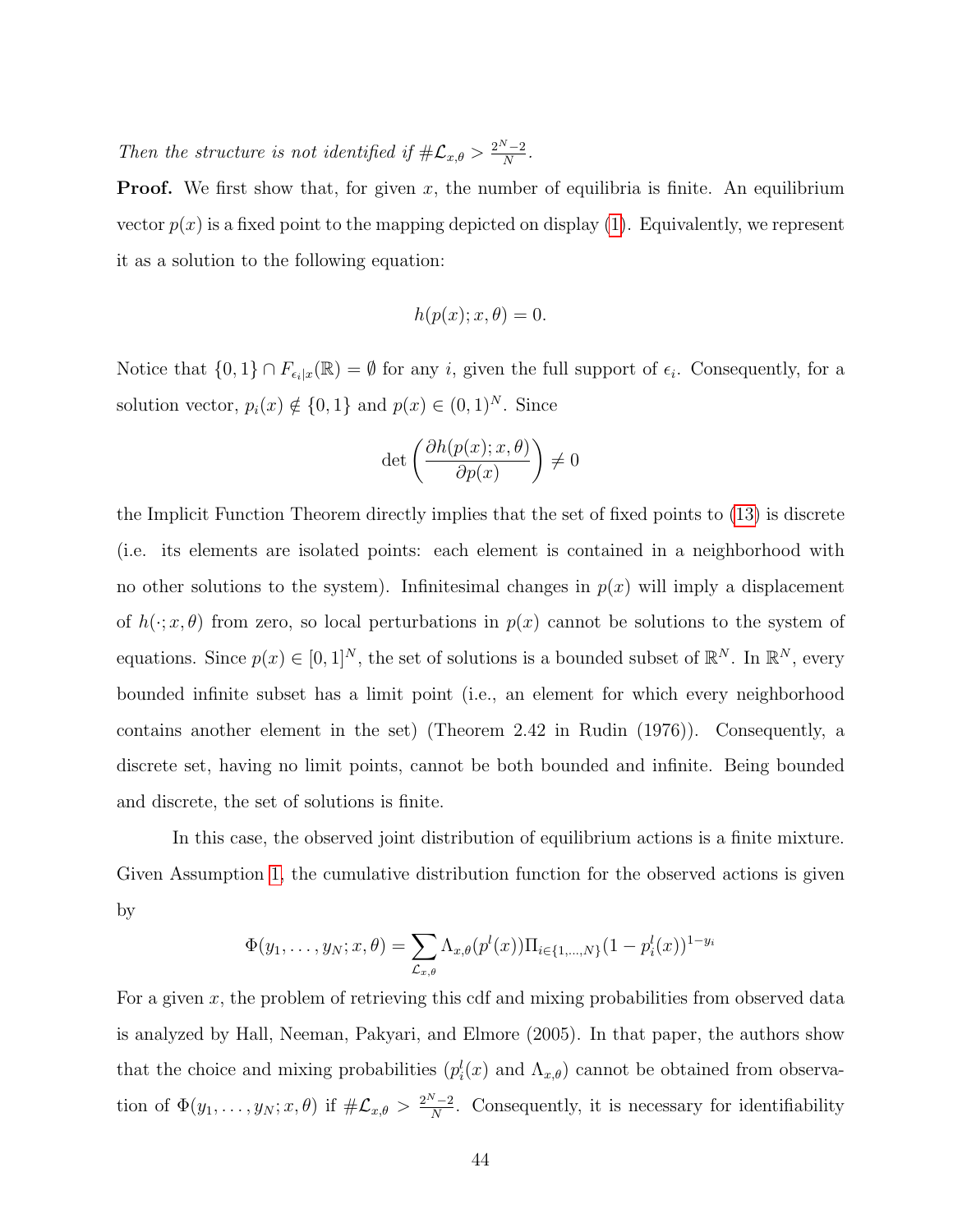of the relevant probabilities that  $\#\mathcal{L}_{x,\theta} \leq \frac{2^N-2}{N}$  $\frac{N-2}{N}$ . Finally, if the equilibrium-specific choice probabilities cannot be identified, the utility function and the distribution of private components cannot be identified either (or else one could obtain the equilibrium specific choice probabilities and use those to obtain the mixing distribution from the data).

 $\blacksquare$ 

The condition that det  $\left(\frac{\partial h(p(x);x,\theta)}{\partial p(x)}\right)$  $\left(\frac{p(x);x,\theta)}{\partial p(x)}\right) \neq 0$  is likely to be satisfied. With two players, for example, this determinant equals

$$
1 - \delta_1(x)\delta_2(x)f_{\epsilon_1|X}(u_1(x) + \delta_1(x)p_2(x))f_{\epsilon_2|X}(u_2(x) + \delta_2(x)p_1(x)).
$$

Also when there are two players, the bound on the number of equilibria implies that, without further assumptions, the existence of more than one equilibrium precludes identification.

## Appendix B: A Wald Test for Multiple BNE

By the Delta Method,

$$
G^{1/2}(\mathbf{T}_G - \mathbf{\Delta}) \xrightarrow{d} N(\mathbf{0}_N, \mathbf{V}\mathbf{\Sigma}\mathbf{V}')
$$
 as  $G \to \infty$ 

where  $\mathbf{\Delta} \equiv (\Delta_i)_{i=1}^N$ . The Jacobian **V** is a N-by- $\tilde{N}$  matrix, with its *i*-th row  $V_i$  defined by the following table (where  $\mu_{(m)}, V_{i,(m)}$  denote the m-th coordinates of two  $\tilde{N}$ -vectors  $\mu$  and  $V_i$  respectively, and  $j, k \neq i$ ,

| $\mu(m)$ |                                                                                                                                                                    | $\mu_i$ | $\mu_i$ | $\mu_{ij}$ or $\mu_{ji}$ $\mu_{jk}$ |  |
|----------|--------------------------------------------------------------------------------------------------------------------------------------------------------------------|---------|---------|-------------------------------------|--|
|          | $V_{i,(m)}\left[\sum_{j\neq i}(-\frac{\mu_{ij}}{a_{\alpha}^2}+\frac{2\mu_{i}\mu_{j}}{a_{\alpha}^2})\right]\left[\sum_{j\neq i}\frac{\mu_{j}}{a_{\alpha}^2}\right]$ |         |         | $\mu_0$                             |  |

Let  $\hat{\Sigma}, \hat{V}$  be estimates for  $\Sigma, V$  respectively, constructed by replacing  $\mu_0, \mu_I$  with nonparametric estimates

$$
\hat{\mu}_0 = G^{-1} \Sigma_g 1(X_g = x) ; \ \hat{\mu}_I = G^{-1} \Sigma_g [\Pi_i D_{i,g} 1(X_g = x)]
$$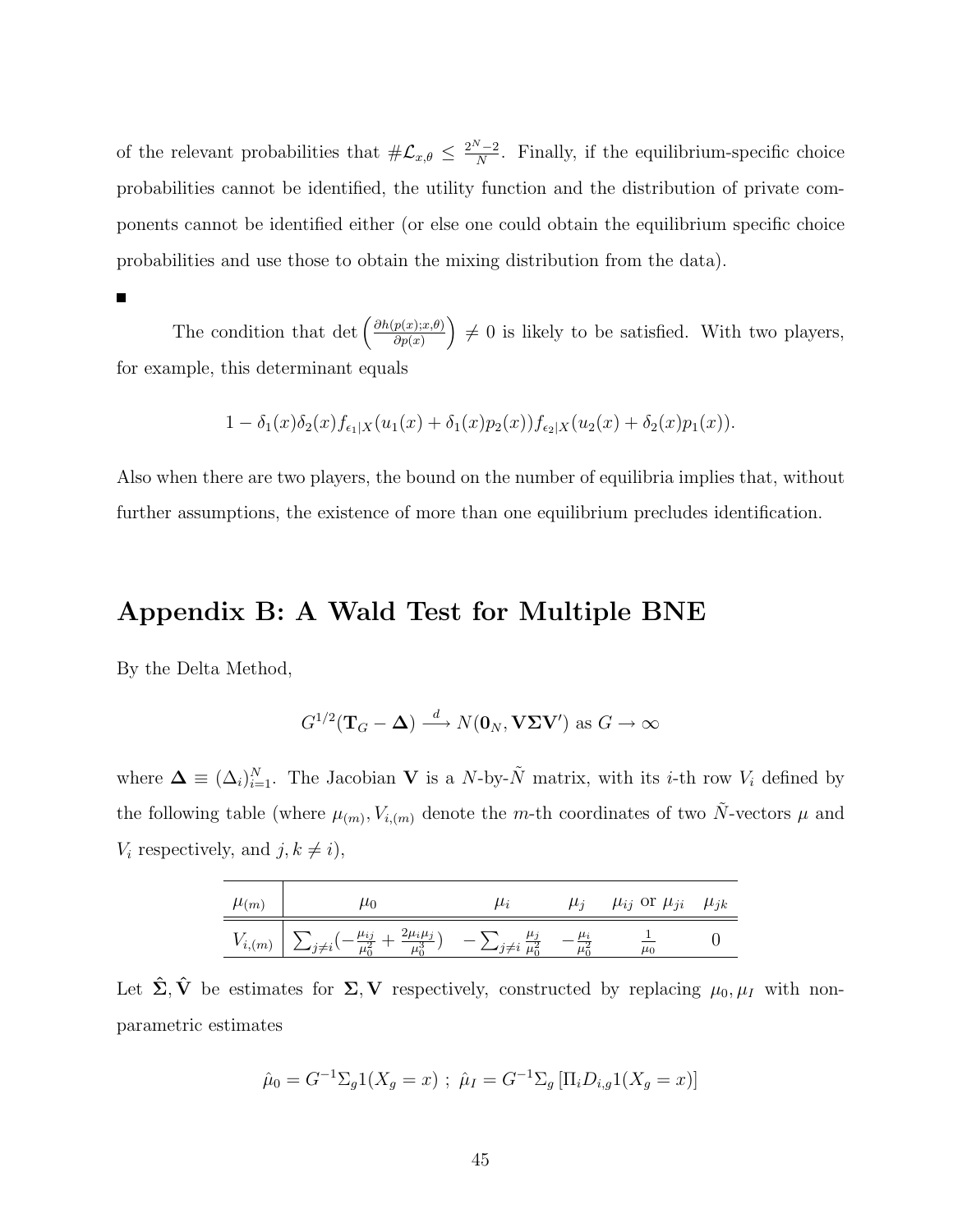Proposition B1 Suppose the data have G independent games with the same underlying structure and both V and  $\Sigma$  are full-rank. Then

$$
G(\mathbf{T}_G-\boldsymbol{\Delta})'(\hat{\mathbf{V}}\hat{\boldsymbol{\Sigma}}\hat{\mathbf{V}}')^{-1}(\mathbf{T}_G-\boldsymbol{\Delta}) \xrightarrow{d} \chi^2_{df=N}
$$
 as  $G \to \infty$ .

Under the null,  $\Delta = 0_N$  and the chi-squared distribution can be used to obtain critical values for the test statistic  $G\mathbf{T}'_G(\hat{\mathbf{V}}\hat{\boldsymbol{\Sigma}}\hat{\mathbf{V}}')^{-1}\mathbf{T}_G$ . Because  $N \geq 3$  and conditional choice probabilities are bounded away from 0 and 1 (due to the rich support condition in Assumption [1\)](#page-7-0), the full-rank conditions above are not restrictive.

## Appendix C: Algorithms for Stepwise Procedure

The following algorithm summarizes the stepwise multiple testing procedure we adopt from Romano and Wolf (2005).

#### Algorithm C.1 (Basic Non-studentized Step-down Procedure)

Step 1. Relabel the hypotheses in descending order of the test statistics  $T_{G,i}$ . Let  $H_{i_k}^0$  denote the individual null hypothesis whose test statistic is the k-th largest.

Step 2. Set  $k = 1$  and  $R_1 = 0$ .

Step 3. For  $R_k + 1 \leq s \leq N$ , if  $T_{G,(s)} - \hat{c}_k > 0$ , then reject the individual null  $H^0_{i_s}$ .

Step 4. If no (further) null hypotheses are rejected, then stop. Otherwise, let  $R_{k+1}$  denote the total number of hypotheses rejected so far (i.e.  $R_k$  plus the number of hypotheses rejected in the k-th step), and set  $k = k + 1$ . Then return to Step 3 above.

We consider two alternatives methodologies for the computation of  $\hat{c}_k$ : bootstrap and using the asymptotic distribution of the test statistic. The two are summarized in the following two algorithms.

#### Algorithm C.2 (Computing  $\hat{c}_k$  Using Bootstrap)

Step 1. Let  $i_k$  and  $R_k$  be defined as in Algorithm 1 above.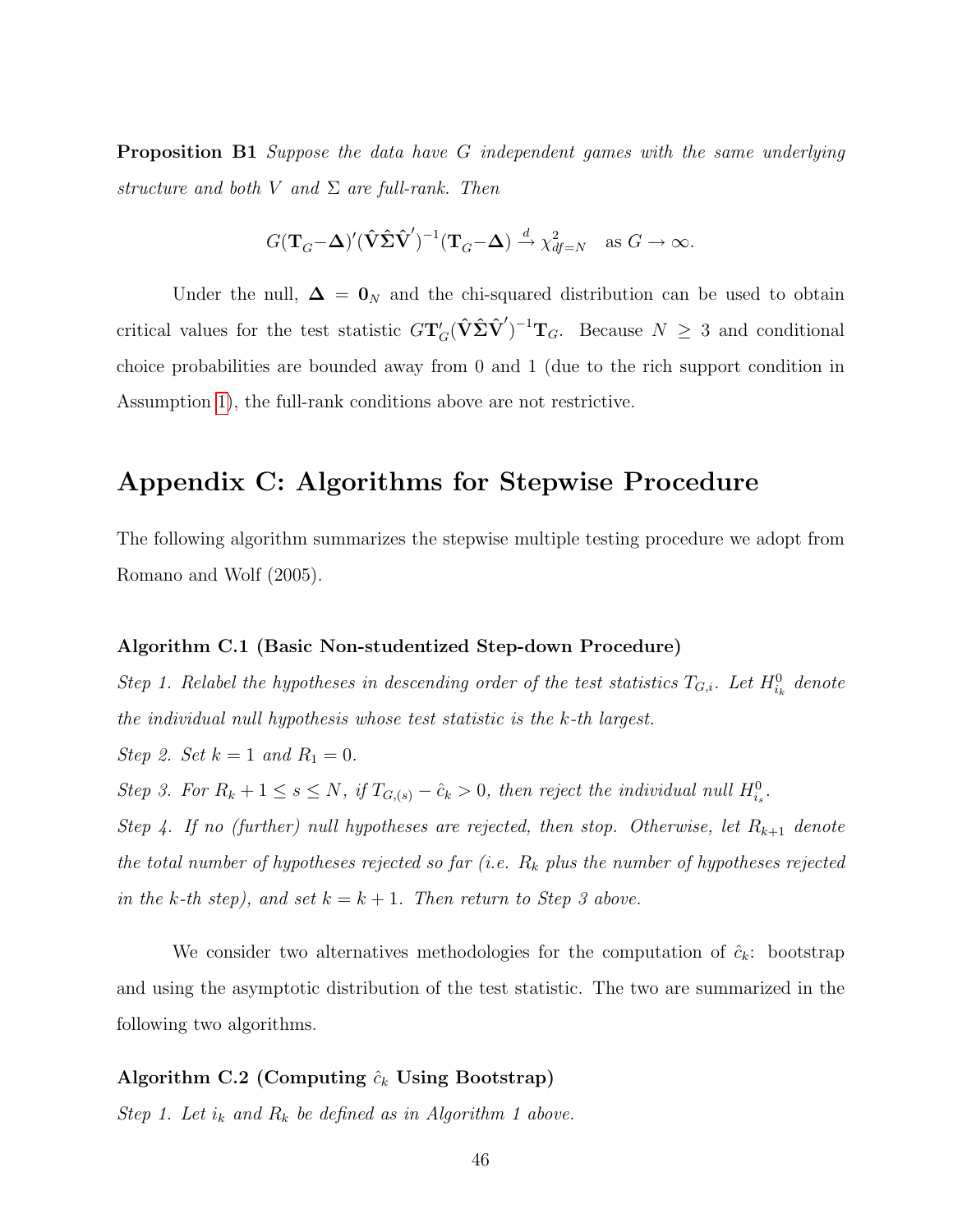Step 2. Generate B bootstrap data sets.

Step 3. From each bootstrap data set (indexed by b), compute the vector of test statistics  $\left(T_{G,1}^{*,b}\right)$  $T^{*,b}_{G,1},\ldots,T^{*,b}_{G,N}\Big).$ 

Step 4. For  $1 \le b \le B$ , compute  $\max_{G,k}^{*,b} = \max_{R_k+1 \le s \le N} (T_{G,i_s}^{*,b} - T_{G,i_s}).$ 

Step 5. Then compute  $\hat{c}_k$  as the  $(1 - \alpha)$ -th empirical quantile of the B values  $\{\max_{G,k}^{*,b}\}_{b \leq B}$ .

#### Algorithm C.3 (Computing  $\hat{c}_k$  Using Parametric Simulations)

Step 1. Estimate the covariance matrix of the vector of test statistics that corresponds to hypotheses which are not rejected after the first k−1 steps, i.e.  $(T_{G,(R_k+1)}, T_{G,(R_k+2)}, \ldots, T_{G,(N)})$ . Denote the estimate by  $\hat{\Sigma}_k$ .

Step 2. Simulate a data set of M observations  $\{v_m\}_{m=1}^M$  from the  $(N-R_k)$ -dimensional multivariate normal distribution with parameters  $(0_{N-R_k}, \hat{\Sigma}_k)$ , where  $0_k$  is a k-vector of zeros. Step 3. Then  $\hat{c}_k$  is computed as the  $(1-\alpha)$ -th empirical quantile of the maximum coordinates of  $v_m$  in the simulated data. (M can be large relative to the number of bootstrap samples B in Algorithm A.2 above.)

The studentized stepwise procedure is summarized in the following algorithm. As before,  $R_k$  denotes the total number of hypotheses not rejected in the first  $k-1$  steps.

#### Algorithm C.4 (Studentized Step-down Procedure)

Step 1. Relabel the individual hypotheses in descending order of studentized test statistics  $Z_{G,i} \equiv T_{G,i}/\hat{\sigma}_{G,i}$ , where  $\hat{\sigma}_{G,i}$  are estimates for standard deviation of  $T_{G,i}$ . Step 2. Set  $k = 1$  and  $R_1 = 0$ .

Step 3. For  $R_k + 1 \leq s \leq S$ , if  $Z_{G,i_s} > \hat{d}_j$ , then reject the individual null  $H_{i_s}^0$ .

Step 4. If no further individual null hypotheses are rejected, stop. Otherwise, let  $R_{k+1}$  denote the total number of hypotheses rejected so far and set  $k = k+1$ . Then return to Step 3 above.

The critical values for the studentized stepwise method  $\hat{d}_k$  are computed by an algorithm similar to Algorithm 2.1 where standard errors  $(\hat{\sigma}_{G}^{*,b})$  $\left( \begin{smallmatrix} * & b \\ G,1 \end{smallmatrix} \right)$ ,  $\ldots$ ,  $\hat{\sigma}_{G,N}^{*,b}$  are also computed in Step 3 and  $\max_{G,k}^{*,b} \equiv \max_{R_k+1 \leq s \leq N} (T_{G,i_s}^{*,b} - T_{G,i_s})/\hat{\sigma}_{G,i_s}^{*,b}$  $_{G,i_s}^{*,b}$  in Step 4.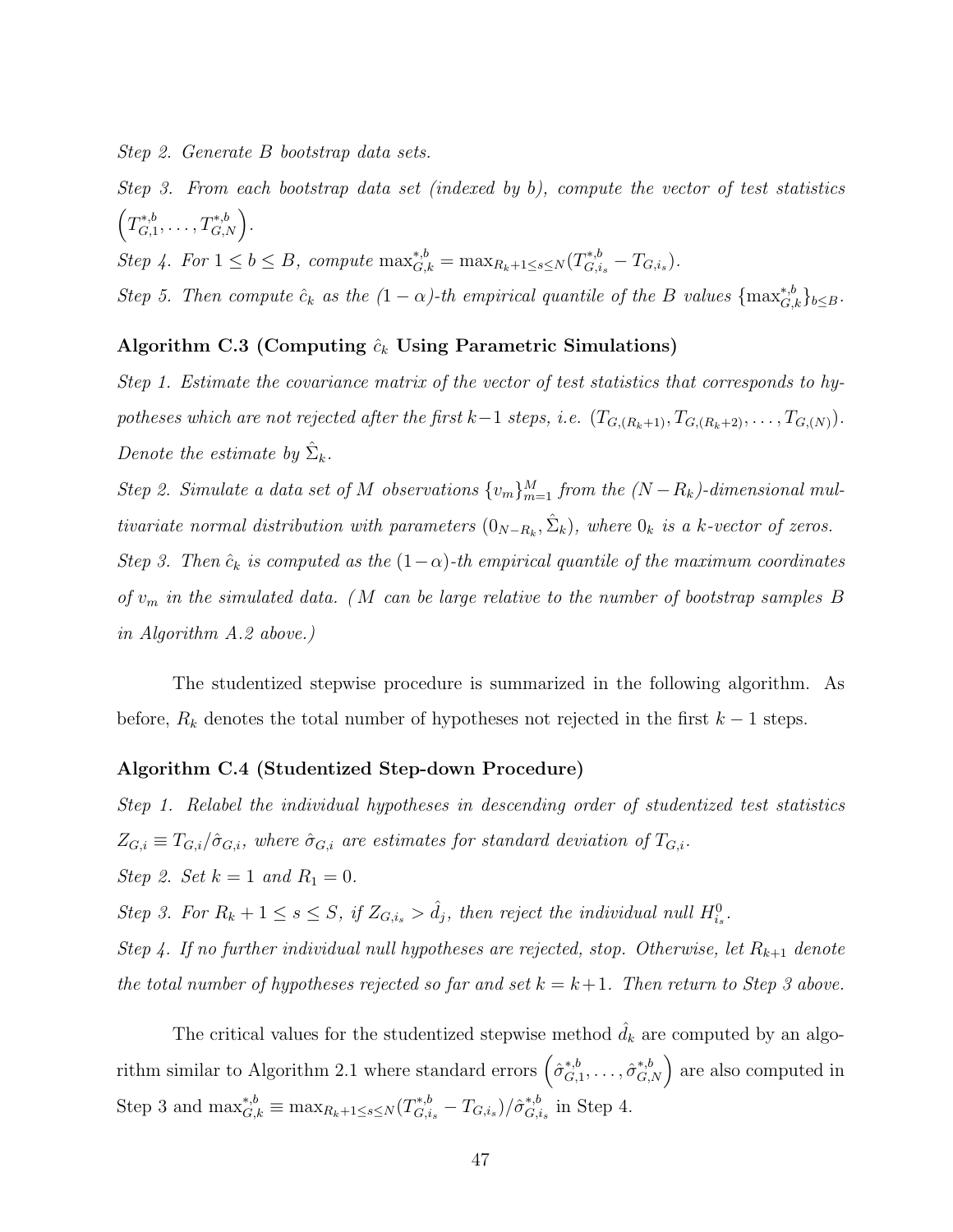| (Target probability for FWE: $\alpha = 0.10$ ) |            |       |       |       |       |            |       |
|------------------------------------------------|------------|-------|-------|-------|-------|------------|-------|
|                                                | $B = 1000$ |       |       |       |       | $B = 2000$ |       |
| G                                              | $\lambda$  | RP1   | RP2   | RP3   | RP1   | RP2        | RP3   |
| 1000                                           | 0.50       | 0.101 | 0.101 | 0.095 | 0.112 | 0.109      | 0.111 |
|                                                | 0.25       | 0.093 | 0.094 | 0.085 | 0.094 | 0.096      | 0.089 |
|                                                | 0.10       | 0.107 | 0.107 | 0.102 | 0.114 | 0.119      | 0.112 |
| 3000                                           | 0.50       | 0.108 | 0.109 | 0.105 | 0.087 | 0.089      | 0.083 |
|                                                | 0.25       | 0.096 | 0.097 | 0.094 | 0.102 | 0.105      | 0.103 |
|                                                | 0.10       | 0.093 | 0.090 | 0.092 | 0.111 | 0.107      | 0.108 |

Table 1: Finite Sample Performance: Tests for Multiple Equilibria

NOTE: Design 1: Number of simulations  $S = 1000$ . G is the sample size.  $\lambda$  specifies the probability that the first equilibrium in Example 1 is chosen. RP1, 2 and 3 are rejection frequencies of the true null following three tests respectively: (1) the non-studentized test with  $\hat{c}_k$  from parametric simulations; (2) the non-studentized test with  $\hat{c}_k$ computed via bootstrap; and (3) the studentized test with  $d_k$ computed via bootstrap.

| Table 2: Finite Sample Performance: Test of Signs of Interaction Effects |  |  |
|--------------------------------------------------------------------------|--|--|
|--------------------------------------------------------------------------|--|--|

| <i>Brackets include</i> $ q_+, q_- $ . |           |                |                |                |  |  |
|----------------------------------------|-----------|----------------|----------------|----------------|--|--|
| G                                      | $\lambda$ | $i=1$          | $i=2$          | $i=3$          |  |  |
| 1000                                   | 0.50      | [0.036, 0.076] | [0.000, 1.000] | [0.000, 1.000] |  |  |
|                                        | 0.25      | [0.035, 0.072] | [0.000, 1.000] | [0.000, 1.000] |  |  |
|                                        | 0.10      | [0.040, 0.072] | [0.000, 1.000] | [0.000, 1.000] |  |  |
| 3000                                   | 0.50      | [0.054, 0.067] | [0.000, 1.000] | [0.000, 1.000] |  |  |
|                                        | 0.25      | [0.048, 0.048] | [0.000, 1.000] | [0.000, 1.000] |  |  |
|                                        | 0.10      | [0.049, 0.053] | [0.000, 1.000] | [0.000, 1.000] |  |  |

NOTE: Design 1: S is 1000. G is the sample size.  $\lambda$  is the first equilibrium selection probability.  $q_+$  is the frequency of rejection of  $H_0$  in favor of  $H_+$ .  $q_-$  is the frequency of rejection of  $H_0$  in favor of  $H_-.$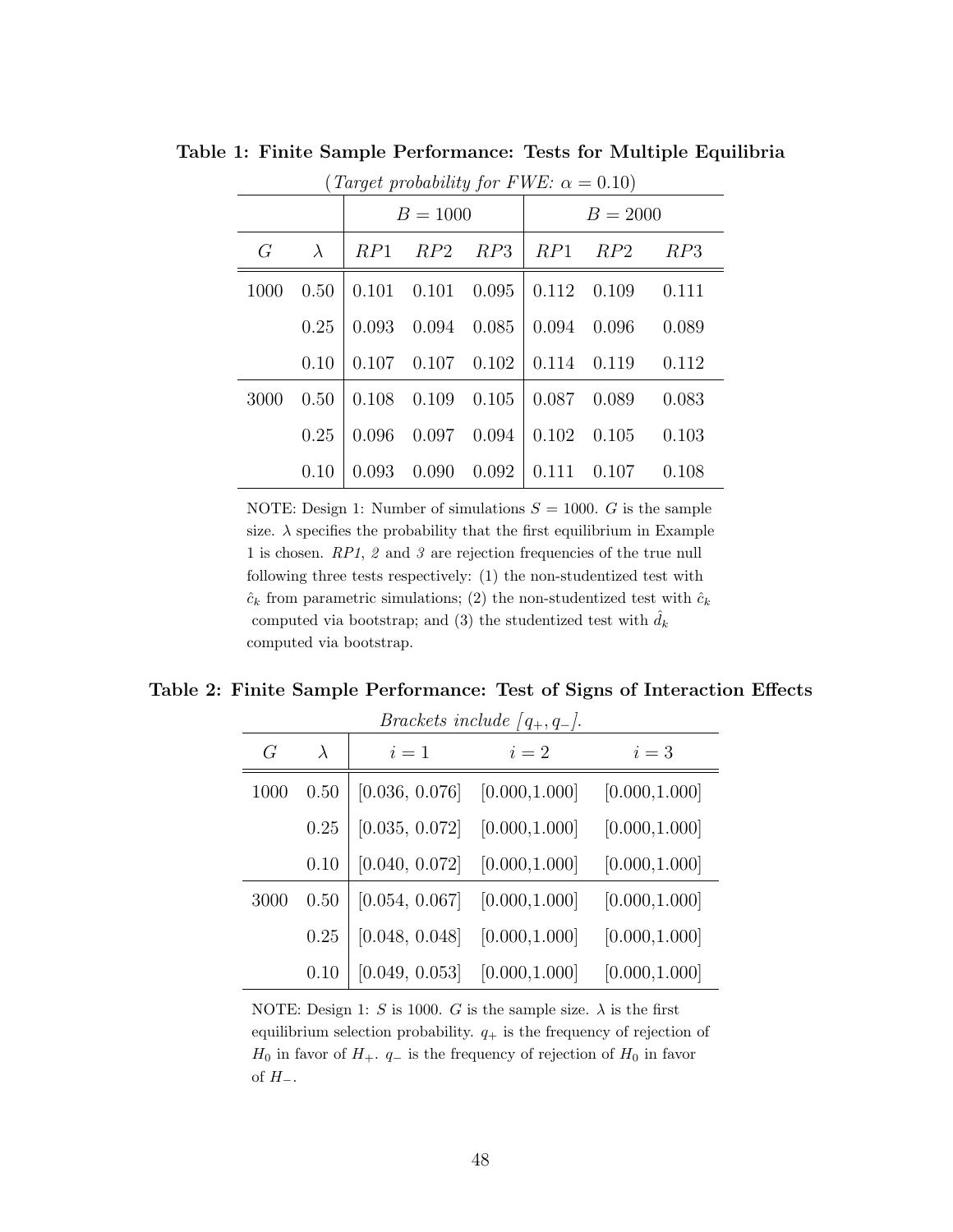|                | $(p_1, p_2, p_3 \text{ in brackets})$ |       |                          |                          |                          |  |  |
|----------------|---------------------------------------|-------|--------------------------|--------------------------|--------------------------|--|--|
| $x_1$          | $x_2$                                 | $x_3$ | $\delta = 0.8$           | $\delta = 0.9$           | $\delta=1$               |  |  |
| $-1$           | $-1/2$                                | $-1$  | [0.3233, 0.5603, 0.3233] | [0.3060, 0.5561, 0.3060] | [0.2895, 0.5526, 0.2895] |  |  |
| $-1$           | $-1/2$                                | 3     | [0.2523, 0.5288, 0.7098] | [0.2223, 0.5196, 0.7144] | [0.1927, 0.5111, 0.7183] |  |  |
| $-1$           | 3/2                                   | $-1$  | [0.2998, 0.7012, 0.2998] | [0.2790, 0.7033, 0.2790] | [0.2590, 0.7048, 0.2590] |  |  |
| $-1$           | 3/2                                   | 3     | [0.2101, 0.7262, 0.7231] | [0.1710, 0.7323, 0.7300] | [0.1316, 0.7376, 0.7360] |  |  |
| $2^{-}$        | $-1/2$                                | $-1$  | [0.7124, 0.5286, 0.2518] | [0.7167, 0.5194, 0.2219] | [0.7203, 0.5109, 0.1922] |  |  |
| $\overline{2}$ | $-1/2$                                | 3     | [0.7479, 0.4754, 0.7477] | [0.7593, 0.4541, 0.7599] | [0.7704, 0.4322, 0.7717] |  |  |
| $2^{\circ}$    | 3/2                                   | $-1$  | [0.7249, 0.7263, 0.2098] | [0.7313, 0.7324, 0.1707] | [0.7369, 0.7376, 0.1314] |  |  |
| $\overline{2}$ | 3/2                                   | 3     | [0.7738, 0.7724, 0.7754] | [0.7927, 0.7903, 0.7955] | [0.8126, 0.8090, 0.8166] |  |  |

Table 3: Propensity Scores in Bayesian Nash Equilibria

Table 4: Finite Sample Performance: Test of Signs of Interaction Effects

|              |                | <i>No.</i> of simulations: $S = 1000$ . Brackets include $(q_+, q_-)$ . |                |                |                                              |                |
|--------------|----------------|-------------------------------------------------------------------------|----------------|----------------|----------------------------------------------|----------------|
|              | $G = 5000$     |                                                                         |                | $G = 10000$    |                                              |                |
|              | $\delta = 0.8$ | $\delta = 0.9$                                                          | $\delta = 1.0$ | $\delta = 0.8$ | $\delta = 0.9$                               | $\delta = 1.0$ |
| $X_1 = -1$   | [0.000, 0.469] | [0.001, 0.628]                                                          | [0.000, 0.854] | [0.000, 0.717] | $\vert$ [0.000, 0.890]                       | [0.000, 0.986] |
| $X_2 = -1/2$ | [0.003, 0.359] | [0.000, 0.520]                                                          | [0.000, 0.714] | [0.000, 0.577] | [0.000, 0.790]                               | [0.000, 0.925] |
| $X_3 = -1$   | [0.000, 0.483] | [0.000, 0.643]                                                          | [0.000, 0.834] | [0.000, 0.702] | [0.000, 0.888]                               | [0.000, 0.986] |
| $X_1 = 2$    | [0.323, 0.004] | [0.459, 0.000]                                                          | [0.667, 0.000] | [0.484, 0.000] | [0.736, 0.000]                               | [0.910, 0.000] |
| $X_2 = 3/2$  | [0.400, 0.000] | [0.617, 0.000]                                                          | [0.817, 0.000] | [0.665, 0.000] | [0.867, 0.000]                               | [0.979, 0.000] |
| $X_3 = 3$    | [0.300, 0.004] | [0.496, 0.000]                                                          | [0.735, 0.000] | [0.545, 0.000] | $\begin{bmatrix} 0.764, 0.000 \end{bmatrix}$ | [0.930, 0.000] |

(No. of eimulations:  $S = 1000$ . Brackets include  $[a, a, d]$ )

NOTE:  $q_+$  is the frequency of rejection of  $H_0$  in favor of  $H_+$ .  $q_-$  is the frequency of rejection of  $H_0$  in favor of  $H_-$ .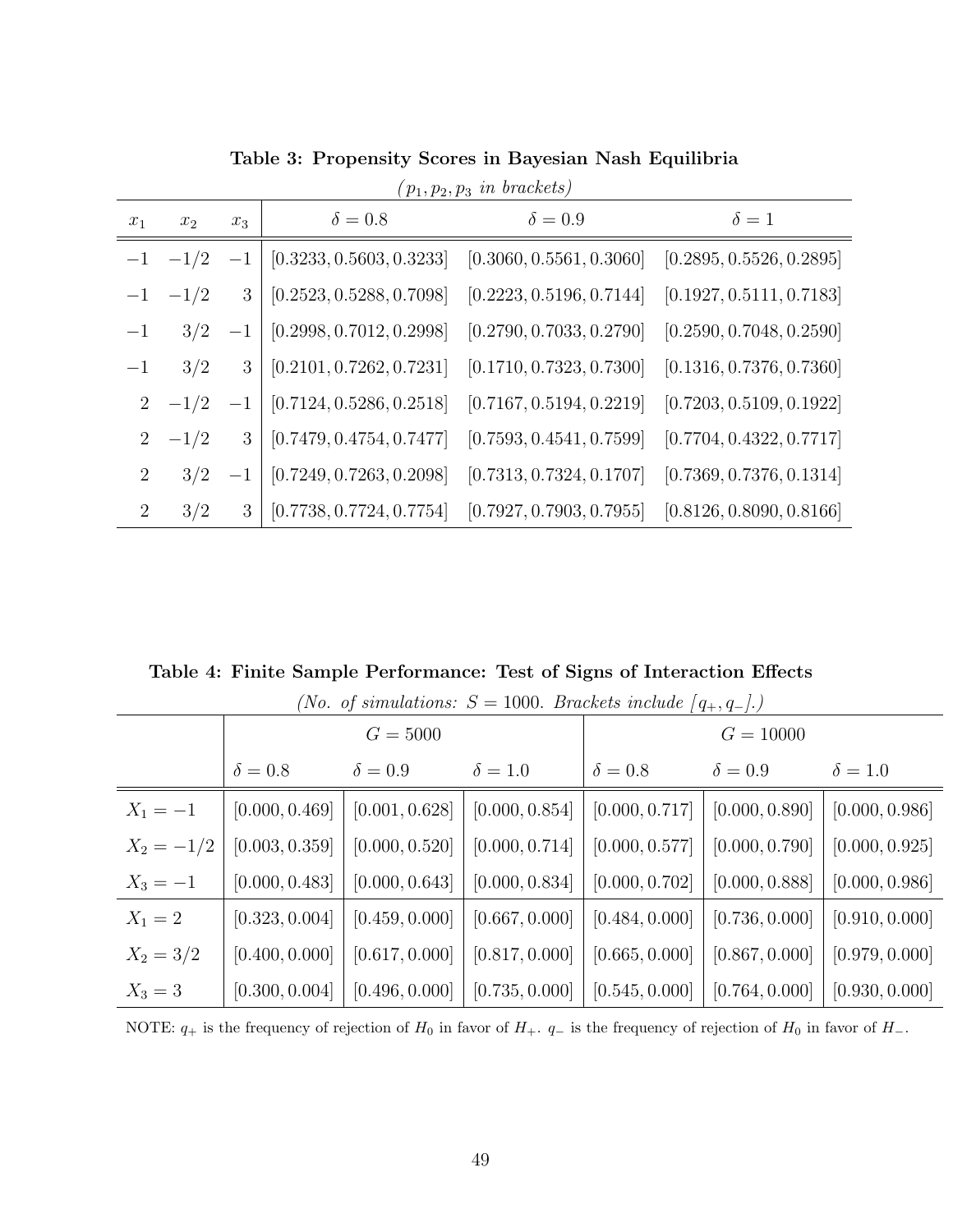|                  | Table 5: $D_i = 1(:55)$ |            |  |  |  |  |  |  |
|------------------|-------------------------|------------|--|--|--|--|--|--|
|                  | Rel. Freq.              | Abs. Freq. |  |  |  |  |  |  |
| 1                | 27.79%                  | 56,653     |  |  |  |  |  |  |
| $\left( \right)$ | 72.21\%                 | 21,803     |  |  |  |  |  |  |

% and number of players choosing :55 or not.  $D_i$  is an indicator of whether a commercial is played at :55min.

|           |           | : $55\text{min}$ vs not : $55\text{min}$            | $\sim$<br>G |
|-----------|-----------|-----------------------------------------------------|-------------|
| All Hrs.  | Wald Test | $33.32*$                                            | 26, 152     |
|           | RW (2005) | $T_1^{\dagger} > T_3^{\dagger} > T_2^{\dagger} > 0$ |             |
| Noon-1pm  | Wald Test | 3.86                                                | 6,534       |
|           | RW (2005) | $T_3 > T_2 > T_1 > 0$                               |             |
| $4-5$ pm  | Wald Test | $13.51*$                                            | 6,562       |
|           | RW (2005) | $T_3^{\dagger} > T_2^{\dagger} > T_1^{\dagger} > 0$ |             |
| $5-6$ pm  | Wald Test | $21.35*$                                            | 6,536       |
|           | RW (2005) | $T_1^{\dagger} > T_2^{\dagger} > T_3^{\dagger} > 0$ |             |
| $9-10$ pm | Wald Test | 4.23                                                | 6,520       |
|           | RW (2005) | $T_1 > T_3 > T_2 > 0$                               |             |

Table 6: Multiplicity Tests  $(X=$  Hour of Day)

 ${\cal G}$  is the number of games.

∗: Wald test statistic is significant at 5%.

†: Significant hypothesis at 5% FWER using Romano and Wolf (2005).

 $T_k$  is the individual test statistic for player (hypothesis) k. The number of bootstrap repetitions is 1000.